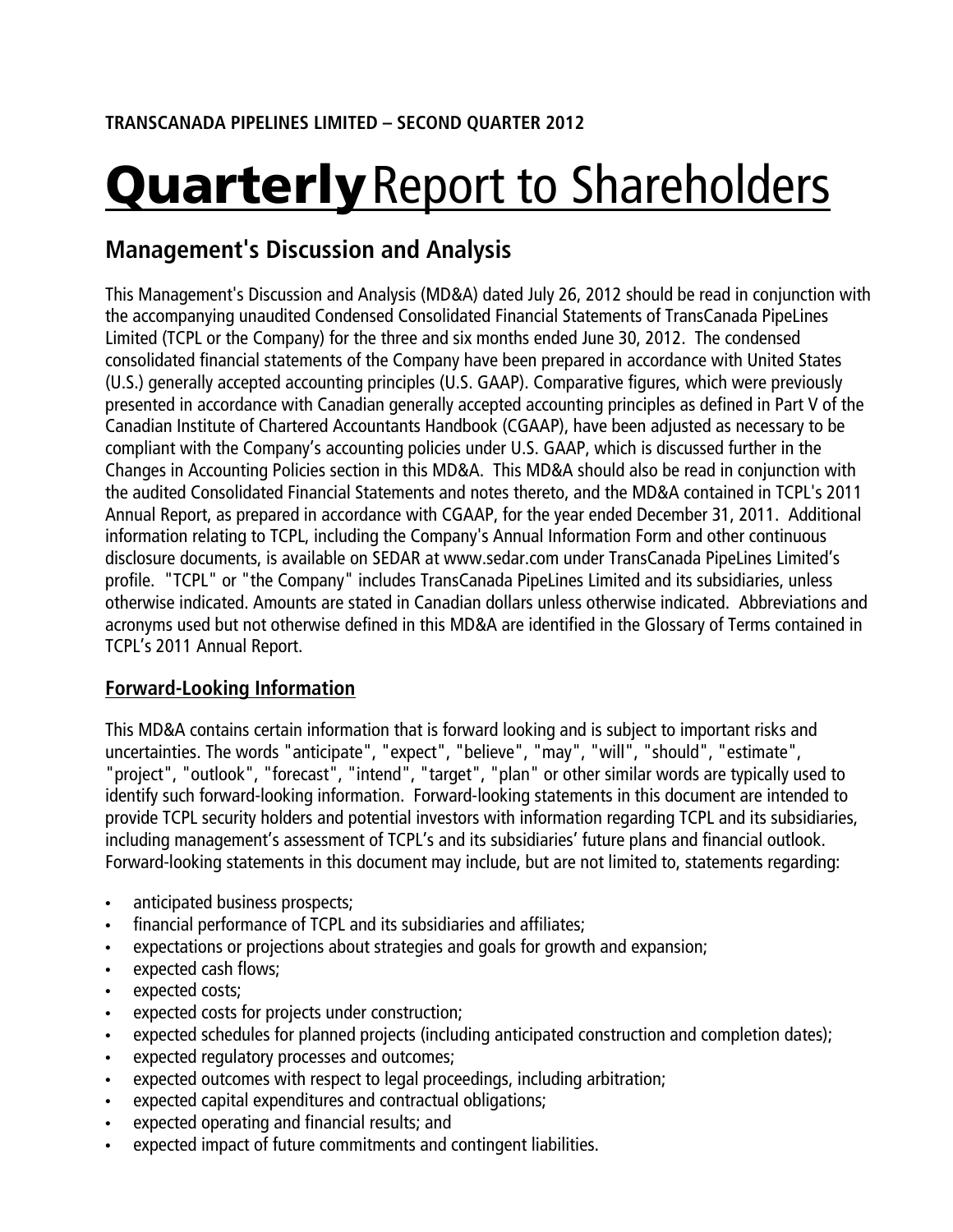These forward-looking statements reflect TCPL's beliefs and assumptions based on information available at the time the statements were made and, as such, are not guarantees of future performance. By their nature, forward-looking statements are subject to various assumptions, risks and uncertainties which could cause TCPL's actual results and achievements to differ materially from the anticipated results or expectations expressed or implied in such statements.

Key assumptions on which TCPL's forward-looking statements are based include, but are not limited to, assumptions about:

- commodity and capacity prices;
- inflation rates:
- timing of debt issuances and hedging;
- regulatory decisions and outcomes;
- arbitration decisions and outcomes;
- foreign exchange rates;
- interest rates;
- tax rates;
- planned and unplanned outages and utilization of the Company's pipeline and energy assets;
- asset reliability and integrity;
- access to capital markets;
- anticipated construction costs, schedules and completion dates; and
- acquisitions and divestitures.

The risks and uncertainties that could cause actual results or events to differ materially from current expectations include, but are not limited to:

- the ability of TCPL to successfully implement its strategic initiatives and whether such strategic initiatives will yield the expected benefits;
- the operating performance of the Company's pipeline and energy assets;
- the availability and price of energy commodities;
- amount of capacity payments and revenues from the Company's energy business;
- regulatory decisions and outcomes;
- outcomes with respect to legal proceedings, including arbitration;
- counterparty performance;
- changes in environmental and other laws and regulations;
- competitive factors in the pipeline and energy sectors;
- construction and completion of capital projects;
- labour, equipment and material costs;
- access to capital markets;
- interest and currency exchange rates;
- weather;
- technological developments; and
- economic conditions in North America.

Additional information on these and other factors is available in the reports filed by TCPL with Canadian securities regulators and with the U.S. Securities and Exchange Commission (SEC).

Readers are cautioned against placing undue reliance on forward-looking information, which is given as of the date it is expressed in this MD&A or otherwise stated, and not to use future-oriented information or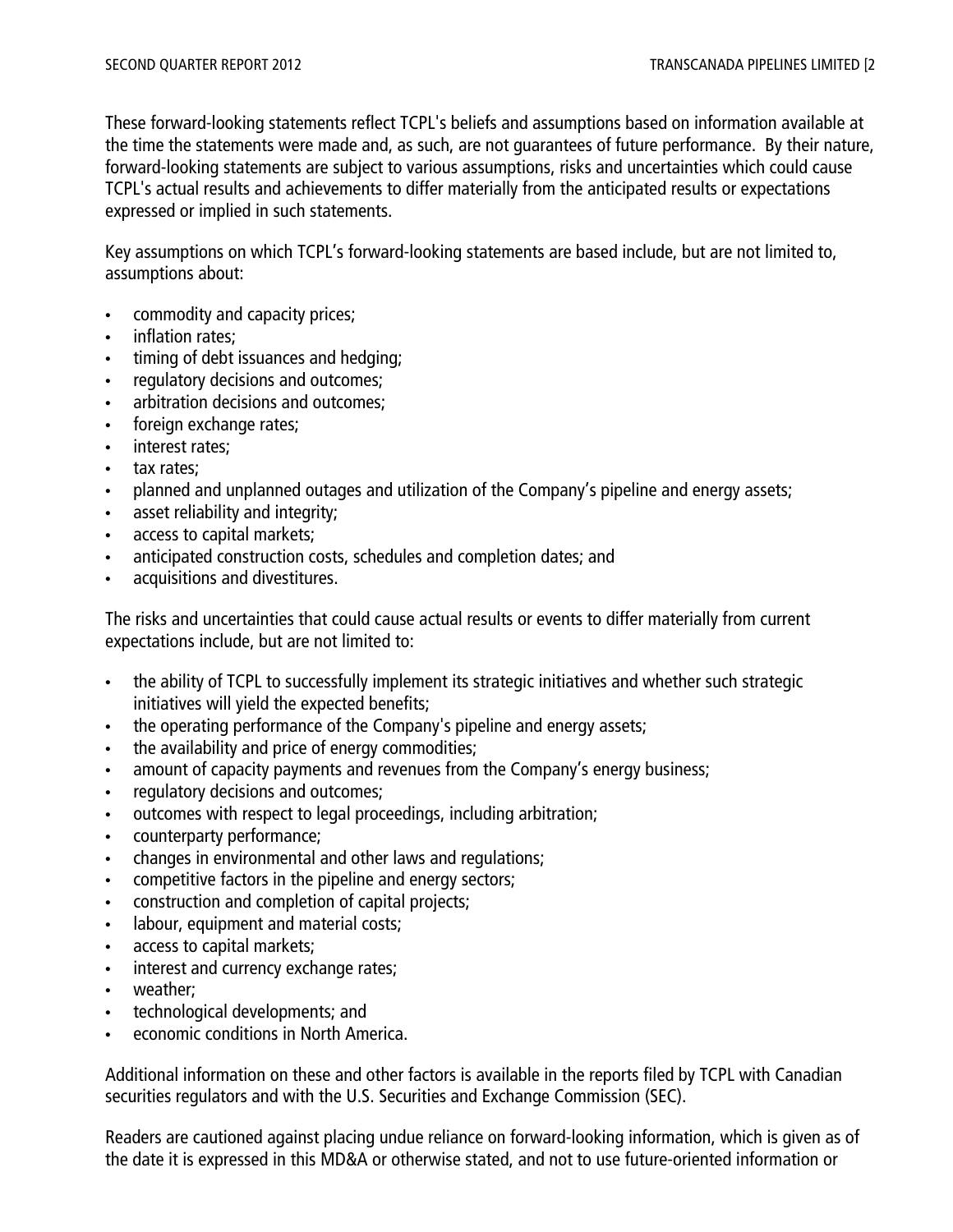financial outlooks for anything other than their intended purpose. TCPL undertakes no obligation to publicly update or revise any forward-looking information in this MD&A or otherwise stated, whether as a result of new information, future events or otherwise, except as required by law.

#### **Non-GAAP Measures**

TCPL uses the measures Comparable Earnings, Earnings Before Interest, Taxes, Depreciation and Amortization (EBITDA), Comparable EBITDA, Earnings Before Interest and Taxes (EBIT), Comparable EBIT, Comparable Interest Expense, Comparable Interest Income and Other, Comparable Income Taxes and Funds Generated from Operations in this MD&A. These measures do not have any standardized meaning as prescribed by U.S. GAAP. They are, therefore, considered to be non-GAAP measures and are unlikely to be comparable to similar measures presented by other entities. Management of TCPL uses these non-GAAP measures to improve its ability to compare financial results among reporting periods and to enhance its understanding of operating performance, liquidity and ability to generate funds to finance operations. These non-GAAP measures are also provided to readers as additional information on TCPL's operating performance, liquidity and ability to generate funds to finance operations.

EBITDA is an approximate measure of the Company's pre-tax operating cash flow and is generally used to better measure performance and evaluate trends of individual assets. EBITDA comprises earnings before deducting interest and other financial charges, income taxes, depreciation and amortization, net income attributable to non-controlling interests and preferred share dividends. EBITDA includes income from equity investments. EBIT is a measure of the Company's earnings from ongoing operations and is generally used to better measure performance and evaluate trends within each segment. EBIT comprises earnings before deducting interest and other financial charges, income taxes, net income attributable to non-controlling interests and preferred share dividends. EBIT includes income from equity investments.

Comparable Earnings, Comparable EBITDA, Comparable EBIT, Comparable Interest Expense, Comparable Interest Income and Other, and Comparable Income Taxes comprise Net Income Applicable to Common Shares, EBITDA, EBIT, Interest Expense, Interest Income and Other, and Income Taxes, respectively, and are adjusted for specific items that are significant but are not reflective of the Company's underlying operations in the period. Specific items are subjective, however, management uses its judgement and informed decision-making when identifying items to be excluded in calculating these non-GAAP measures, some of which may recur. Specific items may include but are not limited to certain fair value adjustments relating to risk management activities, income tax adjustments, gains or losses on sales of assets, legal and bankruptcy settlements, and write-downs of assets and investments. These non-GAAP measures are calculated on a consistent basis from period to period. The specific items for which such measures are adjusted in each applicable period may only be relevant in certain periods and are disclosed in the Reconciliation of Non-GAAP Measures table in this MD&A.

The Company engages in risk management activities to reduce its exposure to certain financial and commodity price risks by utilizing derivatives. The risk management activities which TCPL excludes from Comparable Earnings provide effective economic hedges but do not meet the specific criteria for hedge accounting treatment and, therefore, changes in their fair values are recorded in Net Income each year. The unrealized gains or losses from changes in the fair value of these derivative contracts are not considered to be representative of the underlying operations in the current period or the positive margin that will be realized upon settlement. As a result, these amounts have been excluded in the determination of Comparable Earnings.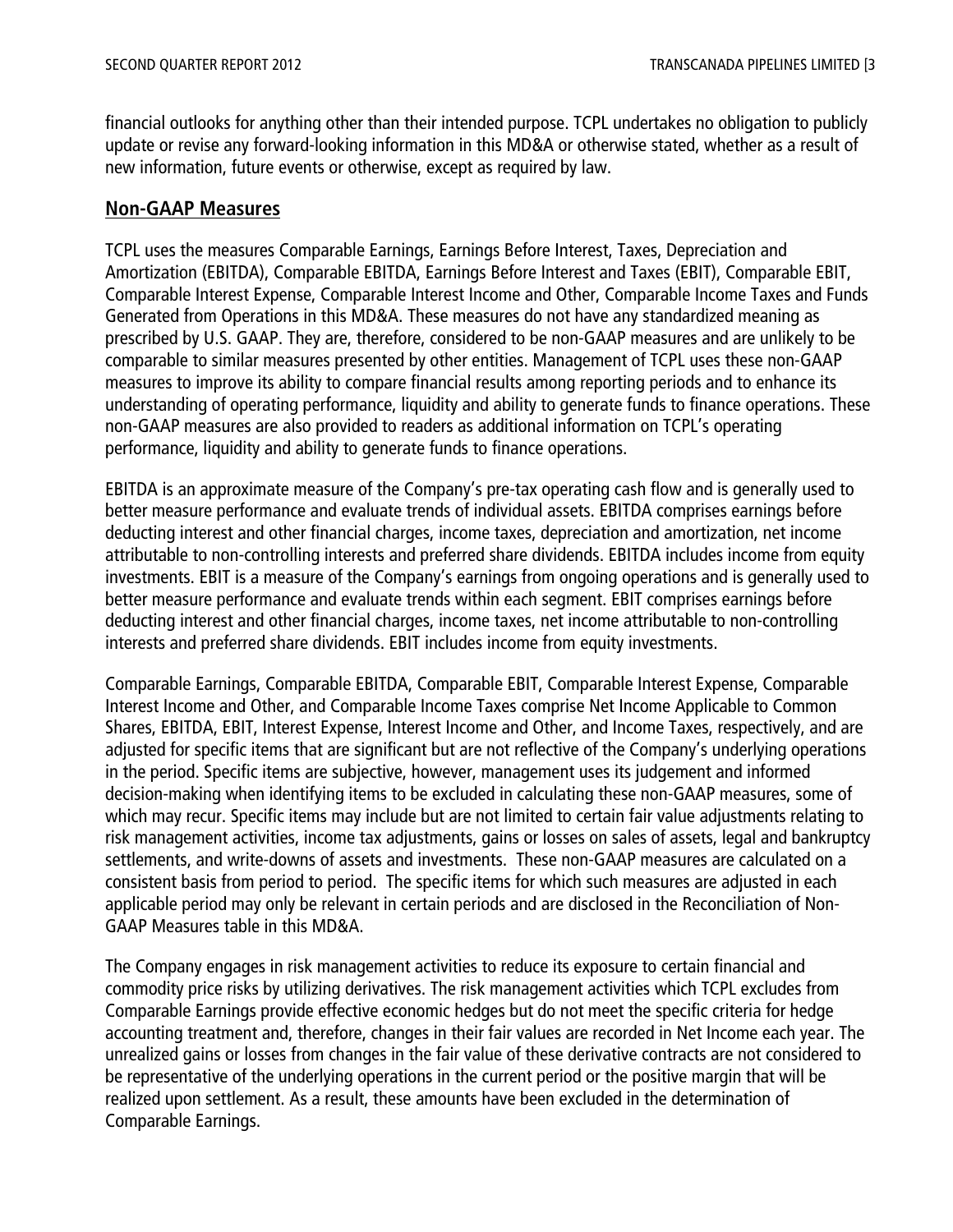The Reconciliation of Non-GAAP Measures table in this MD&A presents a reconciliation of these non-GAAP measures to Net Income Attributable to Common Shares.

Funds Generated from Operations comprise Net Cash Provided by Operations before changes in operating working capital and allows management to better measure consolidated operating cash flow, excluding fluctuations from working capital balances which may not necessarily be reflective of underlying operations in the same period. A reconciliation of Funds Generated from Operations to Net Cash Provided by Operations is presented in the Summarized Cash Flow table in the Liquidity and Capital Resources section in this MD&A.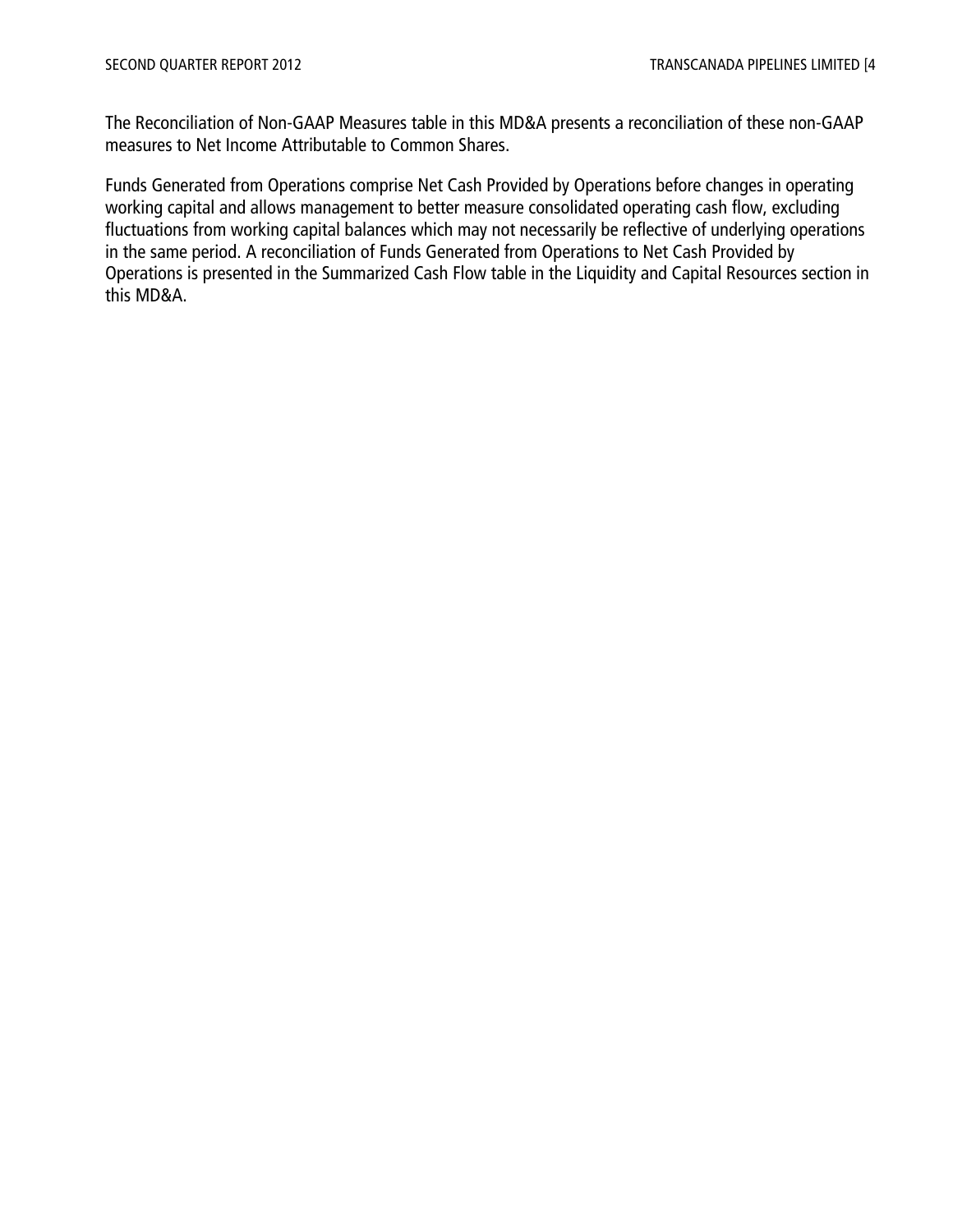#### **Reconciliation of Non-GAAP Measures**

| Three months ended June 30                                             | Natural Gas      |       |                      |      |        |      |           |      |       |       |
|------------------------------------------------------------------------|------------------|-------|----------------------|------|--------|------|-----------|------|-------|-------|
| (unaudited)                                                            | <b>Pipelines</b> |       | <b>Oil Pipelines</b> |      | Energy |      | Corporate |      | Total |       |
| (millions of dollars)                                                  | 2012             | 2011  | 2012                 | 2011 | 2012   | 2011 | 2012      | 2011 | 2012  | 2011  |
| <b>Comparable EBITDA</b>                                               | 666              | 688   | 176                  | 153  | 170    | 248  | (15)      | (15) | 997   | 1,074 |
| Depreciation and amortization                                          | (234)            | (229) | (36)                 | (34) | (72)   | (63) | (4)       | (4)  | (346) | (330) |
| <b>Comparable EBIT</b>                                                 | 432              | 459   | 140                  | 119  | 98     | 185  | (19)      | (19) | 651   | 744   |
| <b>Other Income Statement Items</b>                                    |                  |       |                      |      |        |      |           |      |       |       |
| Comparable interest expense                                            |                  |       |                      |      |        |      |           |      | (244) | (263) |
| Comparable interest income and other                                   |                  |       |                      |      |        |      |           |      | 19    | 28    |
| Comparable income taxes                                                |                  |       |                      |      |        |      |           |      | (90)  | (131) |
| Net income attributable to non-controlling interests                   |                  |       |                      |      |        |      |           |      | (21)  | (23)  |
| Preferred share dividends                                              |                  |       |                      |      |        |      |           |      | (5)   | (5)   |
| <b>Comparable Earnings</b>                                             |                  |       |                      |      |        |      |           |      | 310   | 350   |
|                                                                        |                  |       |                      |      |        |      |           |      |       |       |
| Specific items (net of tax):<br>Sundance A PPA arbitration decision    |                  |       |                      |      |        |      |           |      | (15)  |       |
| Risk management activities <sup>(1)</sup>                              |                  |       |                      |      |        |      |           |      | (13)  | (2)   |
| <b>Net Income Attributable to Common Shares</b>                        |                  |       |                      |      |        |      |           |      | 282   | 348   |
|                                                                        |                  |       |                      |      |        |      |           |      |       |       |
|                                                                        |                  |       |                      |      |        |      |           |      |       |       |
| Three months ended June 30                                             |                  |       |                      |      |        |      |           |      |       |       |
| (unaudited) (millions of dollars)                                      |                  |       |                      |      |        |      |           |      | 2012  | 2011  |
| <b>Comparable Interest Expense</b>                                     |                  |       |                      |      |        |      |           |      | (244) | (263) |
| Specific item:                                                         |                  |       |                      |      |        |      |           |      |       |       |
| Risk management activities <sup>(1)</sup>                              |                  |       |                      |      |        |      |           |      |       | 1     |
| <b>Interest Expense</b>                                                |                  |       |                      |      |        |      |           |      | (244) | (262) |
|                                                                        |                  |       |                      |      |        |      |           |      |       |       |
| <b>Comparable Interest Income and Other</b>                            |                  |       |                      |      |        |      |           |      | 19    | 28    |
| Specific item:                                                         |                  |       |                      |      |        |      |           |      |       |       |
| Risk management activities <sup>(1)</sup>                              |                  |       |                      |      |        |      |           |      | (14)  | (3)   |
| Interest Income and Other                                              |                  |       |                      |      |        |      |           |      | 5     | 25    |
| <b>Comparable Income Taxes</b>                                         |                  |       |                      |      |        |      |           |      | (90)  | (131) |
| Specific items:                                                        |                  |       |                      |      |        |      |           |      |       |       |
| Income taxes attributable to Sundance A PPA arbitration decision       |                  |       |                      |      |        |      |           |      | 5     |       |
| Income taxes attributable to risk management activities <sup>(1)</sup> |                  |       |                      |      |        |      |           |      | 1     | 1     |
| <b>Income Taxes Expense</b>                                            |                  |       |                      |      |        |      |           |      | (84)  | (130) |
|                                                                        |                  |       |                      |      |        |      |           |      |       |       |
|                                                                        |                  |       |                      |      |        |      |           |      |       |       |

| 2012 | 2011 |
|------|------|
|      |      |
|      |      |
| 16   |      |
| (17) | (3)  |
|      |      |
| (14) | (3)  |
|      |      |
| (13) | (2)  |
|      |      |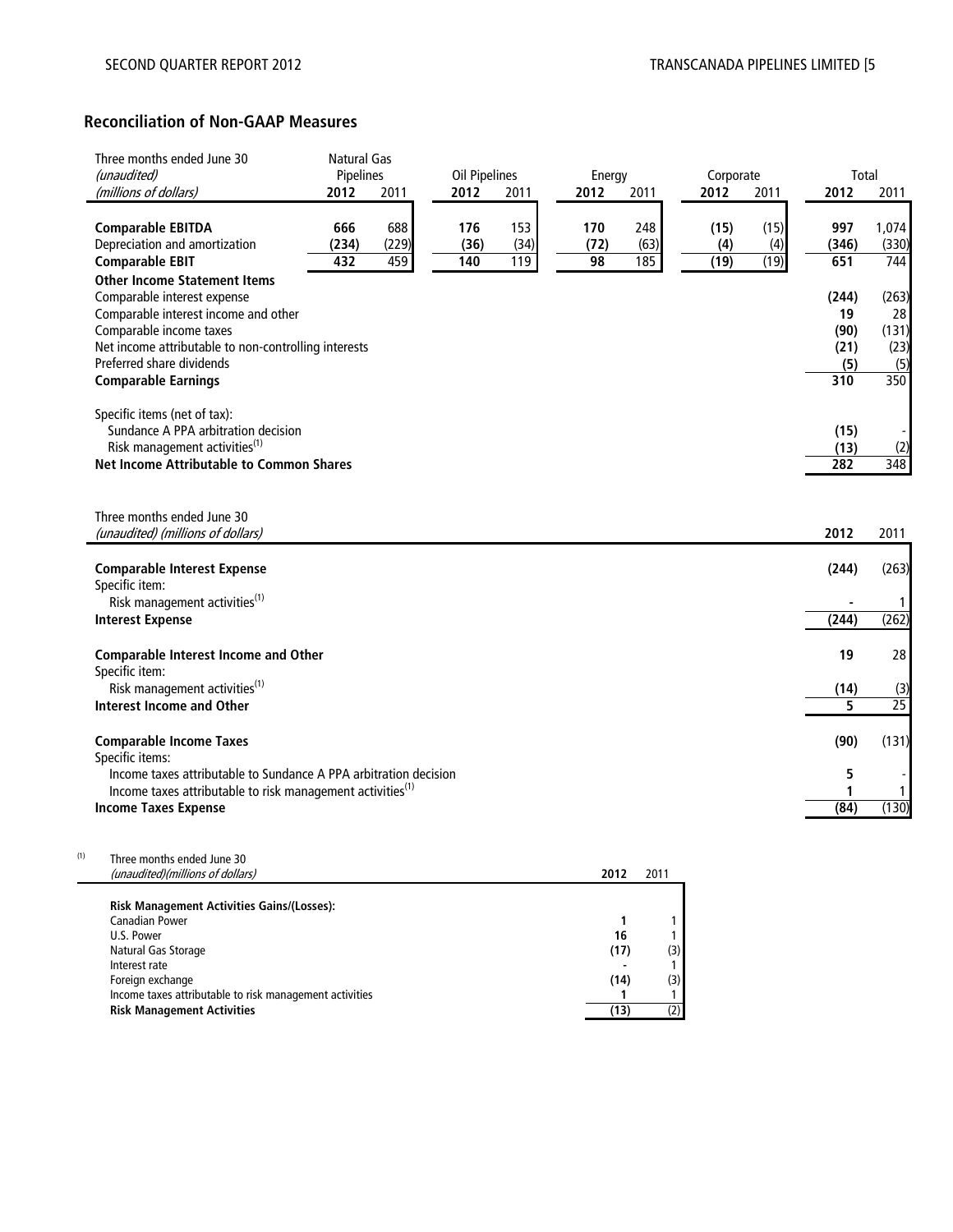#### **Reconciliation of Non-GAAP Measures**

| Six months ended June 30<br>(unaudited)                                                                                                                                                       | Natural Gas<br><b>Pipelines</b> |                         | <b>Oil Pipelines</b> |                    | Energy              |                     | Corporate           |                     | Total                        |                              |
|-----------------------------------------------------------------------------------------------------------------------------------------------------------------------------------------------|---------------------------------|-------------------------|----------------------|--------------------|---------------------|---------------------|---------------------|---------------------|------------------------------|------------------------------|
| (millions of dollars)                                                                                                                                                                         | 2012                            | 2011                    | 2012                 | 2011               | 2012                | 2011                | 2012                | 2011                | 2012                         | 2011                         |
| <b>Comparable EBITDA</b><br>Depreciation and amortization<br><b>Comparable EBIT</b>                                                                                                           | 1,391<br>(466)<br>925           | 1,461<br>(457)<br>1,004 | 349<br>(72)<br>277   | 252<br>(57)<br>195 | 414<br>(145)<br>269 | 562<br>(129)<br>433 | (44)<br>(7)<br>(51) | (39)<br>(7)<br>(46) | 2,110<br>(690)<br>1,420      | 2,236<br>(650)<br>1,586      |
| <b>Other Income Statement Items</b><br>Comparable interest expense<br>Comparable interest income and other<br>Comparable income taxes<br>Net income attributable to non-controlling interests |                                 |                         |                      |                    |                     |                     |                     |                     | (492)<br>44<br>(228)<br>(50) | (501)<br>56<br>(311)<br>(53) |
| Preferred share dividends                                                                                                                                                                     |                                 |                         |                      |                    |                     |                     |                     |                     | (11)                         | (11)                         |
| <b>Comparable Earnings</b>                                                                                                                                                                    |                                 |                         |                      |                    |                     |                     |                     |                     | 683                          | 766                          |
| Specific items (net of tax):<br>Sundance A PPA arbitration decision<br>Risk management activities <sup>(1)</sup>                                                                              |                                 |                         |                      |                    |                     |                     |                     |                     | (15)<br>(24)                 | (14)                         |
| <b>Net Income Attributable to Common Shares</b>                                                                                                                                               |                                 |                         |                      |                    |                     |                     |                     |                     | 644                          | 752                          |
|                                                                                                                                                                                               |                                 |                         |                      |                    |                     |                     |                     |                     |                              |                              |
| Six months ended June 30<br>(unaudited) (millions of dollars)                                                                                                                                 |                                 |                         |                      |                    |                     |                     |                     |                     | 2012                         | 2011                         |
| <b>Comparable Interest Expense</b><br>Specific item:                                                                                                                                          |                                 |                         |                      |                    |                     |                     |                     |                     | (492)                        | (501)                        |
| Risk management activities <sup>(1)</sup><br><b>Interest Expense</b>                                                                                                                          |                                 |                         |                      |                    |                     |                     |                     |                     | (492)                        | (501)                        |
| <b>Comparable Interest Income and Other</b><br>Specific item:                                                                                                                                 |                                 |                         |                      |                    |                     |                     |                     |                     | 44                           | 56                           |
| Risk management activities <sup>(1)</sup>                                                                                                                                                     |                                 |                         |                      |                    |                     |                     |                     |                     | (8)                          | (1)                          |
| Interest Income and Other                                                                                                                                                                     |                                 |                         |                      |                    |                     |                     |                     |                     | 36                           | $\overline{55}$              |
| <b>Comparable Income Taxes</b><br>Specific items:                                                                                                                                             |                                 |                         |                      |                    |                     |                     |                     |                     | (228)                        | (311)                        |
| Income taxes attributable to Sundance A PPA arbitration decision                                                                                                                              |                                 |                         |                      |                    |                     |                     |                     |                     | 5                            |                              |
| Income taxes attributable to risk management activities <sup>(1)</sup><br><b>Income Taxes Expense</b>                                                                                         |                                 |                         |                      |                    |                     |                     |                     |                     | 12<br>(211)                  | 8<br>(303)                   |
|                                                                                                                                                                                               |                                 |                         |                      |                    |                     |                     |                     |                     |                              |                              |
| (1)<br>Six months ended June 30                                                                                                                                                               |                                 |                         |                      |                    |                     |                     |                     |                     |                              |                              |

| (unaudited)(millions of dollars)                        | 2012 | 2011 |
|---------------------------------------------------------|------|------|
|                                                         |      |      |
| <b>Risk Management Activities Gains/(Losses):</b>       |      |      |
| Canadian Power                                          | (1)  |      |
| U.S. Power                                              | (16) | (12) |
| Natural Gas Storage                                     | (11) | (10) |
| Interest rate                                           |      |      |
| Foreign exchange                                        | (8)  | (1)  |
| Income taxes attributable to risk management activities | 12   | 8    |
| <b>Risk Management Activities</b>                       | (24) | (14) |
|                                                         |      |      |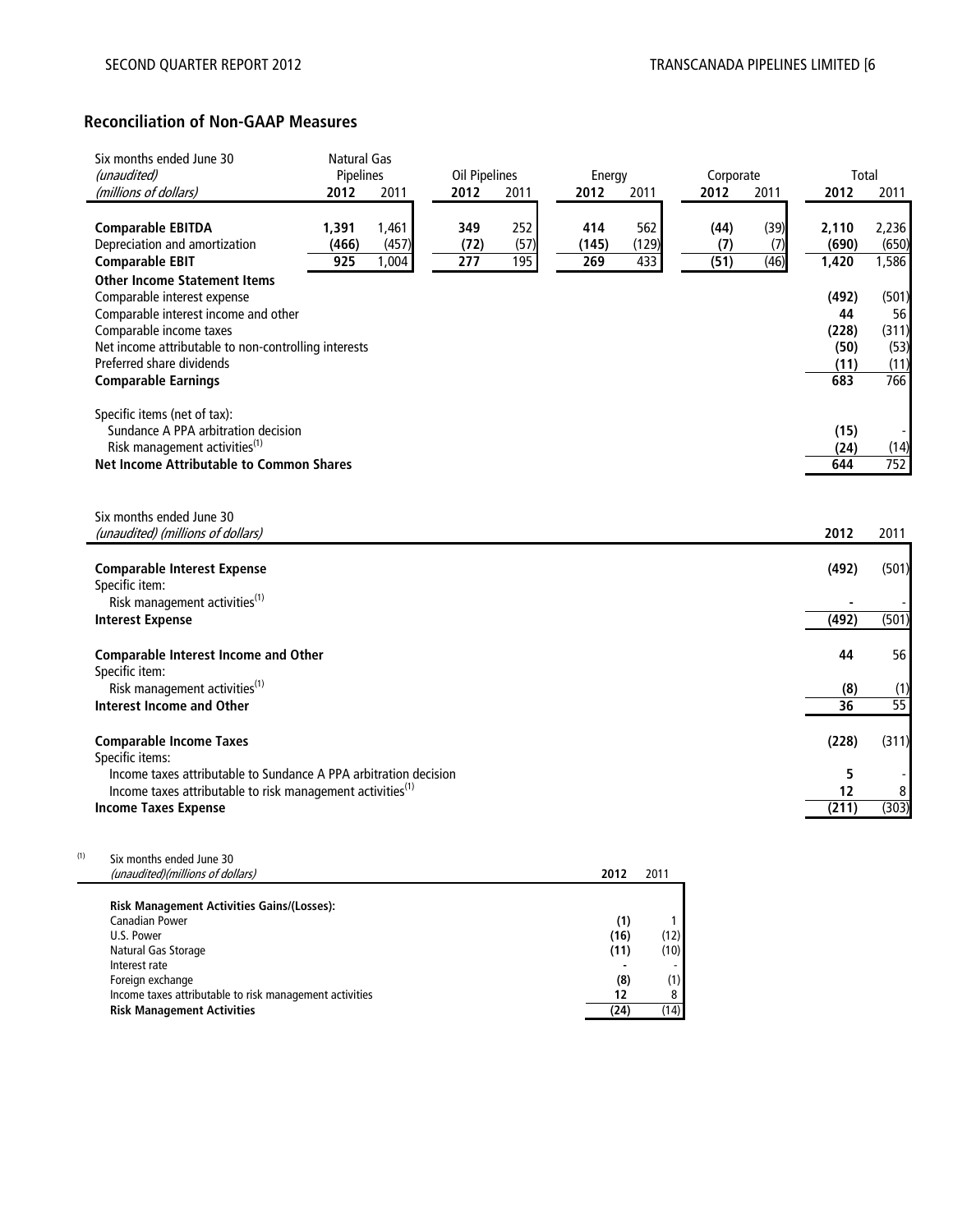# **Consolidated Results of Operations**

#### **Second Quarter Results**

Comparable Earnings in second quarter 2012 were \$310 million compared to \$350 million for the same period in 2011. Results for second quarter 2012 included an after-tax charge of \$37 million (\$50 million pre-tax) related to the impact of the Sundance A power purchase arrangement (PPA) arbitration decision which was received in July 2012. Of this amount, \$15 million (\$20 million pre-tax) is excluded from Comparable Earnings as it relates to amounts recorded in fourth quarter 2011 and \$22 million (\$30 million pre-tax) is included in Comparable Earnings as it relates to amounts recorded in first quarter 2012. In addition, the Company did not recognize any pre-tax income from the Sundance A PPA in second quarter 2012 or in the first six months of 2012. Refer to the Recent Developments section of this MD&A for further discussion regarding the Sundance A PPA arbitration decision. Comparable Earnings also excluded net unrealized after-tax losses of \$13 million (\$14 million pre-tax) (2011 – losses of \$2 million after tax (\$3 million pre-tax)) resulting from changes in the fair value of certain risk management activities.

Comparable Earnings decreased \$40 million in second quarter 2012 compared to the same period in 2011 and reflected the following:

- decreased Canadian Natural Gas Pipelines Comparable net income primarily due to lower earnings from the Canadian Mainline which excluded incentive earnings and reflected a lower investment base;
- decreased U.S. and International Natural Gas Pipelines EBIT which reflected lower earnings from ANR as well as the impact of uncontracted capacity and capacity sold at lower rates on Great Lakes, partially offset by incremental earnings from the Guadalajara pipeline which was placed in service in June 2011;
- increased Oil Pipelines Comparable EBIT which reflected higher final fixed tolls for the Wood River/Patoka section of the Keystone Pipeline system which came into effect in May 2011, as well as higher volumes;
- decreased Energy Comparable EBIT primarily due to the impacts of the Sundance A PPA arbitration decision, lower realized power prices in U.S. Power and reduced waterflows at the U.S. hydro facilities, as well as lower volumes generated under Alberta PPAs, partially offset by higher contributions from Eastern Power due to higher Bécancour contractual earnings, and incremental earnings from Montagne-Sèche and phase one of Gros-Morne at Cartier Wind which were both placed in service in November 2011, and an increase in Equity Income from Bruce Power primarily due to lower lease and operating costs;
- decreased Comparable Interest Income and Other due to lower realized gains in 2012 compared to 2011 on derivatives used to manage the Company's exposure to foreign exchange rate fluctuations on U.S. dollar-denominated income; and
- decreased Comparable Income Taxes primarily due to lower pre-tax earnings in 2012 compared to 2011, partially offset by changes in the proportion of income earned between Canadian and foreign jurisdictions.

Comparable Earnings in the first six months of 2012 were \$683 million compared to \$766 million for the same period in 2011. Comparable Earnings in the first six months of 2012 excluded the after-tax charge of \$15 million (\$20 million pre-tax) related to the Sundance A PPA arbitration decision recorded in second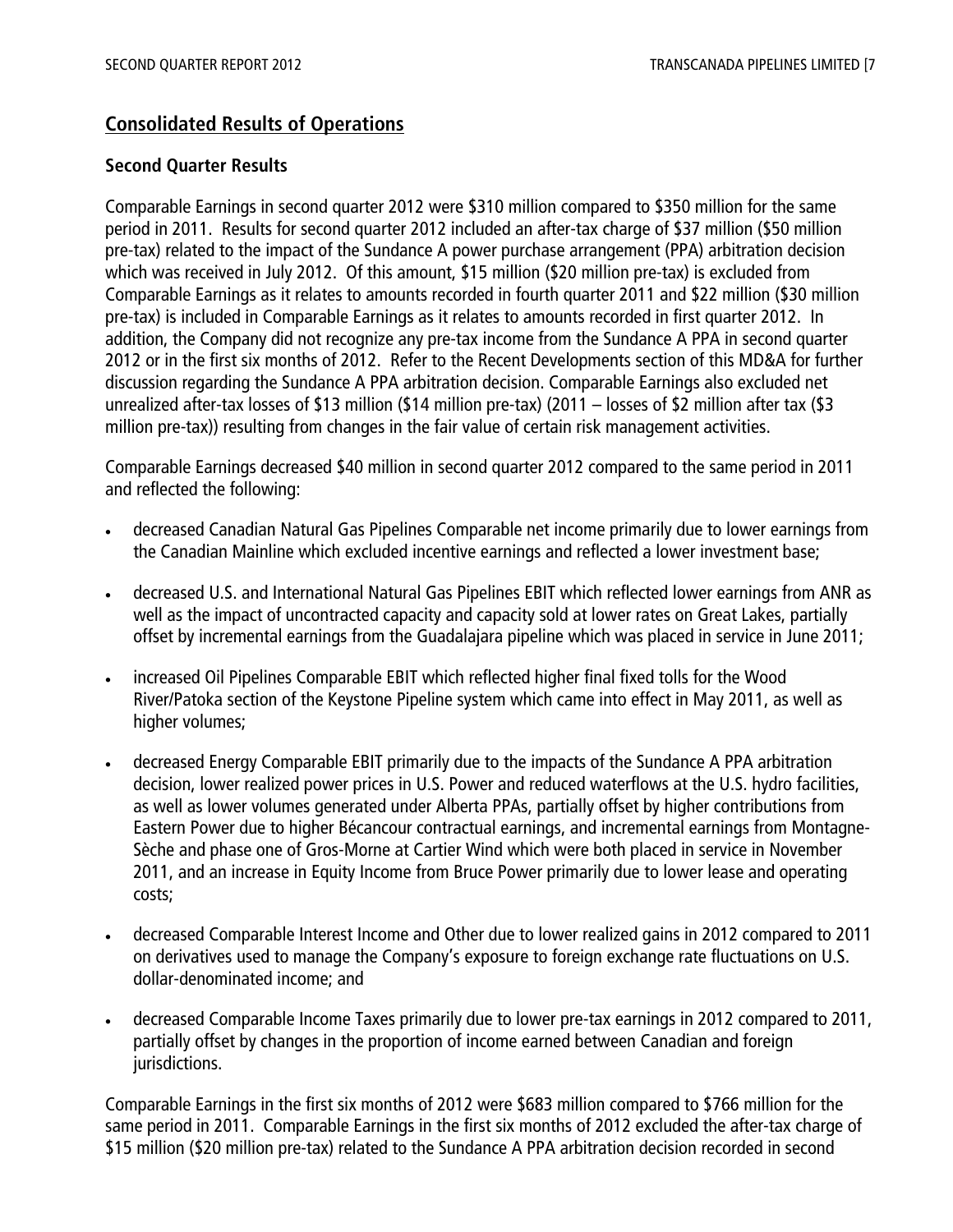quarter 2012 and net unrealized after-tax losses of \$24 million (\$36 million pre-tax) (2011 – losses of \$14 million after tax (\$22 million pre-tax)) resulting from changes in the fair value of certain risk management activities.

Comparable Earnings decreased \$83 million for the first six months of 2012 compared to the same period in 2011 and reflected the following:

- decreased Canadian Natural Gas Pipelines Comparable net income primarily due to lower earnings from the Canadian Mainline which excluded incentive earnings and reflected a lower investment base;
- decreased U.S. and International Natural Gas Pipelines EBIT which reflected lower revenue resulting from uncontracted capacity and lower rates on Great Lakes as well as lower earnings from ANR, partially offset by incremental earnings from the Guadalajara pipeline, which was placed in service in June 2011;
- increased Oil Pipelines Comparable EBIT as the Company commenced recording earnings from the Keystone Pipeline System in February 2011 and higher final fixed tolls for the Wood River/Patoka section which came into effect in May 2011, as well as higher volumes;
- decreased Energy Comparable EBIT primarily as a result of not recognizing earnings from the Sundance A PPA in 2012 following the arbitration decision, lower realized power prices and reduced waterflows at U.S. hydro facilities, a decrease in Equity Income from Bruce Power primarily due to lower volumes resulting from increased planned outage days and lower Natural Gas Storage revenue, partially offset by higher contributions from Eastern Power primarily due to higher Bécancour contractual earnings and incremental earnings from Montagne-Sèche and phase one of Gros-Morne which were placed in service in November 2011;
- decreased Comparable Interest Expense primarily due to lower interest expense on amounts due to TransCanada Corporation (TransCanada), partially offset by incremental interest expense on debt issues, lower capitalized interest for assets placed in service and the negative impact of a stronger U.S. dollar on U.S. dollar-denominated interest;
- decreased Comparable Interest Income and Other due to lower realized gains on derivatives used to manage the Company's exposure to foreign exchange rate fluctuations on U.S. dollar-denominated income in 2012 compared to 2011; and
- decreased Comparable Income Taxes primarily due to lower pre-tax earnings in 2012 compared to 2011, and changes in the proportion of income earned between Canadian and foreign jurisdictions.

# **U.S. Dollar-Denominated Balances**

On a consolidated basis, the impact of changes in the value of the U.S. dollar on U.S. operations is partially offset by other U.S. dollar-denominated items as set out in the following table. The resultant pre-tax net exposure is managed using derivatives, further reducing the Company's exposure to changes in Canadian-U.S. foreign exchange rates. The average exchange rates to convert a U.S. dollar to a Canadian dollar for the three and six months ended June 30, 2012 were 1.01 and 1.01, respectively (2011 – 0.97 and 0.98, respectively).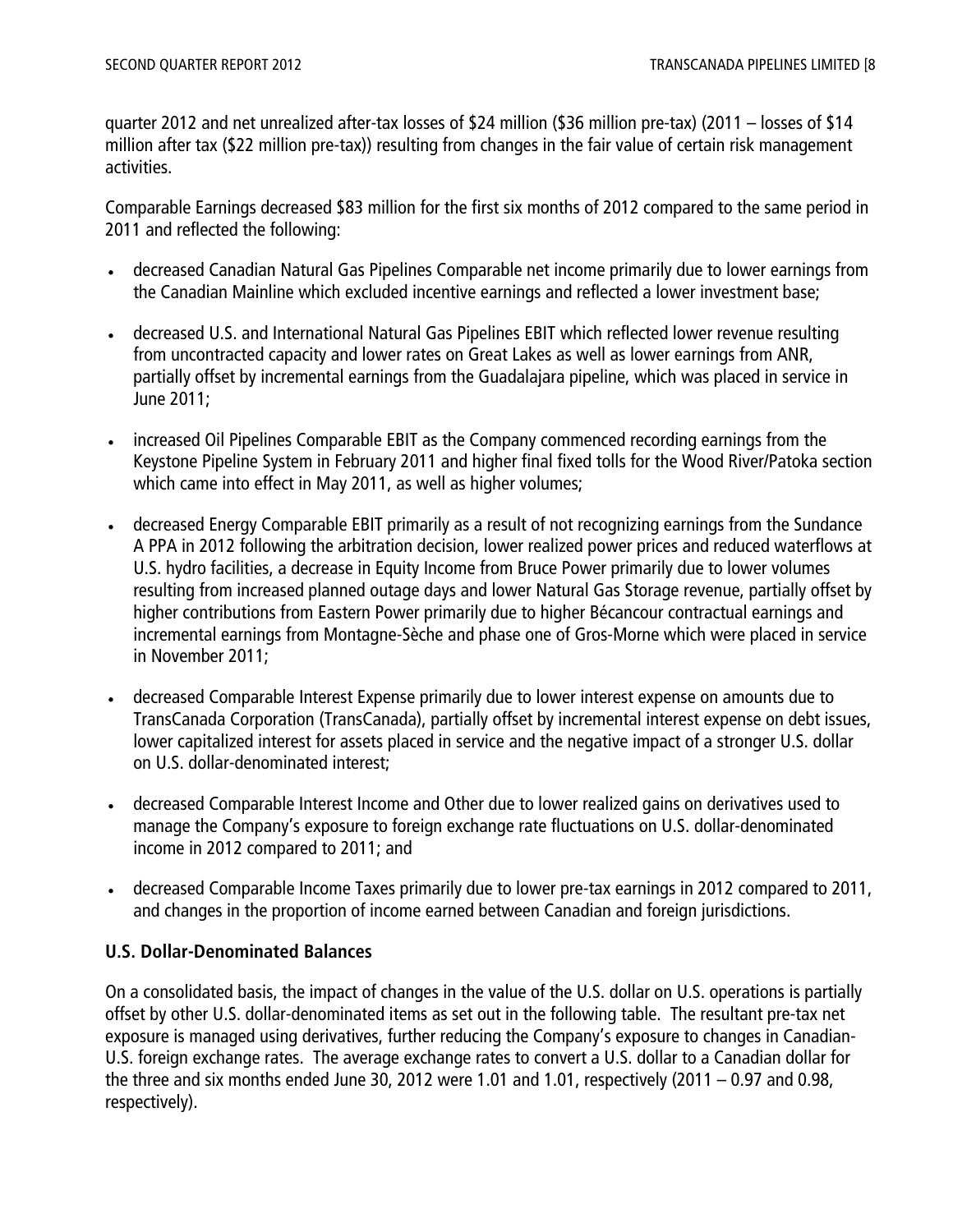# **Summary of Significant U.S. Dollar-Denominated Amounts**

|                                                           | Three months ended |       | Six months ended |         |  |
|-----------------------------------------------------------|--------------------|-------|------------------|---------|--|
| (unaudited)                                               | June 30            |       |                  | June 30 |  |
| (millions of U.S. dollars)                                | 2012               | 2011  | 2012             | 2011    |  |
|                                                           |                    |       |                  |         |  |
| U.S. Natural Gas Pipelines Comparable EBIT <sup>(1)</sup> | 147                | 169   | 362              | 412     |  |
| U.S. Oil Pipelines Comparable EBIT <sup>(1)</sup>         | 88                 | 81    | 177              | 132     |  |
| U.S. Power Comparable EBIT <sup>(1)</sup>                 | 8                  | 65    | 14               | 97      |  |
| Interest on U.S. dollar-denominated long-term debt        | (183)              | (180) | (369)            | (362)   |  |
| Capitalized interest on U.S. capital expenditures         |                    | 25    | 53               | 72      |  |
| U.S. non-controlling interests and other                  | (45)               | (44)  | (96)             | (95)    |  |
|                                                           | 42                 | 116   | 141              | 256     |  |

(1) Refer to the Non-GAAP Measures section in this MD&A for further discussion of Comparable EBIT.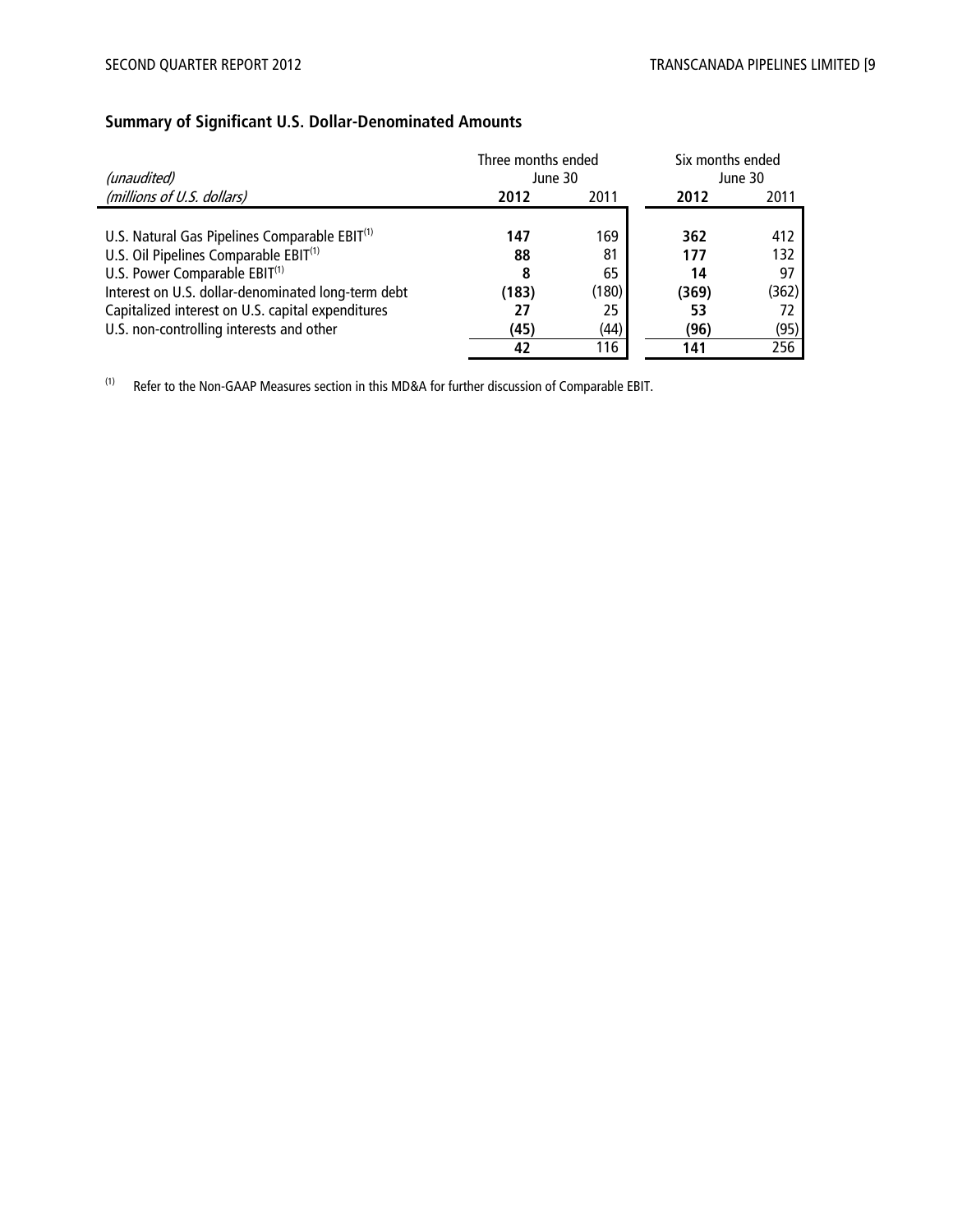# **Natural Gas Pipelines**

Natural Gas Pipelines' Comparable EBIT was \$432 million and \$925 million in the three and six months ended June 30, 2012, respectively, compared to \$459 million and \$1.0 billion, respectively, for the same periods in 2011.

#### **Natural Gas Pipelines Results**

|                                                                                                             | Three months ended |       | Six months ended |         |  |
|-------------------------------------------------------------------------------------------------------------|--------------------|-------|------------------|---------|--|
| (unaudited)                                                                                                 | June 30            |       |                  | June 30 |  |
| (millions of dollars)                                                                                       | 2012               | 2011  | 2012             | 2011    |  |
|                                                                                                             |                    |       |                  |         |  |
| <b>Canadian Natural Gas Pipelines</b>                                                                       |                    |       |                  |         |  |
| <b>Canadian Mainline</b>                                                                                    | 247                | 267   | 497              | 532     |  |
| Alberta System                                                                                              | 183                | 181   | 360              | 366     |  |
| Foothills                                                                                                   | 30                 | 32    | 61               | 65      |  |
| Other (TQM <sup>(1)</sup> , Ventures LP)                                                                    | 7                  | 9     | 15               | 17      |  |
| <b>Canadian Natural Gas Pipelines Comparable</b>                                                            |                    |       |                  |         |  |
| EBITDA <sup>(2)</sup>                                                                                       | 467                | 489   | 933              | 980     |  |
| Depreciation and amortization <sup>(3)</sup>                                                                | (177)              | (178) | (354)            | (356)   |  |
| Canadian Natural Gas Pipelines Comparable EBIT <sup>(2)</sup>                                               | 290                | 311   | 579              | 624     |  |
| U.S. and International Natural Gas Pipelines (in U.S.<br>dollars)                                           |                    |       |                  |         |  |
| ANR                                                                                                         | 53                 | 69    | 150              | 178     |  |
| $GTN^{(4)}$                                                                                                 | 26                 | 31    | 56               | 76      |  |
| Great Lakes <sup>(5)</sup>                                                                                  | 17                 | 25    | 35               | 55      |  |
| TC PipeLines, LP(1)(6)(7)                                                                                   | 18                 | 19    | 38               | 42      |  |
| Other U.S. Pipelines (Iroquois <sup>(1)</sup> , Bison <sup>(8)</sup> , Portland <sup>(7)(9)</sup> )         | 23                 | 26    | 57               | 62      |  |
| International (Tamazunchale, Guadalajara <sup>(10)</sup> ,                                                  |                    |       |                  |         |  |
| TransGas <sup>(1)</sup> , Gas Pacifico/INNERGY <sup>(1)</sup> )                                             | 30                 | 15    | 58               | 25      |  |
| General, administrative and support costs <sup>(11)</sup>                                                   | (2)                | (2)   | (4)              | (4)     |  |
| Non-controlling interests <sup>(7)</sup>                                                                    | 38                 | 39    | 83               | 82      |  |
| <b>U.S. and International Natural Gas Pipelines</b>                                                         |                    |       |                  |         |  |
| Comparable EBITDA <sup>(2)</sup>                                                                            | 203                | 222   | 473              | 516     |  |
| Depreciation and amortization <sup>(3)</sup>                                                                | (56)               | (53)  | (111)            | (104)   |  |
| <b>U.S. and International Natural Gas Pipelines</b>                                                         |                    |       |                  |         |  |
| Comparable EBIT <sup>(2)</sup>                                                                              | 147                | 169   | 362              | 412     |  |
| Foreign exchange                                                                                            | 2                  | (6)   | $\overline{2}$   | (9)     |  |
| <b>U.S. and International Natural Gas Pipelines</b><br>Comparable EBIT <sup>(2)</sup> (in Canadian dollars) | 149                | 163   | 364              | 403     |  |
|                                                                                                             |                    |       |                  |         |  |
| <b>Natural Gas Pipelines Business Development</b>                                                           |                    |       |                  |         |  |
| Comparable EBITDA and EBIT <sup>(2)</sup>                                                                   | (7)                | (15)  | (18)             | (23)    |  |
| Natural Gas Pipelines Comparable EBIT <sup>(2)</sup>                                                        | 432                | 459   | 925              | 1,004   |  |
| <b>Summary:</b>                                                                                             |                    |       |                  |         |  |
| Natural Gas Pipelines Comparable EBITDA <sup>(2)</sup>                                                      | 666                | 688   | 1,391            | 1,461   |  |
| Depreciation and amortization <sup>(3)</sup>                                                                | (234)              | (229) | (466)            | (457)   |  |
| Natural Gas Pipelines Comparable EBIT <sup>(2)</sup>                                                        | 432                | 459   | 925              | 1,004   |  |
|                                                                                                             |                    |       |                  |         |  |

(1) Results from TQM, Northern Border, Iroquois, TransGas and Gas Pacifico/INNERGY reflect the Company's share of equity income from these investments.

(2) Refer to the Non-GAAP Measures section in this MD&A for further discussion of Comparable EBITDA and Comparable EBIT.<br>(3) Does not include depreciation and amortization from equity investments

Does not include depreciation and amortization from equity investments.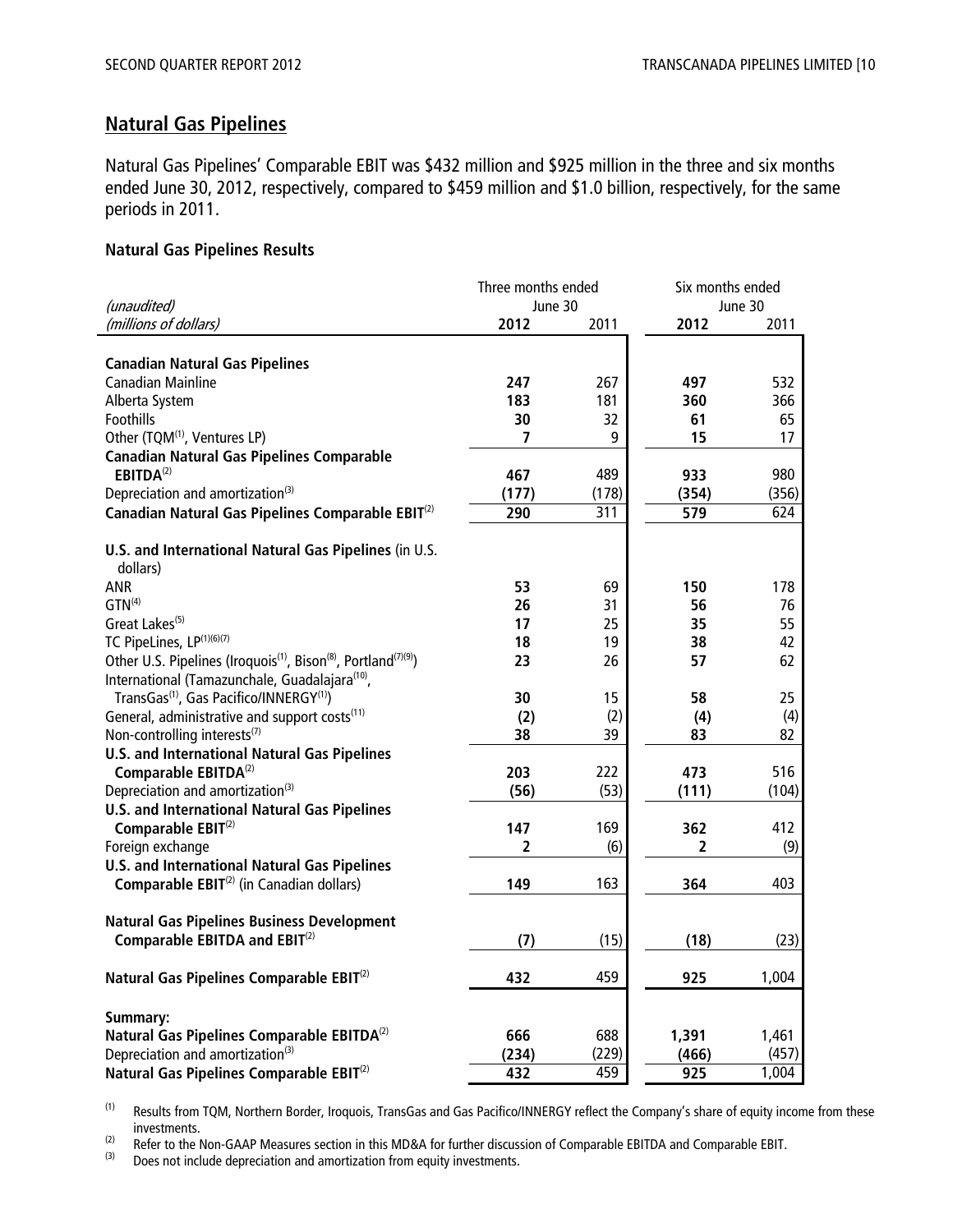- (4) Results reflect TCPL's direct ownership interest of 75 per cent effective May 2011 and 100 per cent prior to that date.
- (5) Represents TCPL's 53.6 per cent direct ownership interest.
- Effective May 2011, TCPL's ownership interest in TC PipeLines, LP decreased from 38.2 per cent to 33.3 per cent. As a result, the TC PipeLines, LP results include TCPL's decreased ownership in TC PipeLines, LP and TCPL's effective ownership through TC PipeLines, LP of 8.3 per cent of each of GTN and Bison since May 2011.
- (7) Non-Controlling Interests reflects Comparable EBITDA for the portions of TC PipeLines, LP and Portland not owned by TCPL.
- Results reflect TCPL's direct ownership of 75 per cent of Bison effective May 2011 when 25 per cent was sold to TC PipeLines, LP and 100 per cent since January 2011 when Bison was placed in service.
- $\frac{1}{100}$  Represents TCPL's 61.7 per cent ownership interest.
- $\frac{(10)}{(11)}$  Includes Guadalajara's operations since June 2011.
- Represents General, Administrative and Support Costs associated with certain of TCPL's pipelines.

#### **Net Income for Wholly Owned Canadian Natural Gas Pipelines**

| (unaudited)                | Three months ended<br>June 30 |      | Six months ended<br>June 30 |      |  |
|----------------------------|-------------------------------|------|-----------------------------|------|--|
| (millions of U.S. dollars) | 2012                          | 2011 | 2012                        | 2011 |  |
|                            |                               |      |                             |      |  |
| Canadian Mainline          | 46                            | 63   | 93                          | 125  |  |
| Alberta System             | 52                            | 50   | 100                         | 98   |  |
| <b>Foothills</b>           |                               | 6    | a                           |      |  |

#### **Canadian Natural Gas Pipelines**

Canadian Mainline's net income of \$46 million and \$93 million in the three and six months ended June 30, 2012, respectively, decreased \$17 million and \$32 million from \$63 million and \$125 million in the same periods in 2011. Canadian Mainline's net income for the three and six months ended June 30, 2011 included incentive earnings earned under an incentive arrangement in the five-year tolls settlement which expired December 31, 2011. Absent a National Energy Board (NEB) decision with respect to 2012 tolls, Canadian Mainline's 2012 year-to-date results reflect the last approved rate of return on common equity of 8.08 per cent on deemed common equity of 40 per cent and exclude incentive earnings. In addition, Canadian Mainline's 2012 year-to-date net income decreased compared to the prior year as a result of a lower average investment base.

The Alberta System's net income in the three and six months ended June 30, 2012 was \$52 million and \$100 million, respectively, compared to \$50 million and \$98 million for the same periods in 2011. The positive impact on 2012 net income from a higher average investment base was partially offset by lower incentive earnings.

EBITDA from the Canadian Mainline and the Alberta System reflect the net income variances discussed above as well as variances in depreciation, financial charges and income taxes which are recovered in revenue on a flow-through basis and, therefore, do not impact net income.

#### **U.S. and International Natural Gas Pipelines**

ANR's Comparable EBITDA in the three and six months ended June 30, 2012 was US\$53 million and US\$150 million, respectively, compared to US\$69 million and US\$178 million for the same periods in 2011. The decreases were primarily due to lower transportation and storage revenues, a second quarter 2011 settlement with a counterparty and lower incidental commodity sales.

GTN's Comparable EBITDA in the three and six months ended June 30, 2012 was US\$26 million and US\$56 million, respectively, compared to US\$31 million and US\$76 million for the same periods in 2011. The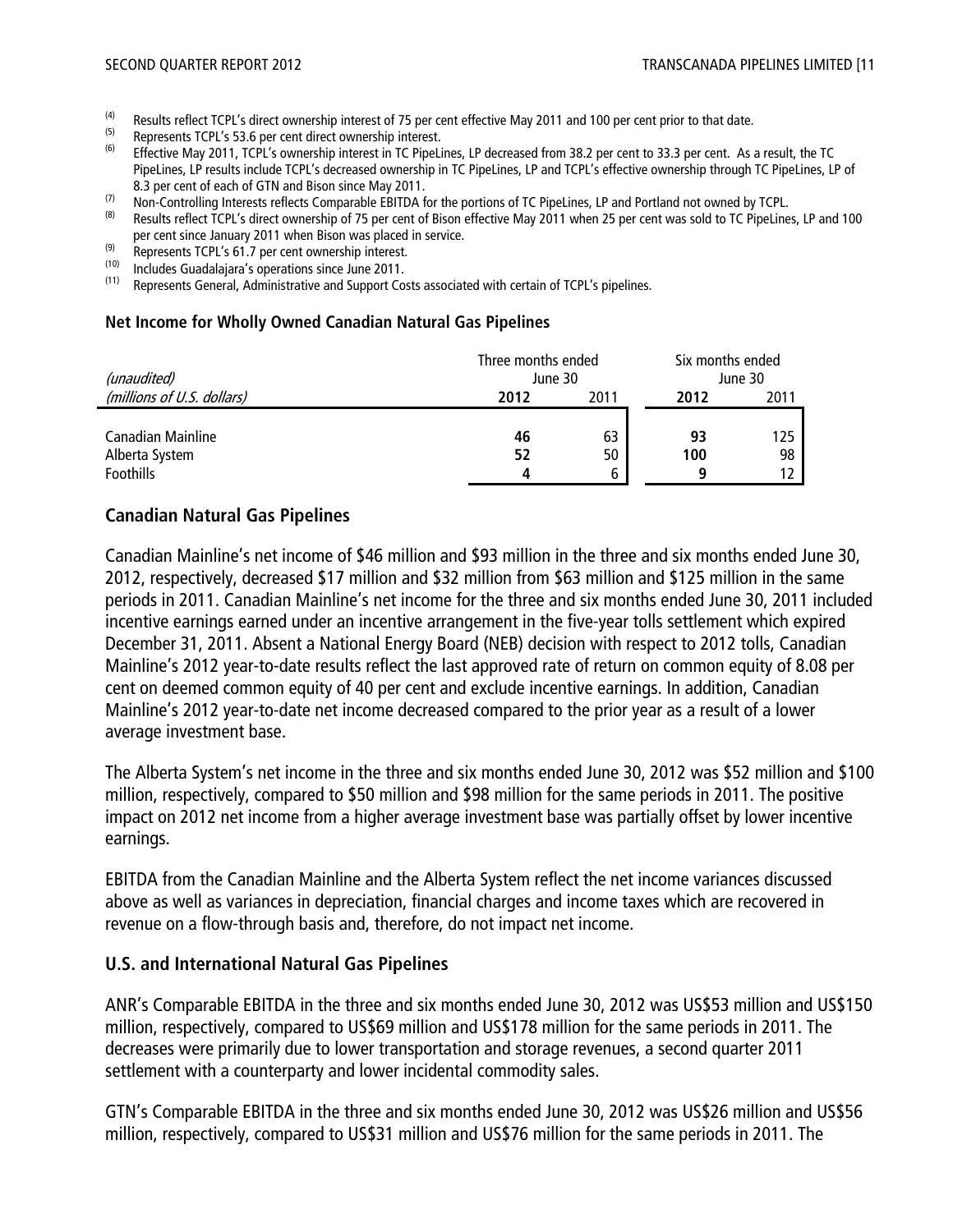decreases were primarily due to TCPL's sale of a 25 per cent interest in GTN to TC PipeLines, LP in May 2011 as well as lower contracted transportation revenues.

Great Lakes' Comparable EBITDA in the three and six months ended June 30, 2012 was US\$17 million and US\$35 million, respectively, compared to US\$25 million and US\$55 million for the same periods in 2011. The decreases were due to lower transportation revenue resulting from unsold long-term, long-haul winter capacity as well as summer capacity sold under short-term contracts at lower rates compared to the same period in 2011.

International Comparable EBITDA increased US\$15 million and US\$33 million for the three and six months ended June 30, 2012, respectively, compared to the same periods in 2011. The increases were primarily due to incremental earnings from the Guadalajara pipeline, which was placed in service in June 2011.

#### **Business Development**

Natural Gas Pipelines' Business Development Comparable EBITDA loss from business development expenses decreased \$8 million and \$5 million in the three and six months ended June 30, 2012, respectively, compared to the same periods in 2011. The decreases in business development costs were primarily related to reduced activity in 2012 for the Alaska Pipeline project and a levy charged by the NEB in March 2011 to recover the Aboriginal Pipeline Group's proportionate share of costs relating to the Mackenzie Gas Project hearings.

#### **Depreciation and Amortization**

Natural Gas Pipelines' Depreciation and Amortization increased \$5 million and \$9 million for the three and six months ended June 30, 2012, respectively, compared to the same periods in 2011. The increases were primarily due to incremental depreciation for the Guadalajara pipeline which was placed in service in June 2011.

#### **Operating Statistics**

| Six months ended June 30                                                |       | Canadian<br>Mainline <sup>(1)</sup> |       |              |      | Alberta<br>System $(2)$ |  | $ANR^{(3)}$ |
|-------------------------------------------------------------------------|-------|-------------------------------------|-------|--------------|------|-------------------------|--|-------------|
| (unaudited)                                                             | 2012  | 2011                                | 2012  | 2011         | 2012 | 2011                    |  |             |
| Average investment base (millions of dollars)<br>Delivery volumes (Bcf) | 5.775 | 6,328                               | 5.359 | 4.993        | n/a  | n/a                     |  |             |
| Total                                                                   | 804   | 1,059<br>5.9                        | 1.844 | 1.788<br>9.9 | 844  | 870                     |  |             |
| Average per day                                                         | 4.4   |                                     | 10.1  |              | 4.6  | 4.8                     |  |             |

<sup>(1)</sup> Canadian Mainline's throughput volumes in the above table reflect physical deliveries to domestic and export markets. Canadian Mainline's physical receipts originating at the Alberta border and in Saskatchewan for the six months ended June 30, 2012 were 455 billion cubic feet (Bcf) (2011 – 643 Bcf); average per day was 2.5 Bcf (2011 – 3.6 Bcf).

(2) Field receipt volumes for the Alberta System for the six months ended June 30, 2012 were 1,856 Bcf (2011 – 1,733 Bcf); average per day was 10.2 Bcf (2011 – 9.6 Bcf).

 $^{(3)}$  Under its current rates, which are approved by the FERC, ANR's results are not impacted by changes in its average investment base.

# **Oil Pipelines**

Oil Pipelines Comparable EBIT for the three and six months ended June 30, 2012 was \$140 million and \$277 million, respectively, compared to \$119 million and \$195 million for the same periods in 2011.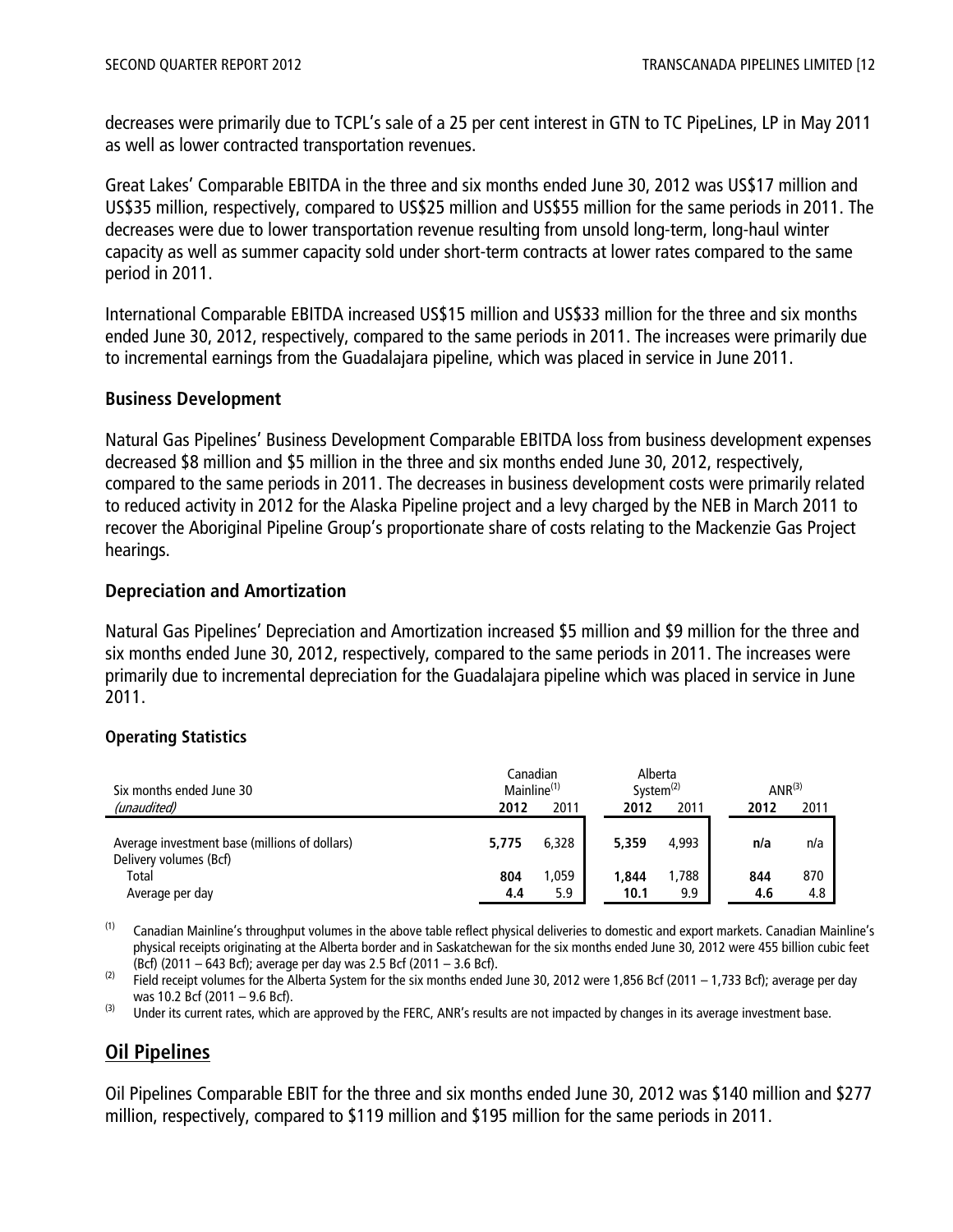#### **Oil Pipelines Results**

| (unaudited)                                    | Three months ended<br>June 30 |      |                       | Five months<br>ended June 30 |
|------------------------------------------------|-------------------------------|------|-----------------------|------------------------------|
| (millions of dollars)                          | 2012                          | 2011 | ended June 30<br>2012 | 2011                         |
|                                                |                               |      |                       |                              |
| Keystone Pipeline System                       | 178                           | 154  | 352                   | 253                          |
| Oil Pipeline Business Development              | (2)                           | (1)  | (3)                   | (1)                          |
| Oil Pipelines Comparable EBITDA <sup>(1)</sup> | 176                           | 153  | 349                   | 252                          |
| Depreciation and amortization                  | (36)                          | (34) | (72)                  | (57)                         |
| Oil Pipelines Comparable EBIT <sup>(1)</sup>   | 140                           | 119  | 277                   | 195                          |
| <b>Comparable EBIT denominated as follows:</b> |                               |      |                       |                              |
| Canadian dollars                               | 51                            | 41   | 99                    | 67                           |
| U.S. dollars                                   | 88                            | 81   | 177                   | 132                          |
| Foreign exchange                               |                               | (3)  |                       | (4)                          |
| Oil Pipelines Comparable EBIT <sup>(1)</sup>   | 140                           | 119  | 277                   | 195                          |

(1) Refer to the Non-GAAP Measures section in this MD&A for further discussion of Comparable EBITDA and Comparable EBIT.

# **Keystone Pipeline System**

The Keystone Pipeline System's Comparable EBITDA of \$178 million and \$352 million for the three and six months ended June 30, 2012, respectively, increased \$24 million and \$99 million, compared to 2011. These increases reflected higher contracted revenues resulting primarily from the incremental impact of higher final fixed tolls which came into effect in May 2011 on the Wood River/Patoka section of the system, higher volumes and six months of earnings being recorded in 2012 compared to five months in 2011.

EBITDA from the Keystone Pipeline System is primarily generated from payments received under long-term commercial arrangements for committed capacity that are not dependant on actual throughput. Uncontracted capacity is offered to the market on a spot basis and, when capacity is available, provides opportunities to generate incremental EBITDA.

#### **Depreciation and Amortization**

Oil Pipelines depreciation and amortization increased \$15 million for the six months ended June 30, 2012 compared to the same period in 2011 and primarily reflected six months of operations compared to five months in 2011 for the Wood River/Patoka and Cushing Extension sections of the Keystone Pipeline System.

#### **Operating Statistics**

|                                                                                    | Three months ended<br>June 30 |               | Six months<br>ended June 30 | Five months<br>ended June 30 |      |      |
|------------------------------------------------------------------------------------|-------------------------------|---------------|-----------------------------|------------------------------|------|------|
| (unaudited)                                                                        | 2011<br>2012                  |               |                             |                              | 2012 | 2011 |
| Delivery volumes (thousands of barrels) <sup>(1)</sup><br>Total<br>Average per day | 45,933<br>505                 | 30,167<br>332 | 94,697<br>520               | 52,633<br>351                |      |      |

(1) Delivery volumes reflect physical deliveries.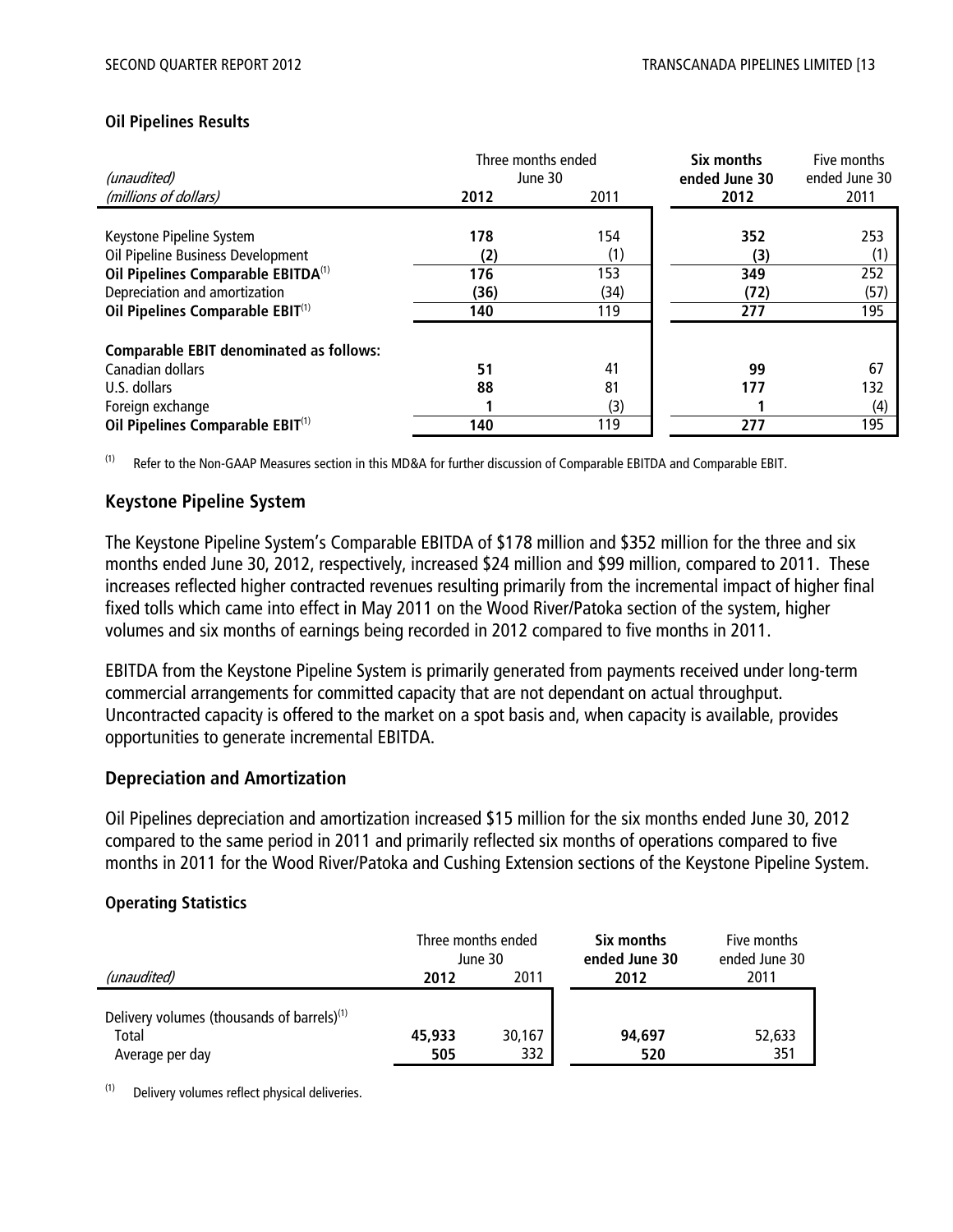# **Energy**

Energy's Comparable EBIT was \$98 million and \$269 million for the three and six months ended June 30, 2012, respectively, compared to \$185 million and \$433 million, respectively, for the same periods in 2011.

#### **Energy Results**

|                                                                             | Three months ended |            | Six months ended |                 |  |
|-----------------------------------------------------------------------------|--------------------|------------|------------------|-----------------|--|
| (unaudited)                                                                 | June 30            |            |                  | June 30         |  |
| (millions of dollars)                                                       | 2012               | 2011       | 2012             | 2011            |  |
| <b>Canadian Power</b>                                                       |                    |            |                  |                 |  |
| Western Power <sup>(1)(2)</sup>                                             | 27                 | 72         | 158              | 191             |  |
| Eastern Power <sup>(1)(3)</sup>                                             | 73                 | 67         | 166              | 143             |  |
| Bruce Power <sup>(1)</sup>                                                  | 31                 | 21         | 18               | 64              |  |
|                                                                             | (11)               |            | (22)             | (17)            |  |
| General, administrative and support costs                                   | 120                | (9)<br>151 | 320              | 381             |  |
| Canadian Power Comparable EBITDA <sup>(4)</sup>                             |                    |            |                  |                 |  |
| Depreciation and amortization <sup>(5)</sup>                                | (39)               | (35)       | (79)             | (69)            |  |
| Canadian Power Comparable EBIT <sup>(4)</sup>                               | 81                 | 116        | 241              | 312             |  |
| U.S. Power (in U.S. dollars)                                                |                    |            |                  |                 |  |
| <b>Northeast Power</b>                                                      | 49                 | 99         | 95               | 170             |  |
| General, administrative and support costs                                   | (11)               | (10)       | (21)             | (19)            |  |
| U.S. Power Comparable EBITDA <sup>(4)</sup>                                 | 38                 | 89         | 74               | 151             |  |
| Depreciation and amortization                                               | (30)               | (24)       | (60)             | (54)            |  |
| U.S. Power Comparable EBIT <sup>(4)</sup>                                   | 8                  | 65         | 14               | 97              |  |
| Foreign exchange                                                            | 1                  | (3)        | 1                | (3)             |  |
| U.S. Power Comparable EBIT <sup>(4)</sup> (in Canadian dollars)             | $\overline{9}$     | 62         | 15               | 94              |  |
|                                                                             |                    |            |                  |                 |  |
| <b>Natural Gas Storage</b>                                                  |                    |            |                  |                 |  |
| Alberta Storage <sup>(1)</sup>                                              | 19                 | 20         | 34               | 50              |  |
| General, administrative and support costs                                   | (2)                | (3)        | (4)              | (5)             |  |
| Natural Gas Storage Comparable EBITDA <sup>(4)</sup>                        | 17                 | 17         | 30               | 45              |  |
| Depreciation and amortization <sup>(5)</sup>                                | (3)                | (4)        | (6)              | (7)             |  |
| Natural Gas Storage Comparable EBIT <sup>(4)</sup>                          | 14                 | 13         | 24               | $\overline{38}$ |  |
|                                                                             |                    |            |                  |                 |  |
| <b>Energy Business Development Comparable EBITDA</b><br>and $EBIT^{(1)(4)}$ | (6)                | (6)        | (11)             | (11)            |  |
|                                                                             |                    |            |                  |                 |  |
| Energy Comparable EBIT <sup>(1)(4)</sup>                                    | 98                 | 185        | 269              | 433             |  |
| Summary:                                                                    |                    |            |                  |                 |  |
| Energy Comparable EBITDA <sup>(4)</sup>                                     | 170                | 248        | 414              | 562             |  |
| Depreciation and amortization <sup>(5)</sup>                                | (72)               | (63)       | (145)            | (129)           |  |
| Energy Comparable EBIT <sup>(4)</sup>                                       | 98                 | 185        | 269              | 433             |  |

(1) Results from ASTC Power Partnership, Portlands Energy, Bruce Power and CrossAlta reflect the Company's share of equity income from these investments.

 $\frac{1}{2}$  Includes Coolidge effective May 2011.

(3) Includes Montagne-Sèche and phase one of Gros-Morne at Cartier Wind effective November 2011.<br>(4) Befer to the Non-GAAP Measures section in this MD&A for further discussion of Comparable EBITD

(4) Refer to the Non-GAAP Measures section in this MD&A for further discussion of Comparable EBITDA and Comparable EBIT.<br>(5) Does not include depreciation and amortization of equity investments.

Does not include depreciation and amortization of equity investments.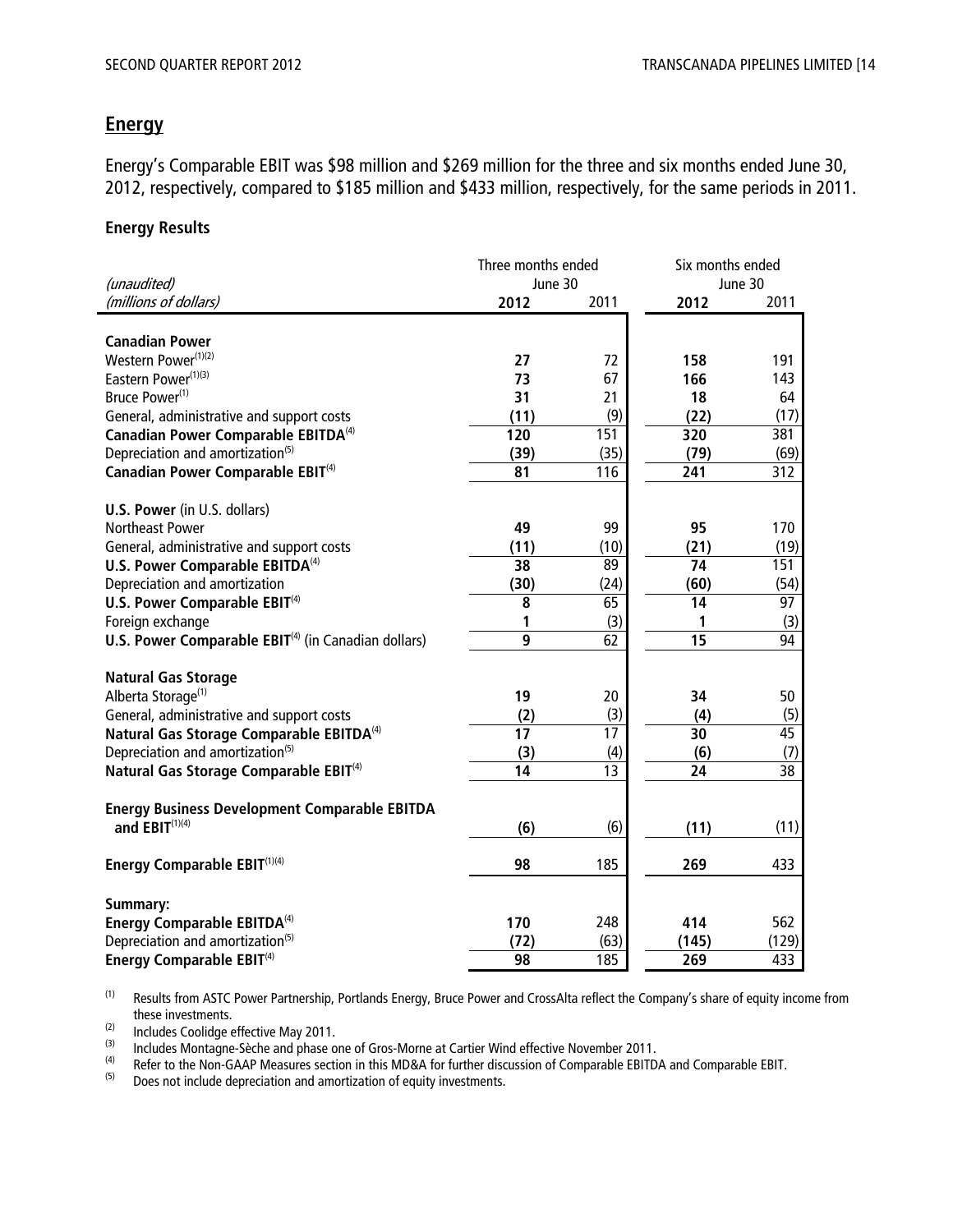# **Canadian Power**

# **Western and Eastern Canadian Power Comparable EBIT**(1)(2)(3)

| (unaudited)                                          | Three months ended<br>June 30 | Six months ended<br>June 30 |       |       |
|------------------------------------------------------|-------------------------------|-----------------------------|-------|-------|
| (millions of dollars)                                | 2012                          | 2011                        | 2012  | 2011  |
| Revenue                                              |                               |                             |       |       |
| Western Power <sup>(2)</sup>                         | 106                           | 143                         | 330   | 364   |
| Eastern Power <sup>(3)</sup>                         | 98                            | 91                          | 201   | 187   |
| Other <sup>(4)</sup>                                 | 22                            | 17                          | 47    | 40    |
|                                                      | 226                           | 251                         | 578   | 591   |
| (Loss)/Income from Equity Investments <sup>(5)</sup> | (6)                           | 19                          | 17    | 46    |
| <b>Commodity Purchases Resold</b>                    |                               |                             |       |       |
| Western power                                        | (43)                          | (72)                        | (137) | (176) |
| Other <sup>(6)</sup>                                 |                               | (4)                         | (2)   | (9)   |
|                                                      | (43)                          | (76)                        | (139) | (185) |
| Plant operating costs and other                      | (47)                          | (55)                        | (102) | (118) |
| Sundance A PPA arbitration decision <sup>(7)</sup>   | (30)                          |                             | (30)  |       |
| General, administrative and support costs            | (11)                          | (9)                         | (22)  | (17)  |
| Comparable EBITDA <sup>(1)</sup>                     | 89                            | 130                         | 302   | 317   |
| Depreciation and amortization                        | (39)                          | (35)                        | (79)  | (69)  |
| Comparable EBIT <sup>(1)</sup>                       | 50                            | 95                          | 223   | 248   |

(1) Refer to the Non-GAAP Measures section in this MD&A for further discussion of Comparable EBITDA and Comparable EBIT.<br>(2) Includes Coolidge effective May 2011

 $\frac{2}{3}$  Includes Coolidge effective May 2011.

 $\frac{(3)}{(4)}$  Includes Montagne-Sèche and phase one of Gros-Morne at Cartier Wind effective November 2011.

(4) Includes sales of excess natural gas purchased for generation and thermal carbon black.<br>(5) Becults reflect equity income from TCPL's 50 per cent ownership interest in each of ASTC

Results reflect equity income from TCPL's 50 per cent ownership interest in each of ASTC Power Partnership, which holds the Sundance B PPA, and Portlands Energy.

(6)  $\frac{1}{10}$  Includes the cost of excess natural gas not used in operations.<br>(7) Refer to the Recent Developments section in this MD&A for mo

Refer to the Recent Developments section in this MD&A for more information regarding the Sundance A PPA arbitration decision.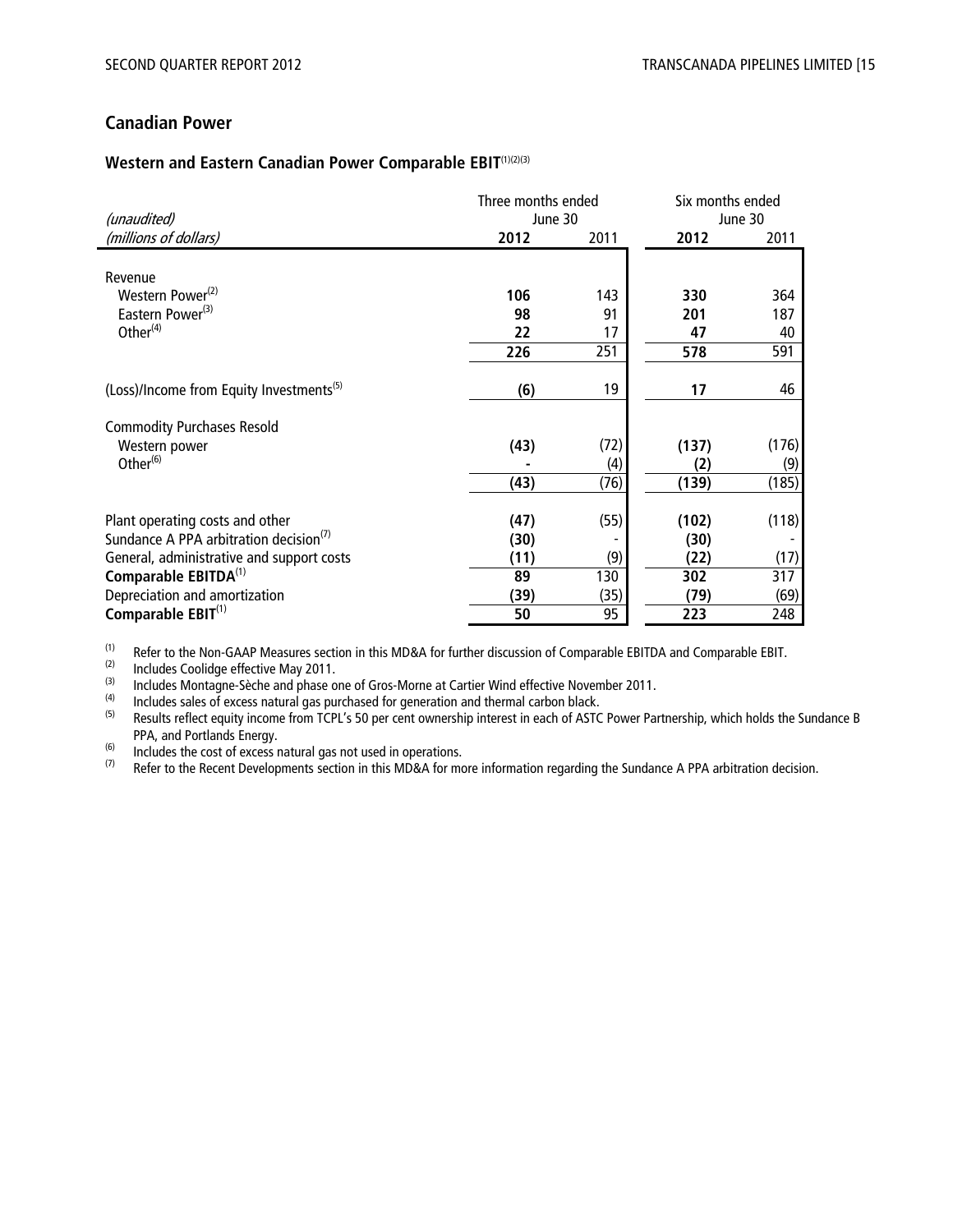#### **Western and Eastern Canadian Power Operating Statistics**(1)

|                                                 | Three months ended |       | Six months ended |       |  |
|-------------------------------------------------|--------------------|-------|------------------|-------|--|
|                                                 | June 30            |       | June 30          |       |  |
| (unaudited)                                     | 2012               | 2011  | 2012             | 2011  |  |
|                                                 |                    |       |                  |       |  |
| <b>Volumes (GWh)</b>                            |                    |       |                  |       |  |
| Generation                                      |                    |       |                  |       |  |
| Western Power <sup>(2)</sup>                    | 654                | 626   | 1,325            | 1,307 |  |
| Eastern Power <sup>(3)</sup>                    | 907                | 770   | 2,050            | 1,848 |  |
| Purchased                                       |                    |       |                  |       |  |
| Sundance A, B and Sheerness PPAs <sup>(4)</sup> | 1,295              | 1,855 | 3,334            | 3,960 |  |
| Other purchases                                 |                    | 55    | 46               | 143   |  |
|                                                 | 2,857              | 3,306 | 6,755            | 7,258 |  |
| Contracted                                      |                    |       |                  |       |  |
| Western Power <sup>(2)</sup>                    | 1,741              | 1,919 | 4,036            | 4,074 |  |
| Eastern Power <sup>(3)</sup>                    | 907                | 770   | 2,050            | 1,848 |  |
| Spot                                            |                    |       |                  |       |  |
| <b>Western Power</b>                            | 209                | 617   | 669              | 1,336 |  |
|                                                 | 2,857              | 3,306 | 6,755            | 7,258 |  |
| Plant Availability <sup>(5)</sup>               |                    |       |                  |       |  |
| Western Power <sup>(2)(6)</sup>                 | 97%                | 97%   | 98%              | 97%   |  |
| Eastern Power(3)(7)                             | 78%                | 92%   | 85%              | 95%   |  |

(1) Includes TCPL's share of Equity Investments' volumes.<br>(2) Includes Coolidge effective May 2011.

 $\binom{2}{3}$  Includes Coolidge effective May 2011.

Includes Montagne-Sèche and phase one of Gros-Morne at Cartier Wind effective November 2011 and volumes related to TCPL's 50 per cent ownership interest in Portlands Energy.

(4) Includes TCPL's 50 per cent ownership interest of Sundance B volumes through the ASTC Power Partnership. No volumes were delivered under the Sundance A PPA in 2012 or 2011.

<sup>(5)</sup> Plant availability represents the percentage of time in a period that the plant is available to generate power regardless of whether it is running.

 $\frac{6}{7}$  Excludes facilities that provide power under PPAs.<br> $\frac{7}{7}$  Bécauseur has been excluded from the availability

Bécancour has been excluded from the availability calculation as power generation has been suspended since 2008.

Western Power's Comparable EBITDA of \$27 million and \$158 million for the three and six months ended June 30, 2012 decreased \$45 million and \$33 million compared to the same periods of 2011, respectively.

Throughout first quarter 2012, revenues and costs related to the Sundance A PPA had been recorded as though the outages of Units 1 and 2 were interruptions of supply. As a result of the Sundance A PPA arbitration decision received in July 2012, a \$30 million charge equivalent to the amount of pre-tax income recorded in first quarter 2012, was recorded in second quarter 2012. In addition, no further revenues or costs related to the Sundance A PPA were recorded in second quarter 2012. Western Power's Comparable EBITDA for the three and six months ended June 30, 2011 included \$12 million and \$51 million, respectively, of accrued earnings related to the Sundance A PPA. Refer to the Recent Developments section in this MD&A for further discussion regarding the Sundance A PPA arbitration decision.

Western Power's Comparable EBITDA in second quarter 2012 decreased \$45 million compared to 2011 due to the charge related to the Sundance A PPA arbitration decision and not recognizing earnings from the Sundance A PPA in second quarter 2012 as well as lower PPA volumes primarily as a result of higher planned outage days, partially offset by the impact of incremental earnings from Coolidge which was placed in service in May 2011 and lower fuel costs.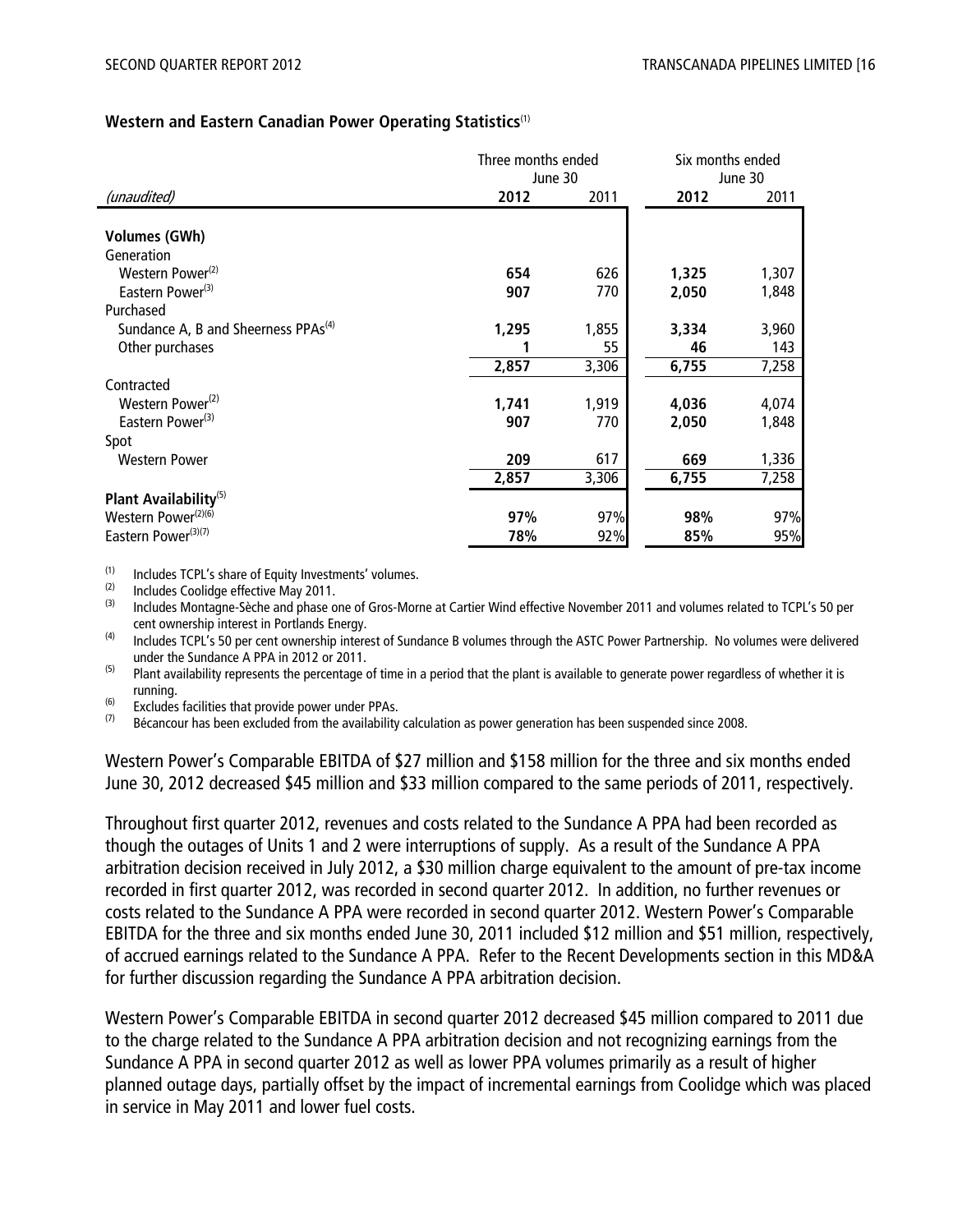Western Power's Comparable EBITDA for the six months ended June 30, 2012 decreased \$33 million compared to the same period in 2011. The decrease reflected no EBITDA from the Sundance A PPA in 2012 as well as the impact of lower Sheerness PPA volumes, partially offset by incremental earnings from Coolidge, higher realized power prices and lower fuel costs.

Western Power Revenue of \$106 million and \$330 million for the three and six months ended June 30, 2012, respectively, decreased \$37 million and \$34 million, respectively, compared to the same periods in 2011 primarily due to not recognizing revenues in second quarter 2012 from the Sundance A PPA as well as lower Sheerness PPA volumes, partially offset by incremental earnings from Coolidge and higher realized power prices. Average spot market power prices decreased 23 per cent to \$40 per megawatt hour (MWh) and 26 per cent to \$50 per MWh for the three and six months ended June 30, 2012, respectively, compared to the same periods in 2011. Despite the decrease in spot prices, Western Power earned a higher realized price for the three and six months ended June 30, 2012 as a result of contracting activities.

Western Power's Commodity Purchases Resold of \$43 million and \$137 million for the three and six months ended June 30, 2012, respectively, decreased \$29 million and \$39 million, respectively, compared to the same periods in 2011, primarily due to not recognizing costs in second quarter 2012 from the Sundance A PPA as well as lower volumes purchased as a result of planned outages at Sheerness in 2012.

Eastern Power's Comparable EBITDA of \$73 million and \$166 million for the three and six months ended June 30, 2012 increased \$6 million and \$23 million, respectively, compared to the same periods in 2011. Similarly, Eastern Power's Power Revenues of \$98 million and \$201 million for the three and six months ended June 30, 2012 increased \$7 million and \$14 million, respectively, compared to the same periods in 2011. The increases were primarily due to higher Bécancour contractual earnings and incremental earnings from Montagne-Sèche and phase one of Gros-Morne at Cartier Wind, which were both placed in service in November 2011.

Income from Equity Investments decreased \$25 million and \$29 million for the three and six months ended June 30, 2012, respectively, to a loss of \$6 million and income of \$17 million, compared to the same periods in 2011. The decreases were primarily due to lower earnings from the ASTC Power Partnership as a result of lower volumes and prices for the Sundance B PPA and lower earnings from Portlands Energy due to an unplanned outage in second quarter 2012.

Plant Operating Costs and Other, which includes fuel gas consumed in power generation, of \$47 million and \$102 million for the three and six months ended June 30, 2012, respectively, decreased \$8 million and \$16 million, compared to the same periods in 2011, primarily due to decreased natural gas fuel prices in 2012 compared to 2011.

Depreciation and amortization increased \$4 million and \$10 million in the three and six months ended June 30, 2012, respectively, compared to the same periods in 2011 primarily due to incremental depreciation from Coolidge, Montagne-Sèche and phase one of Gros-Morne.

Plant availability for Eastern Power of 78 per cent in second quarter 2012 decreased compared to second quarter 2011 due to an unplanned outage at Portlands Energy.

Approximately 89 per cent of Western Power sales volumes were sold under contract in second quarter 2012, compared to 76 per cent in second quarter 2011. While overall hedging levels were similar in both periods, the increased proportion of contracted volumes is a result of lower overall volumes primarily due to higher planned outages in 2012. To reduce its exposure to spot market prices in Alberta, as at June 30,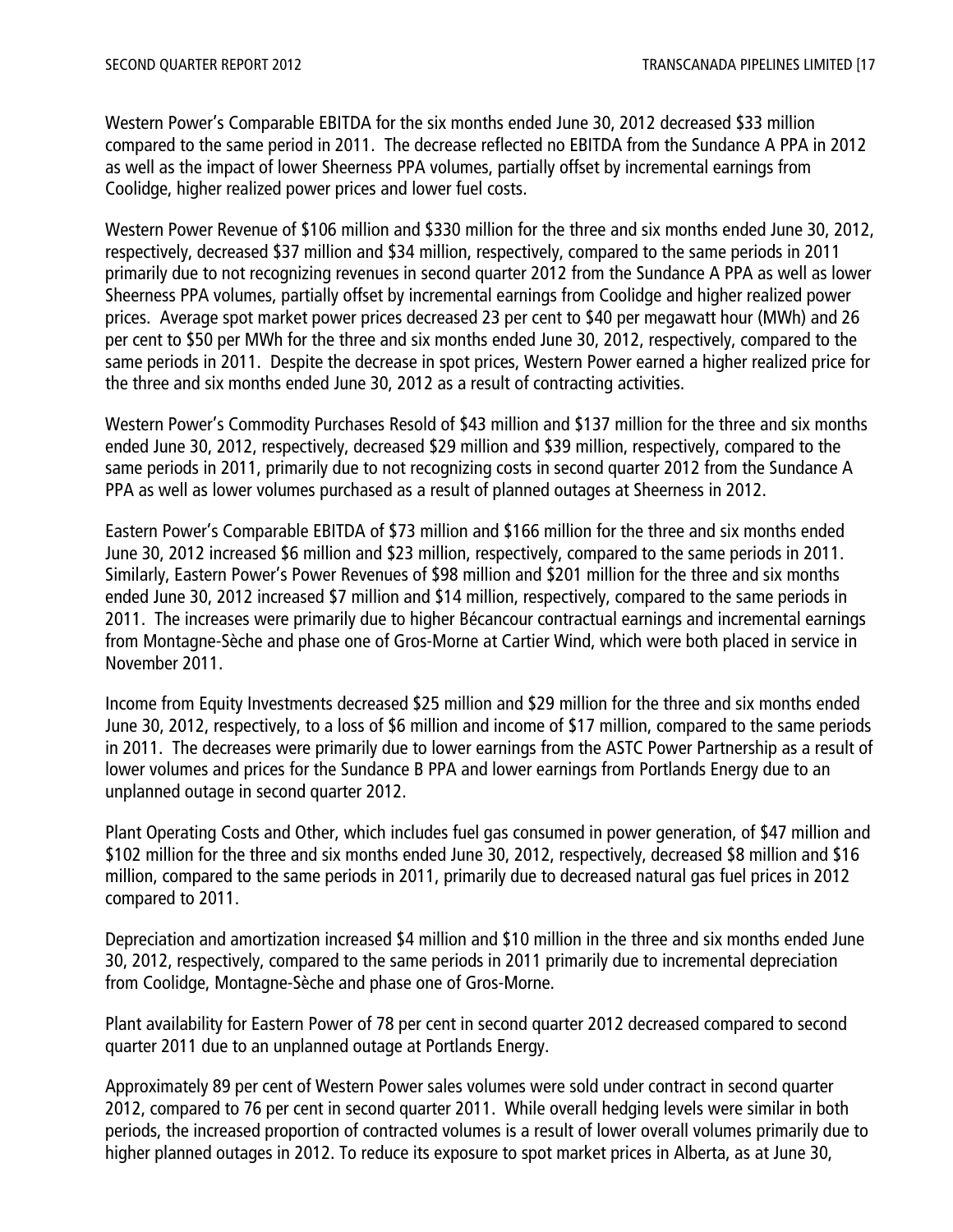2012, Western Power had entered into fixed-price power sales contracts to sell approximately 4,500 gigawatt hours (GWh) for the remainder of 2012 and 7,000 GWh for 2013.

Eastern Power's sales volumes were 100 per cent sold under contract and are expected to be fully contracted going forward.

#### **Bruce Power Results**

| (TCPL's share)                                       | Three months ended |       | Six months ended |       |  |
|------------------------------------------------------|--------------------|-------|------------------|-------|--|
| (unaudited)                                          | June 30            |       | June 30          |       |  |
| (millions of dollars unless otherwise indicated)     | 2012               | 2011  | 2012             | 2011  |  |
|                                                      |                    |       |                  |       |  |
| (Loss)/Income from Equity Investments <sup>(1)</sup> |                    |       |                  |       |  |
| <b>Bruce A</b>                                       | (23)               | 14    | (56)             | 32    |  |
| <b>Bruce B</b>                                       | 54                 | 7     | 74               | 32    |  |
|                                                      | 31                 | 21    | 18               | 64    |  |
| <b>Comprised of:</b>                                 |                    |       |                  |       |  |
| Revenues                                             | 185                | 202   | 347              | 415   |  |
| Operating expenses                                   | (125)              | (146) | (260)            | (282) |  |
| Depreciation and other                               | (29)               | (35)  | (69)             | (69)  |  |
|                                                      | 31                 | 21    | 18               | 64    |  |
|                                                      |                    |       |                  |       |  |
| <b>Bruce Power - Other Information</b>               |                    |       |                  |       |  |
| Plant availability <sup>(2)</sup>                    |                    |       |                  |       |  |
| <b>Bruce A</b>                                       | 57%                | 97%   | 53%              | 98%   |  |
| <b>Bruce B</b>                                       | 95%                | 80%   | 91%              | 86%   |  |
| <b>Combined Bruce Power</b>                          | 84%                | 85%   | 72%              | 89%   |  |
| Planned outage days                                  |                    |       |                  |       |  |
| <b>Bruce A</b>                                       | 62                 | 8     | 153              | 8     |  |
| <b>Bruce B</b>                                       |                    | 49    | 46               | 70    |  |
| Unplanned outage days                                |                    |       |                  |       |  |
| <b>Bruce A</b>                                       |                    | 5     |                  | 9     |  |
| <b>Bruce B</b>                                       | 19                 | 19    | 23               | 27    |  |
| Sales volumes (GWh) <sup>(1)</sup>                   |                    |       |                  |       |  |
| <b>Bruce A</b>                                       | 895                | 1,436 | 1,642            | 2,936 |  |
| <b>Bruce B</b>                                       | 2,047              | 1,760 | 3,956            | 3,792 |  |
|                                                      | 2,942              | 3,196 | 5,598            | 6,728 |  |
| Realized sales price per MWh                         |                    |       |                  |       |  |
| <b>Bruce A</b>                                       | \$68               | \$66  | \$67             | \$66  |  |
| Bruce $B^{(3)}$                                      | \$56               | \$55  | \$55             | \$54  |  |
| <b>Combined Bruce Power</b>                          | \$58               | \$59  | \$58             | \$58  |  |

(1) Represents TCPL's 48.9 per cent ownership interest in Bruce A and 31.6 per cent ownership interest in Bruce B.

Plant availability represents the percentage of time in a year that the plant is available to generate power regardless of whether it is running.

<sup>(3)</sup> Includes revenue received under the floor price mechanism and from contract settlements as well as volumes and revenues associated with deemed generation.

TCPL's Equity Income from Bruce A decreased \$37 million and \$88 million for the three and six months ended June 30, 2012, respectively, to losses of \$23 million and \$56 million compared to income of \$14 million and \$32 million for the same periods in 2011. The decreases were primarily due to lower volumes resulting from the West Shift Plus planned outage on Unit 3 which commenced in November 2011 and was completed in June 2012.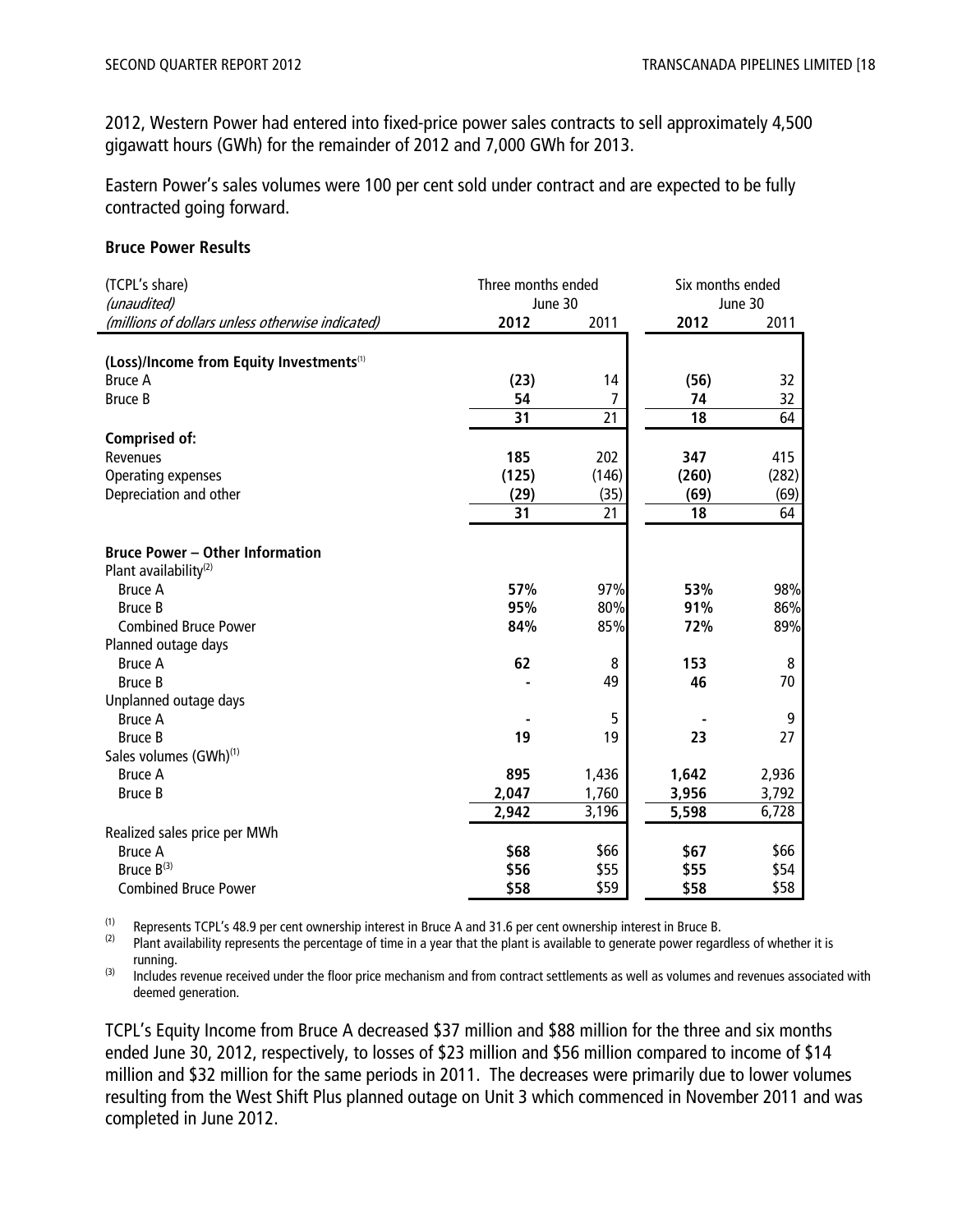TCPL's Equity Income from Bruce B for the three and six months ended June 30, 2012 of \$54 million and \$74 million, respectively, increased \$47 million and \$42 million, compared to the same periods in 2011. The increases were primarily due to higher volumes and lower operating costs resulting from fewer planned outage days, and lower lease expense. Provisions in the Bruce B lease agreement with Ontario Power Generation provide for a reduction in annual lease expense if the annual average Ontario spot price for electricity is less than \$30 per MWh. The average spot price has been below \$30 per MWh for the first six months of 2012, and this is expected to continue throughout 2012.

Under a contract with the Ontario Power Authority (OPA), all output from Bruce A in second quarter 2012 was sold at a fixed price of \$68.23 per MWh (before recovery of fuel costs from the OPA) compared to \$66.33 per MWh in second quarter 2011. Also under a contract with the OPA, all output from the Bruce B units was subject to a floor price of \$51.62 per MWh in second quarter 2012 compared to \$50.18 in second quarter 2011. Both the Bruce A and Bruce B contract prices are adjusted annually for inflation on April 1.

Amounts received under the Bruce B floor price mechanism, within a calendar year, are subject to repayment if the monthly average spot price exceeds the floor price. With respect to 2012, TCPL currently expects spot prices to be less than the floor price for the year, therefore, no amounts recorded in revenues in 2012 are expected to be repaid.

Bruce B enters into fixed-price contracts whereby Bruce B receives or pays the difference between the contract price and the spot price. Bruce B's realized price increased by \$1 per MWh to \$56 per MWh and \$55 per MWh in the three and six months ended June 30, 2012, respectively, and reflected revenues recognized from the floor price mechanism, contract sales and deemed generation.

The overall plant availability percentage in 2012 is expected to be in the low 60s for Bruce A Units 3 and 4. Planned maintenance on one of the units at Bruce A is scheduled during the second half of 2012. Bruce B's overall plant availability percentage is expected to be in the mid 90s for the four units in 2012.

#### **U.S. Power**

#### **U.S. Power Comparable EBIT(1)**

| (unaudited)                                    | Three months ended<br>June 30 |           | Six months ended<br>June 30 |            |
|------------------------------------------------|-------------------------------|-----------|-----------------------------|------------|
| (millions of U.S. dollars)                     | 2012                          | 2011      | 2012                        | 2011       |
| Revenues                                       |                               |           |                             |            |
| Power <sup>(2)</sup><br>Capacity               | 192<br>66                     | 224<br>74 | 353<br>106                  | 479<br>113 |
| Other $(3)$                                    | 5                             | 13        | 24                          | 43         |
|                                                | 263                           | 311       | 483                         | 635        |
| Commodity purchases resold                     | (122)                         | (84)      | (205)                       | (215)      |
| Plant operating costs and other <sup>(3)</sup> | (92)                          | (128)     | (183)                       | (250)      |
| General, administrative and support costs      | (11)                          | (10)      | (21)                        | (19)       |
| Comparable EBITDA <sup>(1)</sup>               | 38                            | 89        | 74                          | 151        |
| Depreciation and amortization                  | (30)                          | (24)      | (60)                        | (54)       |
| Comparable EBIT <sup>(1)</sup>                 | 8                             | 65        | 14                          | 97         |

(1) Refer to the Non-GAAP Measures section in this MD&A for further discussion of Comparable EBITDA and Comparable EBIT.<br>(2) The realized gains and losses from financial derivatives used to purchase and sell power, patura

(2) The realized gains and losses from financial derivatives used to purchase and sell power, natural gas and fuel oil to manage U.S. Power's assets are presented on a net basis in Power Revenues.

 $^{(3)}$  Includes revenues and costs related to a third-party service agreement at Ravenswood, the activity level of which was decreased in 2011.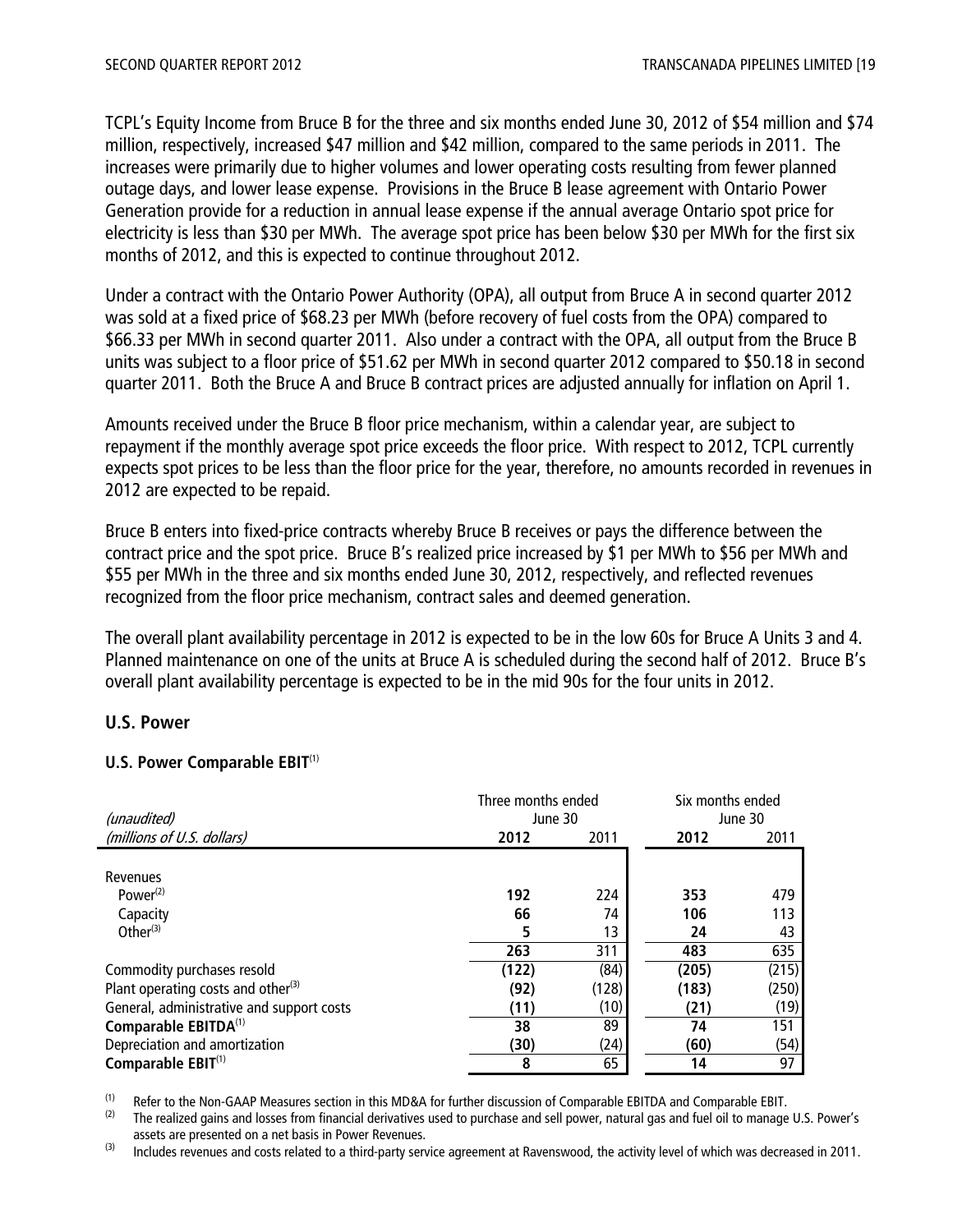#### **U.S. Power Operating Statistics**

|                                                                          | Three months ended<br>June 30 | Six months ended<br>June 30 |                         |                         |
|--------------------------------------------------------------------------|-------------------------------|-----------------------------|-------------------------|-------------------------|
| (unaudited)                                                              | 2012                          | 2011                        |                         | 2011                    |
| <b>Physical Sales Volumes (GWh)</b><br>Supply<br>Generation<br>Purchased | 1,787<br>1,687<br>3,474       | 1,941<br>1,181<br>3,122     | 2,941<br>3,641<br>6,582 | 3,232<br>3,120<br>6,352 |
| Plant Availability <sup>(1)</sup>                                        | 82%                           | 86%                         | 81%                     | 84%                     |

 $(1)$  Plant availability represents the percentage of time in a period that the plant is available to generate power regardless of whether it is running.

U.S Power's Comparable EBITDA of US\$38 million and US\$74 million for the three and six months ended June 30, 2012, respectively, decreased US\$51 million and US\$77 million compared to the same periods in 2011. The reductions were primarily due to lower realized power prices, which were negatively impacted by lower natural gas prices and lower power demand, higher load serving costs, and reduced water flows at the U.S. hydro facilities.

Physical sales volumes in second quarter 2012 increased compared to the same period in 2011 primarily due to higher purchased volumes resulting from new sales activity in the PJM and New England markets, while generation volumes decreased primarily due to lower hydro volumes.

U.S Power's Power Revenue of US\$192 million and US\$353 million for the three and six months ended June 30, 2012, respectively, decreased US\$32 million and US\$126 million compared to the same periods in 2011. The reduction was primarily due to lower realized power prices and lower volumes from the U.S. hydro facilities, partially offset by increased volumes of power purchased for resale.

Capacity Revenue of US\$66 million and US\$106 million for the three and six months ended June 30, 2012, respectively, decreased US\$8 million and US\$7 million compared to the same periods in 2011 due to lower realized capacity prices in New York and New England.

Commodity Purchases Resold for the three months ended June 30, 2012 of US\$122 million increased US\$38 million compared to the same period in 2011 due to higher volumes of power purchased for resale under power sales commitments to wholesale, commercial and industrial customers and higher load serving costs, partially offset by lower realized power prices. Commodity purchases resold for the six months ended June 30, 2012 of US\$205 million decreased US\$10 million compared to the same period in 2011, primarily due to lower realized power prices.

Plant Operating Costs and Other, which includes fuel gas consumed in generation, of US\$92 million and US\$183 million for the three and six months ended June 30, 2012, respectively, decreased US\$36 million and US\$67 million compared to the same period in 2011, primarily due to lower natural gas fuel prices.

As at June 30, 2012, approximately 2,500 GWh or 46 per cent and 2,200 GWh or 26 per cent of U.S. Power's planned generation is contracted for the remainder 2012 and fiscal 2013, respectively. Planned generation fluctuates depending on hydrology, wind conditions, commodity prices and the resulting dispatch of the assets. Power sales fluctuate based on customer usage.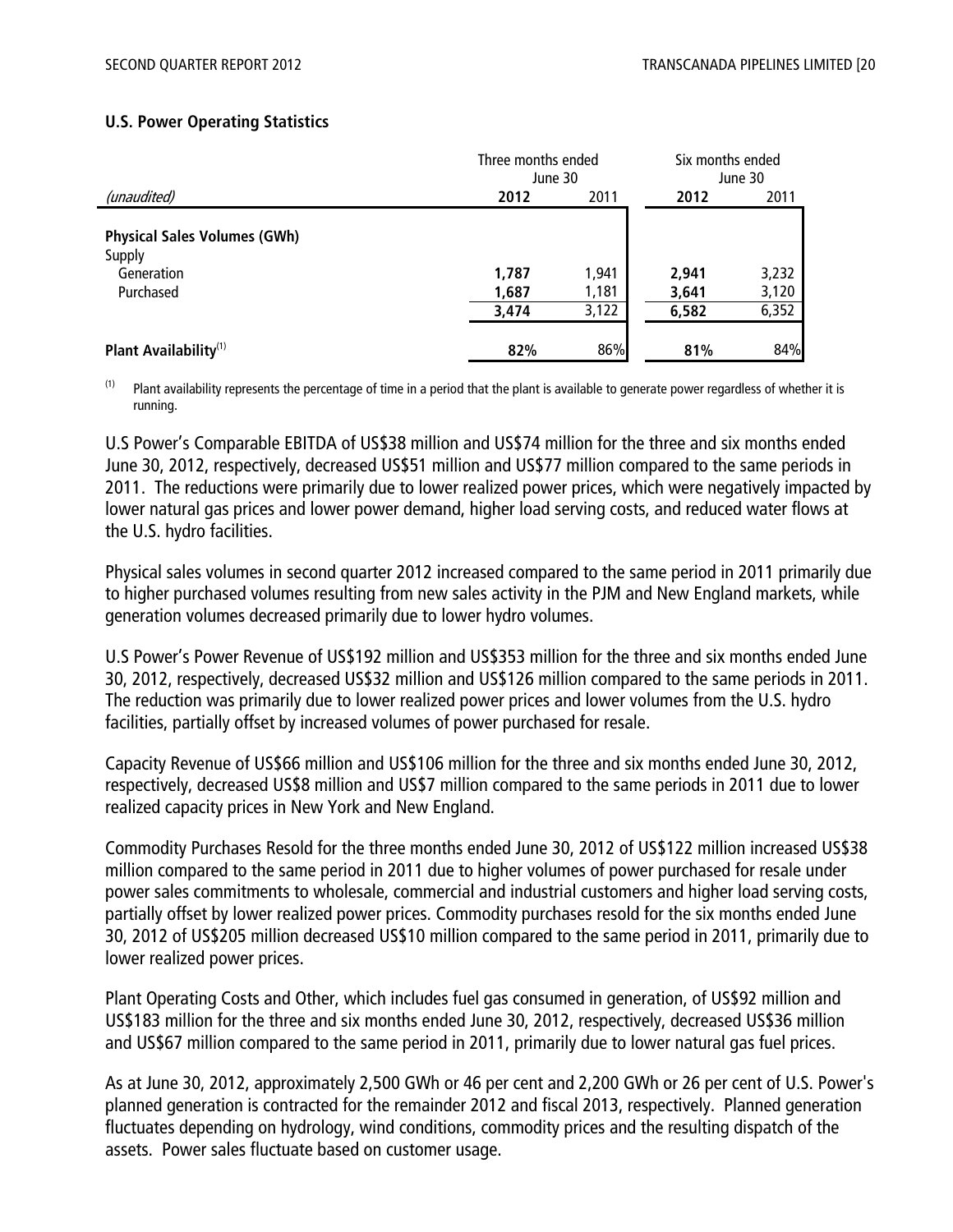#### **Natural Gas Storage**

Natural Gas Storage's Comparable EBITDA for the three and six month periods ended June 30, 2012 was \$17 million and \$30 million, respectively, compared to \$17 million and \$45 million, respectively, for the same periods in 2011. The decrease in Comparable EBITDA in the six months ended June 30, 2012 compared to the same period in 2011 was primarily due to lower realized natural gas price spreads in first quarter 2012.

#### **Other Income Statement Items**

#### **Comparable Interest Expense**(1)

|                                            | Three months ended |      | Six months ended |       |  |
|--------------------------------------------|--------------------|------|------------------|-------|--|
| (unaudited)                                | June 30            |      | June 30          |       |  |
| (millions of dollars)                      | 2012               | 2011 | 2012             | 2011  |  |
|                                            |                    |      |                  |       |  |
| Interest on long-term debt $(2)$           |                    |      |                  |       |  |
| Canadian dollar-denominated                | 127                | 122  | 255              | 244   |  |
| U.S. dollar-denominated                    | 183                | 180  | 369              | 362   |  |
| Foreign exchange                           |                    | (5)  |                  | (8)   |  |
|                                            | 310                | 297  | 624              | 598   |  |
| Other interest and amortization            | 10                 | 34   | 18               | 68    |  |
| Capitalized interest                       | (76)               | (68) | (150)            | (165) |  |
| Comparable Interest Expense <sup>(1)</sup> | 244                | 263  | 492              | 501   |  |

(1) Refer to the Non-GAAP Measures section in this MD&A for further discussion of Comparable Interest Expense.<br>(2) Includes interest on Junier Subordinated Nates

Includes interest on Junior Subordinated Notes.

Comparable Interest Expense of \$244 million and \$492 million for the three and six months ended June 30, 2012 decreased \$19 million and \$9 million, respectively, compared to the same periods in 2011. The decrease in interest expense for the six months ended June 30, 2012 was primarily due to lower interest expense on amounts due to TransCanada, higher realized gains in 2012 compared to 2011 from derivatives used to manage the Company's exposure to rising interest rates and the impact of Canadian and U.S. dollardenominated debt maturities in 2012 and 2011, partially offset by incremental interest expense on debt issues of US\$500 million in March 2012 and \$750 million in November 2011 and a TC PipeLines, LP debt issue of US\$350 million in June 2011, as well as the negative impact of a stronger U.S. dollar on U.S. dollardenominated interest, and lower capitalized interest for Keystone, Coolidge and Guadalajara as a result of placing these assets in service.

Comparable Interest Income and Other of \$19 million and \$44 million for the three and six months ended June 30, 2012 decreased \$9 million and \$12 million, respectively, compared to the same periods in 2011. These decreases were primarily due to lower realized gains in 2012 compared to 2011 on derivatives used to manage the Company's net exposure to foreign exchange rate fluctuations on U.S. dollar-denominated income.

Comparable Income Taxes were \$90 million and \$228 million in the three and six months ended June 30, 2012, respectively, compared to \$131 million and \$311 million for the same periods in 2011. The decreases were primarily due to lower pre-tax earnings in 2012 compared to 2011 and changes in the proportion of income earned between Canadian and foreign jurisdictions.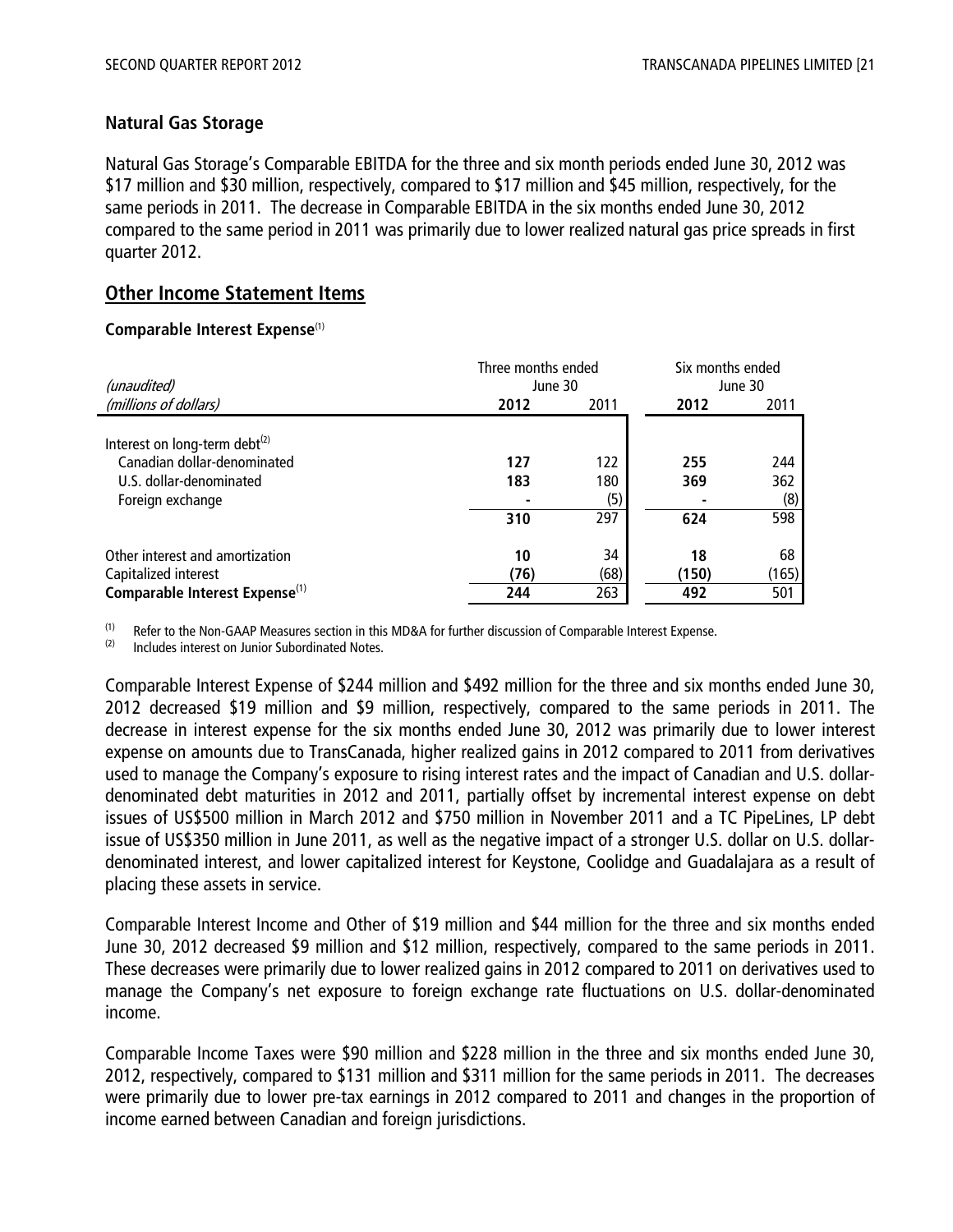# **Liquidity and Capital Resources**

TCPL believes that its financial position remains sound as does its ability to generate cash in the short and long term to provide liquidity, maintain financial capacity and flexibility, and provide for planned growth. TCPL's liquidity is underpinned by predictable cash flow from operations, available cash balances and unutilized committed revolving bank lines of US\$1.0 billion, US\$1.0 billion, US\$300 million and \$2.0 billion, maturing in October 2012, November 2012, February 2013 and October 2016, respectively. These facilities also support the Company's three commercial paper programs. In addition, at June 30, 2012, TCPL's proportionate share of unutilized capacity on committed bank facilities at the Company's operated affiliates was \$89 million with maturity dates in 2016. As at June 30, 2012, TCPL had remaining capacity of \$1.25 billion and US\$3.5 billion under its Canadian debt and U.S. debt shelf prospectuses, respectively. TCPL's liquidity, market and other risks are discussed further in the Risk Management and Financial Instruments section in this MD&A.

# **Operating Activities**

#### **Funds Generated from Operations**(1)

| (unaudited)                                                                                                                                                | Three months ended<br>June 30 |                  | Six months ended<br>June 30 |                       |
|------------------------------------------------------------------------------------------------------------------------------------------------------------|-------------------------------|------------------|-----------------------------|-----------------------|
| (millions of dollars)                                                                                                                                      | 2012                          | 2011             | 2012                        | 2011                  |
| <b>Cash Flows</b><br>Funds generated from operations <sup>(1)</sup><br>Decrease/(increase) in operating working capital<br>Net cash provided by operations | 723<br>21<br>744              | 824<br>64<br>888 | 1,588<br>(143)<br>1,445     | 1,644<br>103<br>1,747 |

<sup>(1)</sup> Refer to the Non-GAAP Measures section in this MD&A for further discussion of Funds Generated from Operations.

Net Cash Provided by Operations decreased \$144 million and \$302 million in the three and six months ended June 30, 2012, respectively, compared to the same periods in 2011, largely as a result of fluctuations in operating working capital.

As at June 30, 2012, TCPL's current assets were \$3.8 billion and current liabilities were \$5.4 billion resulting in a working capital deficiency of \$1.6 billion. The Company believes this shortfall can be managed through its ability to generate cash flow from operations as well as its ongoing access to capital markets.

#### **Investing Activities**

In the three and six months ended June 30, 2012, capital expenditures totalled \$397 million and \$861 million, respectively (2011– \$487 million and \$1,088 million, respectively) primarily related to the expansion of the Alberta System and expansion of the Keystone Pipeline System. Equity investments of \$197 million and \$413 million for the three and six months ended June 30, 2012, respectively (2011 - \$121 million and \$238 million, respectively) were primarily related to the Company's investment in the refurbishment and restart of Bruce Power Units 1 and 2.

# **Financing Activities**

In January 2012, TCPL issued 6.5 million common shares to TransCanada resulting in proceeds of \$269 million.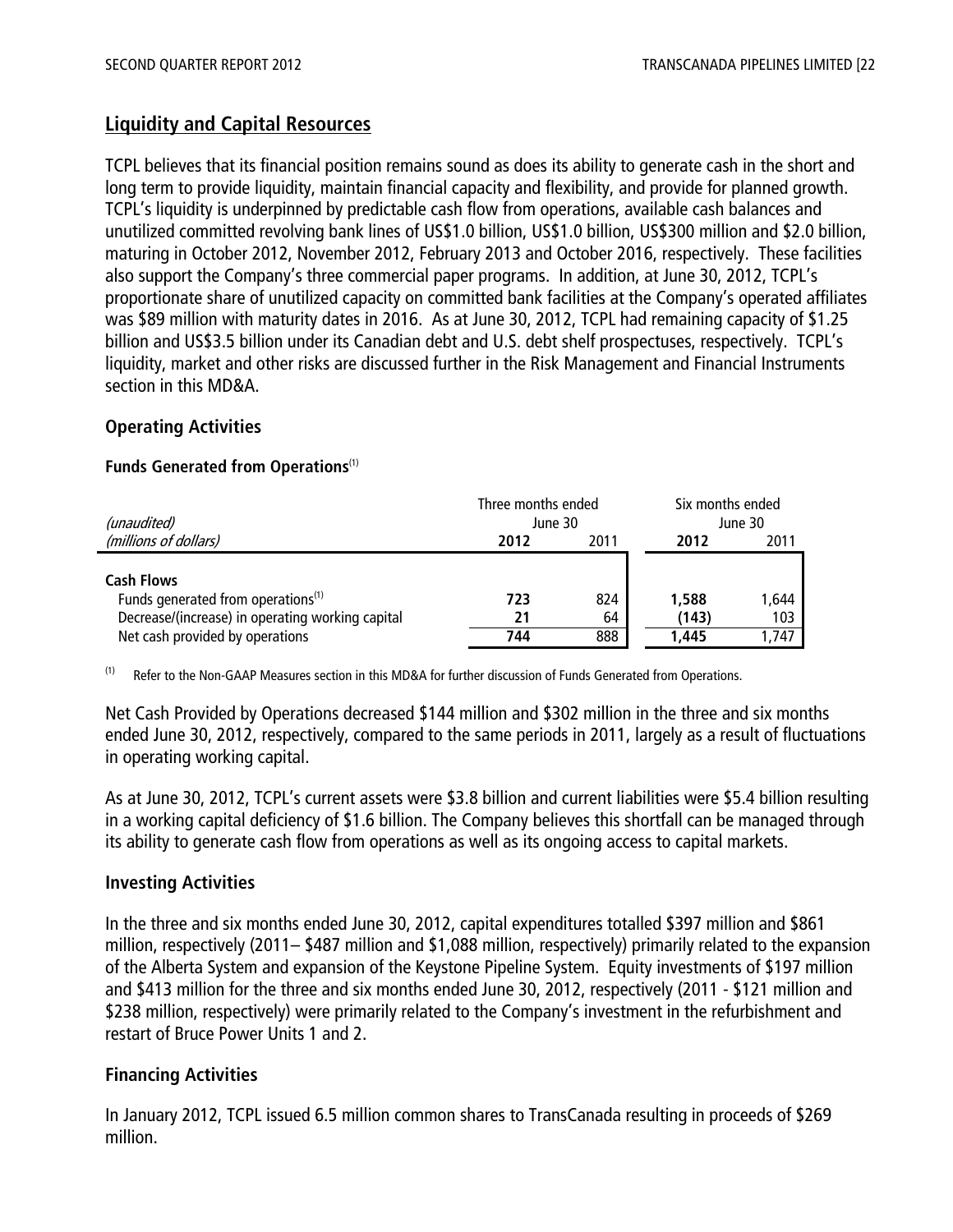In March 2012, TCPL issued US\$500 million of senior notes maturing on March 2, 2015 and bearing interest at an annual rate of 0.875 per cent. These notes were issued under the US\$4.0 billion debt shelf prospectus filed in November 2011. The net proceeds of this offering were used for general corporate purposes and to reduce short-term indebtedness.

In May 2012, TCPL retired US\$200 million of 8.625 per cent senior notes. In January 2012, TransCanada PipeLine USA Ltd. repaid the remaining principal of US\$500 million on its five-year term loan.

The Company believes it has the capacity to fund its existing capital program through internally-generated cash flow, continued access to capital markets and liquidity underpinned by in excess of \$4 billion of committed credit facilities. TCPL's financial flexibility is further bolstered by opportunities for portfolio management, including an ongoing role for TC PipeLines, LP.

# **Dividends**

On July 26, 2012, TCPL's Board of Directors declared a quarterly dividend for the quarter ending September 30, 2012 in an aggregate amount equal to the quarterly dividend to be paid on TransCanada's issued and outstanding common shares at the close of business on September 28, 2012. The dividend is payable on October 31, 2012. The Board of Directors also declared a dividend of \$0.70 per share on TCPL's Series U and Series Y preferred shares for the period ending October 30, 2012 and November 1, 2012, respectively. The dividend for the Series U and Series Y preferred shares is payable on October 30, 2012 and November 1, 2012, respectively, to shareholders of record at the close of business on September 28, 2012.

# **Contractual Obligations**

There have been no material changes, except for decreases to market-based commodity purchase commitments of approximately \$1.1 billion, to TCPL's contractual obligations from December 31, 2011 to June 30, 2012, including payments due for the next five years and thereafter. For further information on these contractual obligations, refer to the MD&A in TCPL's 2011 Annual Report.

# **Significant Accounting Policies and Critical Accounting Estimates**

The condensed consolidated financial statements of TCPL have been prepared by management in accordance with U.S. GAAP. Comparative figures, which were previously presented in accordance with CGAAP, have been adjusted as necessary to be compliant with the Company's accounting policies under U.S. GAAP. The amounts adjusted for U.S. GAAP in these condensed consolidated financial statements for the three and six months ended June 30, 2011 are the same as those that have been previously reported in the Company's June 30, 2011 Reconciliation to U.S. GAAP. The amounts adjusted for U.S. GAAP at December 31, 2011 are the same as those reported in Note 25 of TCPL's 2011 audited Consolidated Financial Statements included in TCPL's 2011 Annual Report. The significant accounting policies and critical accounting estimates applied are consistent with those outlined in TCPL's 2011 Annual Report, except as described below, which outlines the Company's significant accounting policies that have changed upon adoption of U.S. GAAP.

To prepare financial statements that conform with U.S. GAAP, TCPL is required to make estimates and assumptions that affect both the amount and timing of recording assets, liabilities, revenues and expenses since the determination of these items may be dependent on future events. The Company uses the most current information available and exercises careful judgement in making these estimates and assumptions.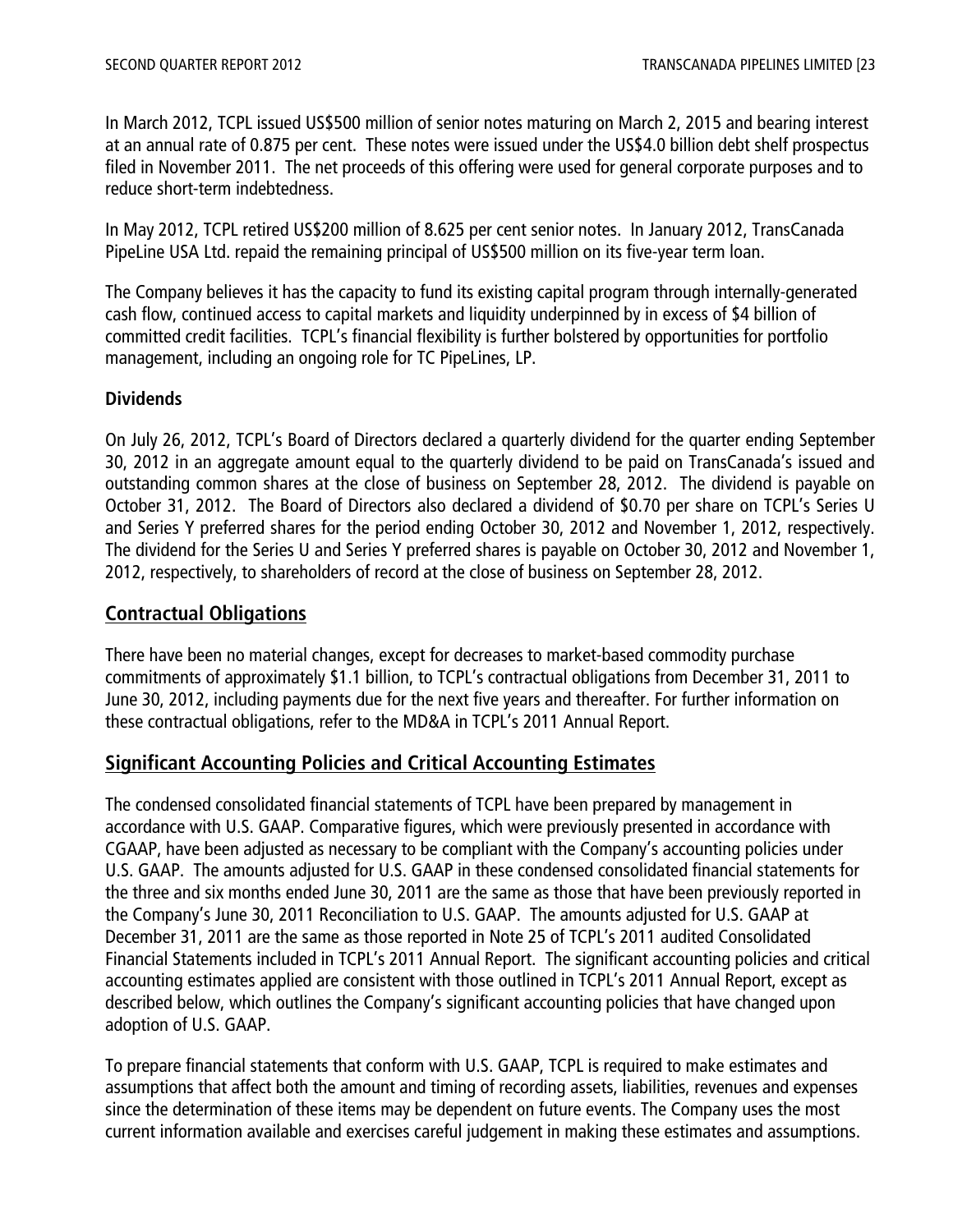# **Changes in Accounting Policies**

#### **Changes to Significant Accounting Policies Upon Adoption of U.S. GAAP**

#### Principles of Consolidation

The condensed consolidated financial statements include the accounts of TCPL and its subsidiaries. The Company consolidates its interests in entities over which it is able to exercise control. To the extent there are interests owned by other parties, these interests are included in Non-Controlling Interests. TCPL uses the equity method of accounting for corporate joint ventures in which the Company is able to exercise joint control and for investments in which the Company is able to exercise significant influence. TCPL records its proportionate share of undivided interests in certain assets.

#### Inventories

Inventories primarily consist of materials and supplies, including spare parts and fuel, and natural gas inventory in storage, and are recorded at the lower of weighted average cost or market.

#### Income Taxes

The Company uses the liability method of accounting for income taxes. This method requires the recognition of deferred income tax assets and liabilities for future tax consequences attributable to differences between the financial statement carrying amounts of existing assets and liabilities and their respective tax bases. Deferred income tax assets and liabilities are measured using enacted tax rates at the balance sheet date that are anticipated to apply to taxable income in the years in which temporary differences are expected to be recovered or settled. Changes to these balances are recognized in income in the period during which they occur except for changes in balances related to the Canadian Mainline, Alberta System and Foothills, which are deferred until they are refunded or recovered in tolls, as permitted by the NEB.

Canadian income taxes are not provided on the unremitted earnings of foreign investments that the Company does not intend to repatriate in the foreseeable future.

#### Employee Benefit and Other Plans

The Company sponsors defined benefit pension plans (DB Plans), defined contribution plans (DC Plans), a Savings Plan and other post-retirement benefit plans. Contributions made by the Company to the DC Plans and Savings Plan are expensed in the period in which contributions are made. The cost of the DB Plans and other post-retirement benefits received by employees is actuarially determined using the projected benefit method pro-rated based on service and management's best estimate of expected plan investment performance, salary escalation, retirement age of employees and expected health care costs.

The DB Plans' assets are measured at fair value. The expected return on the DB Plans' assets is determined using market-related values based on a five-year moving average value for all of the DB Plans' assets. Past service costs are amortized over the expected average remaining service life of the employees. Adjustments arising from plan amendments are amortized on a straight-line basis over the average remaining service period of employees active at the date of amendment. The Company recognizes the overfunded or underfunded status of its DB Plans as an asset or liability on its Balance Sheet and recognizes changes in that funded status through Other Comprehensive (Loss)/Income (OCI) in the year in which the change occurs. The excess of net actuarial gains or losses over 10 per cent of the greater of the benefit obligation and the market-related value of the DB Plans' assets, if any, is amortized out of Accumulated Other Comprehensive (Loss)/Income (AOCI) over the average remaining service period of the active employees. For certain regulated operations, post-retirement benefit amounts are recoverable through tolls as benefits are funded. The Company records any unrecognized gains and losses or changes in actuarial assumptions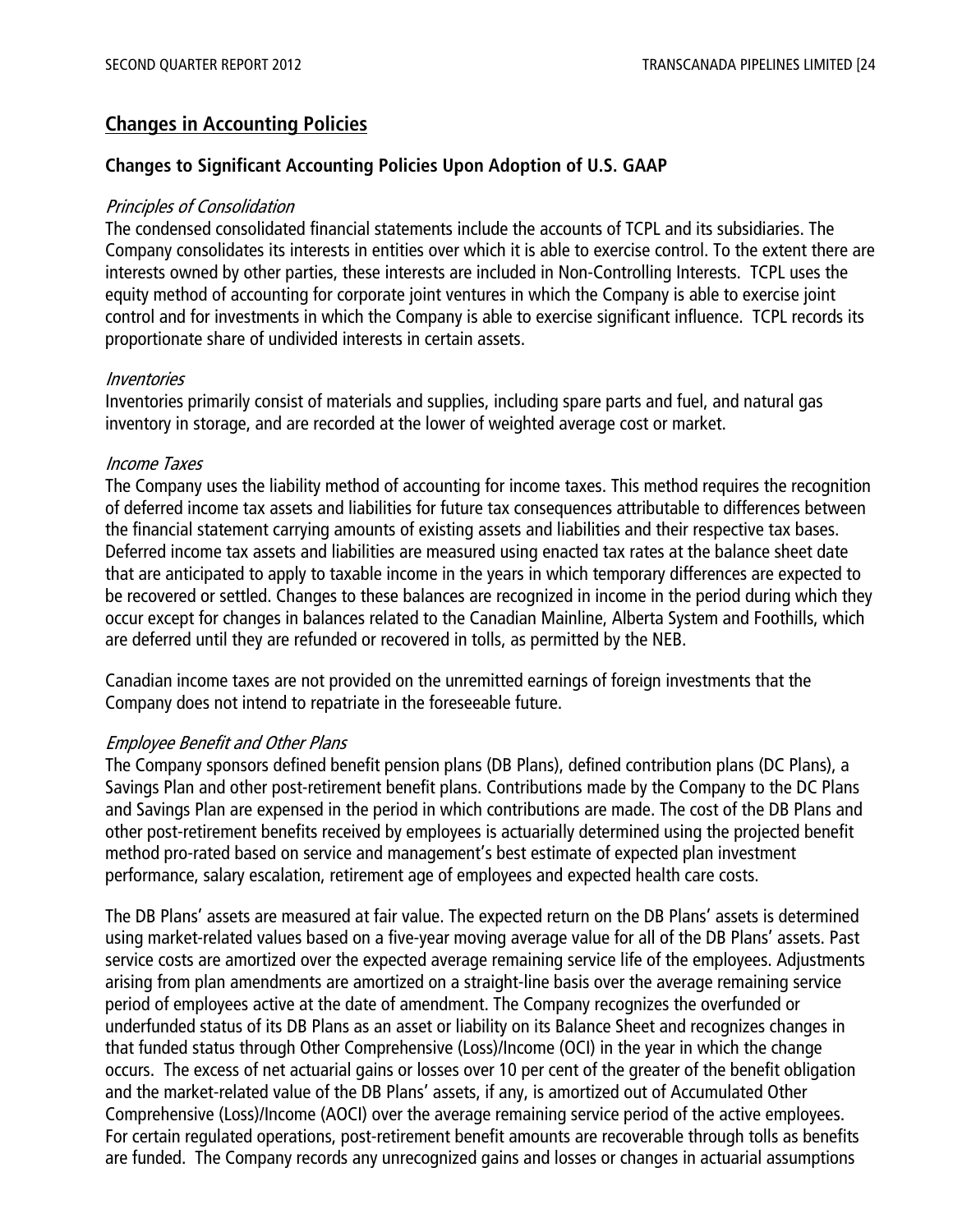related to these post-retirement benefit plans as either regulatory assets or liabilities. The regulatory assets or liabilities are amortized on a straight-line basis over the average remaining service life of active employees. When the restructuring of a benefit plan gives rise to both a curtailment and a settlement, the curtailment is accounted for prior to the settlement.

The Company has medium-term incentive plans, under which payments are made to eligible employees. The expense related to these incentive plans is accounted for on an accrual basis. Under these plans, benefits vest when certain conditions are met, including the employees' continued employment during a specified period and achievement of specified corporate performance targets.

#### Long-Term Debt Transaction Costs

The Company records long-term debt transaction costs as deferred assets and amortizes these costs using the effective interest method for all costs except those related to the Canadian natural gas regulated pipelines, which continue to be amortized on a straight-line basis in accordance with the provisions of tolling mechanisms.

#### Guarantees

Upon issuance, the Company records the fair value of certain guarantees. The fair value of these guarantees is estimated by discounting the cash flows that would be incurred by the Company if letters of credit were used in place of the guarantees. Guarantees are recorded as an increase to Equity Investments, Plant, Property and Equipment, or a charge to Net Income, and a corresponding liability is recorded in Deferred Amounts.

# **Changes in Accounting Policies for 2012**

#### Fair Value Measurement

Effective January 1, 2012, the Company adopted the Accounting Standards Update (ASU) on fair value measurements as issued by the Financial Accounting Standards Board (FASB). Adoption of the ASU has resulted in an increase in the qualitative and quantitative disclosures regarding Level III measurements.

# Intangibles – Goodwill and Other

Effective January 1, 2012, the Company adopted the ASU on testing goodwill for impairment as issued by the FASB. Adoption of the ASU has resulted in a change in the accounting policy related to testing goodwill for impairment, as the Company is now permitted under U.S. GAAP to first assess qualitative factors affecting the fair value of a reporting unit in comparison to the carrying amount as a basis for determining whether it is required to proceed to the two-step quantitative impairment test.

# **Future Accounting Changes**

# Balance Sheet Offsetting/Netting

In December 2011, the FASB issued amended guidance to enhance disclosures that will enable users of the financial statements to evaluate the effect, or potential effect, of netting arrangements on an entity's financial position. The amendments result in enhanced disclosures by requiring additional information regarding financial instruments and derivative instruments that are either offset in accordance with current U.S. GAAP or subject to an enforceable master netting arrangement. This guidance is effective for annual periods beginning on or after January 1, 2013. Adoption of these amendments is expected to result in an increase in disclosure regarding financial instruments which are subject to offsetting as described in this amendment.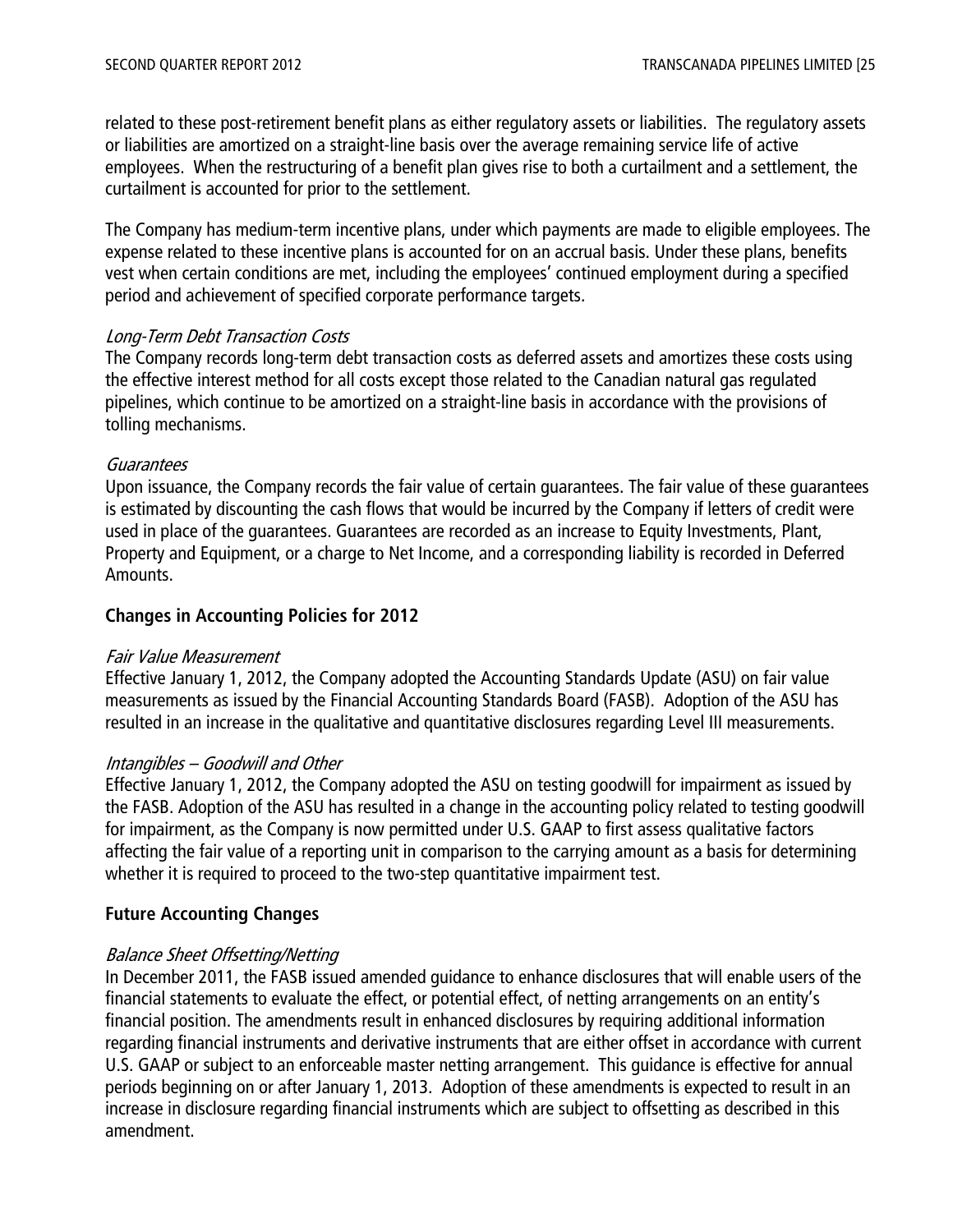# **Financial Instruments and Risk Management**

TCPL continues to manage and monitor its exposure to market risk, counterparty credit risk and liquidity risk.

#### **Counterparty Credit and Liquidity Risk**

TCPL's maximum counterparty credit exposure with respect to financial instruments at the balance sheet date, without taking into account security held, consisted of accounts receivable, the fair value of derivative assets and notes receivable. The carrying amounts and fair values of these financial assets, except amounts for derivative assets, are included in Accounts Receivable and Other in the Non-Derivative Financial Instruments Summary table below. Letters of credit and cash are the primary types of security provided to support these amounts. The majority of counterparty credit exposure is with counterparties who are investment grade. At June 30, 2012, there were no significant amounts past due or impaired.

At June 30, 2012, the Company had a credit risk concentration of \$288 million due from a counterparty. This amount is expected to be fully collectible and is secured by a guarantee from the counterparty's parent company.

The Company continues to manage its liquidity risk by ensuring sufficient cash and credit facilities are available to meet its operating and capital expenditure obligations when due, under both normal and stressed economic conditions.

#### **Net Investment in Self-Sustaining Foreign Operations**

The Company hedges its net investment in self-sustaining foreign operations on an after-tax basis with U.S. dollar-denominated debt, cross-currency interest rate swaps, forward foreign exchange contracts and foreign exchange options. At June 30, 2012, the Company had designated as a net investment hedge U.S. dollar-denominated debt with a carrying value of \$10.4 billion (US\$10.2 billion) and a fair value of \$13.3 billion (US\$13.1 billion). At June 30, 2012, \$63 million (December 31, 2011 - \$79 million) was included in Other Current Assets, \$51 million (December 31, 2011 - \$66 million) was included in Intangibles and Other Assets, \$13 million (December 31, 2011 - \$15 million) was included in Accounts Payable and \$57 million (December 31, 2011 - \$41 million) was included in Deferred Amounts for the fair value of forwards and swaps used to hedge the Company's net U.S. dollar investment in self-sustaining foreign operations.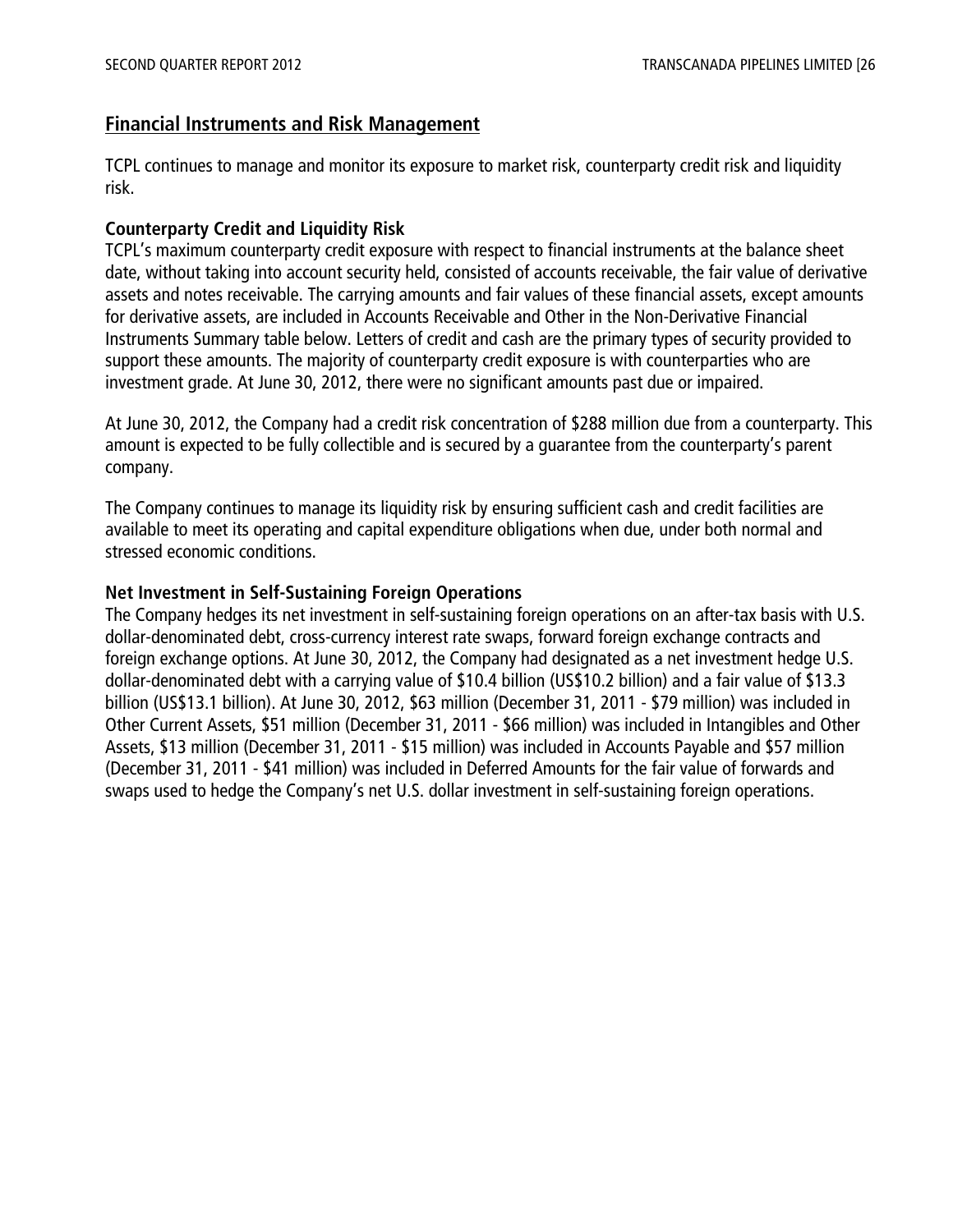#### Derivatives Hedging Net Investment in Self-Sustaining Foreign Operations

The fair values and notional principal amounts for the derivatives designated as a net investment hedge were as follows:

|                                                                                                                                                 |                     | June 30, 2012                                    |           | December 31, 2011                  |
|-------------------------------------------------------------------------------------------------------------------------------------------------|---------------------|--------------------------------------------------|-----------|------------------------------------|
| Asset/(Liability)<br>(unaudited)<br>(millions of dollars)                                                                                       | Fair<br>Value $(1)$ | <b>Notional or</b><br>Principal<br><b>Amount</b> |           | Notional or<br>Principal<br>Amount |
| U.S. dollar cross-currency swaps<br>(maturing 2012 to 2019) <sup>(2)</sup><br>U.S. dollar forward foreign exchange contracts<br>(maturing 2012) | 44                  | <b>US 4,050</b><br><b>US 700</b>                 | 93<br>(4) | US 3,850<br><b>US 725</b>          |
|                                                                                                                                                 | 44                  | <b>US 4,750</b>                                  | 89        | US 4,575                           |

 $\frac{1}{2}$  Fair values equal carrying values.

Consolidated Net Income in the three and six months ended June 30, 2012 included net realized gains of \$7 million and \$14 million, respectively (2011 – gains of \$7 million and \$12 million, respectively) related to the interest component of cross-currency swap settlements.

#### Non-Derivative Financial Instruments Summary

The carrying and fair values of non-derivative financial instruments were as follows:

|                                                      | June 30, 2012         | December 31, 2011 |                       |             |
|------------------------------------------------------|-----------------------|-------------------|-----------------------|-------------|
| (unaudited)                                          | Carrying              | Fair              | Carrying              | Fair        |
| (millions of dollars)                                | Amount <sup>(1)</sup> | Value $(2)$       | Amount <sup>(1)</sup> | Value $(2)$ |
|                                                      |                       |                   |                       |             |
| <b>Financial Assets</b>                              |                       |                   |                       |             |
| Cash and cash equivalents                            | 474                   | 474               | 629                   | 629         |
| Accounts receivable and other <sup>(3)</sup>         | 1,291                 | 1,343             | 1,378                 | 1,422       |
| Due from TransCanada Corporation                     | 1,020                 | 1,020             | 750                   | 750         |
| Available-for-sale assets <sup>(3)</sup>             | 35                    | 35                | 23                    | 23          |
|                                                      | 2,820                 | 2,872             | 2,780                 | 2,824       |
|                                                      |                       |                   |                       |             |
| Financial Liabilities <sup>(4)</sup>                 |                       |                   |                       |             |
| Notes payable                                        | 2,449                 | 2,449             | 1,863                 | 1,863       |
| Accounts payable and deferred amounts <sup>(5)</sup> | 1,044                 | 1.044             | 1,330                 | 1,330       |
| <b>Accrued interest</b>                              | 378                   | 378               | 367                   | 367         |
| Long-term debt                                       | 18,417                | 23,862            | 18,659                | 23,757      |
| Junior subordinated notes                            | 1,018                 | 1,049             | 1,016                 | 1,027       |
|                                                      | 23,306                | 28,782            | 23,235                | 28,344      |

(1) Recorded at amortized cost, except for US\$350 million (December 31, 2011 – US\$350 million) of Long-Term Debt that is recorded at fair value. This debt which is recorded at fair value on a recurring basis is classified in Level II of the fair value category using the income approach based on interest rates from external data service providers.

(2) The fair value measurement of financial assets and liabilities recorded at amortized cost for which the fair value is not equal to the carrying value would be included in Level II of the fair value hierarchy using the income approach based on interest rates from external data service providers.

(3) At June 30, 2012, the Condensed Consolidated Balance Sheet included financial assets of \$1.0 billion (December 31, 2011 – \$1.1 billion) in Accounts Receivable, \$40 million (December 31, 2011 – \$41 million) in Other Current Assets and \$262 million (December 31, 2011 - \$247 million) in Intangibles and Other Assets.

(4) Consolidated Net Income in the three and six months ended June 30, 2012 included a gain of \$3 million and a loss of \$12 million, respectively (2011 – losses of \$2 million and \$11 million, respectively) for fair value adjustments related to interest rate swap agreements on US\$350 million (2011 – US\$350 million) of Long-Term Debt. There were no other unrealized gains or losses from fair value adjustments to the non-derivative financial instruments.

<sup>(5)</sup> At June 30, 2012, the Condensed Consolidated Balance Sheet included financial liabilities of \$919 million (December 31, 2011 – \$1,193 million) in Accounts Payable and \$125 million (December 31, 2011 - \$137 million) in Deferred Amounts.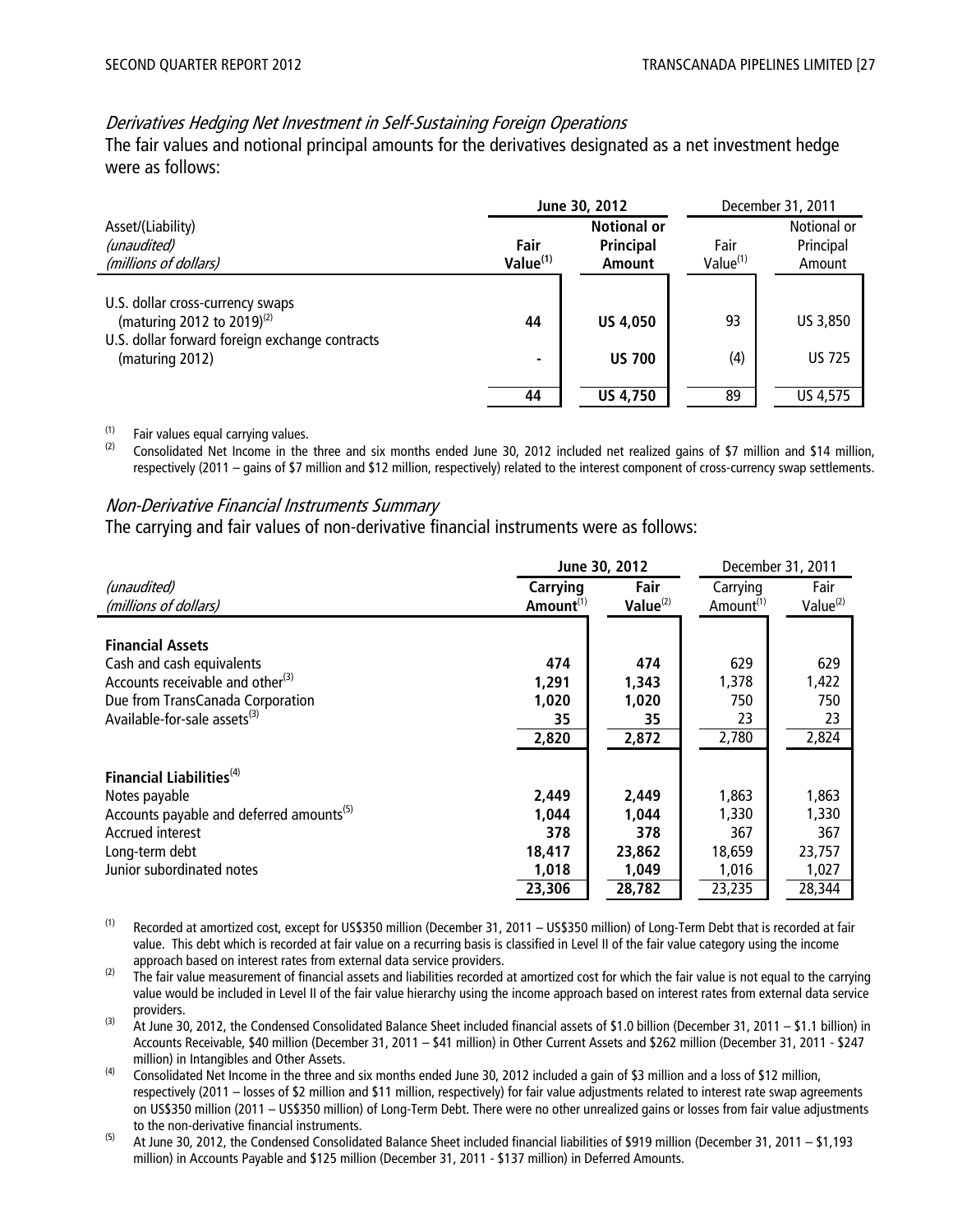#### Derivative Financial Instruments Summary

Information for the Company's derivative financial instruments, excluding hedges of the Company's net investment in self-sustaining foreign operations, is as follows:

| June 30, 2012<br>(unaudited)                                                                   |           | <b>Natural</b> | Foreign      |               |
|------------------------------------------------------------------------------------------------|-----------|----------------|--------------|---------------|
| (millions of Canadian dollars unless otherwise indicated)                                      | Power     | Gas            | Exchange     | Interest      |
| Derivative Financial Instruments Held for Trading <sup>(1)</sup><br>Fair Values <sup>(2)</sup> |           |                |              |               |
| Assets                                                                                         | \$224     | \$150          | \$1          | \$18          |
| <b>Liabilities</b>                                                                             | \$(255)   | \$(187)        | \$(18)       | \$(18)        |
| <b>Notional Values</b>                                                                         |           |                |              |               |
| Volumes <sup>(3)</sup>                                                                         |           |                |              |               |
| Purchases                                                                                      | 33,110    | 109            |              |               |
| <b>Sales</b>                                                                                   | 33,374    | 85             |              |               |
| Canadian dollars                                                                               |           |                |              | 620           |
| U.S. dollars                                                                                   |           |                | US 1,369     | <b>US 200</b> |
| Cross-currency                                                                                 |           |                | 47/US 37     |               |
| Net unrealized (losses)/gains in the period <sup>(4)</sup>                                     |           |                |              |               |
| Three months ended June 30, 2012                                                               | \$(12)    | \$4            | \$(14)       |               |
| Six months ended June 30, 2012                                                                 | \$(19)    | \$(10)         | \$(8)        |               |
| Net realized (losses)/gains in the period <sup>(4)</sup>                                       |           |                |              |               |
| Three months ended June 30, 2012                                                               | \$(6)     | \$(5)          | \$6          |               |
| Six months ended June 30, 2012                                                                 | \$9       | \$(15)         | \$15         |               |
|                                                                                                |           |                |              |               |
| <b>Maturity dates</b>                                                                          | 2012-2016 | 2012-2016      | 2012-2013    | 2013-2016     |
| <b>Derivative Financial Instruments in Hedging</b><br>Relationships <sup>(5)(6)</sup>          |           |                |              |               |
| Fair Values <sup>(2)</sup>                                                                     |           |                |              |               |
| Assets                                                                                         | \$38      |                |              | \$12          |
| Liabilities                                                                                    | \$(242)   | \$(15)         | \$(36)       |               |
| <b>Notional Values</b>                                                                         |           |                |              |               |
| Volumes <sup>(3)</sup>                                                                         |           |                |              |               |
| Purchases                                                                                      | 22,279    | 4              |              |               |
| Sales                                                                                          | 9,310     |                |              |               |
| U.S. dollars                                                                                   |           |                | <b>US 42</b> | <b>US 350</b> |
| Cross-currency                                                                                 |           |                | 136/US 100   |               |
| Net realized (losses)/gains in the period <sup>(4)</sup>                                       |           |                |              |               |
| Three months ended June 30, 2012                                                               | \$(26)    | \$(8)          |              | \$2           |
| Six months ended June 30, 2012                                                                 | \$(58)    | \$(14)         |              | \$3           |
| <b>Maturity dates</b>                                                                          | 2012-2018 | 2012-2013      | 2012-2014    | 2013-2015     |

 $<sup>(1)</sup>$  All derivative financial instruments held for trading have been entered into for risk management purposes and are subject to the Company's</sup> risk management strategies, policies and limits. These include derivatives that have not been designated as hedges or do not qualify for hedge accounting treatment but have been entered into as economic hedges to manage the Company's exposures to market risk.

 $\overrightarrow{c}$  Fair values equal carrying values.

 $\frac{(3)}{2}$  Volumes for power and natural gas derivatives are in GWh and Bcf, respectively.

- Realized and unrealized gains and losses on derivative financial instruments held for trading used to purchase and sell power and natural gas are included net in Revenues. Realized and unrealized gains and losses on interest rate and foreign exchange derivative financial instruments held for trading are included in Interest Expense and Interest Income and Other, respectively. The effective portion of unrealized gains and losses on derivative financial instruments in cash flow hedging relationships is initially recognized in Other Comprehensive Income and reclassified to Revenues, Interest Expense and Interest Income and Other, as appropriate, as the original hedged item settles.
- $<sup>(5)</sup>$  All hedging relationships are designated as cash flow hedges except for interest rate derivative financial instruments designated as fair</sup> value hedges with a fair value of \$12 million and a notional amount of US\$350 million. Net realized gains on fair value hedges for the three and six months ended June 30, 2012 were \$2 million and \$4 million, respectively, and were included in Interest Expense. In the three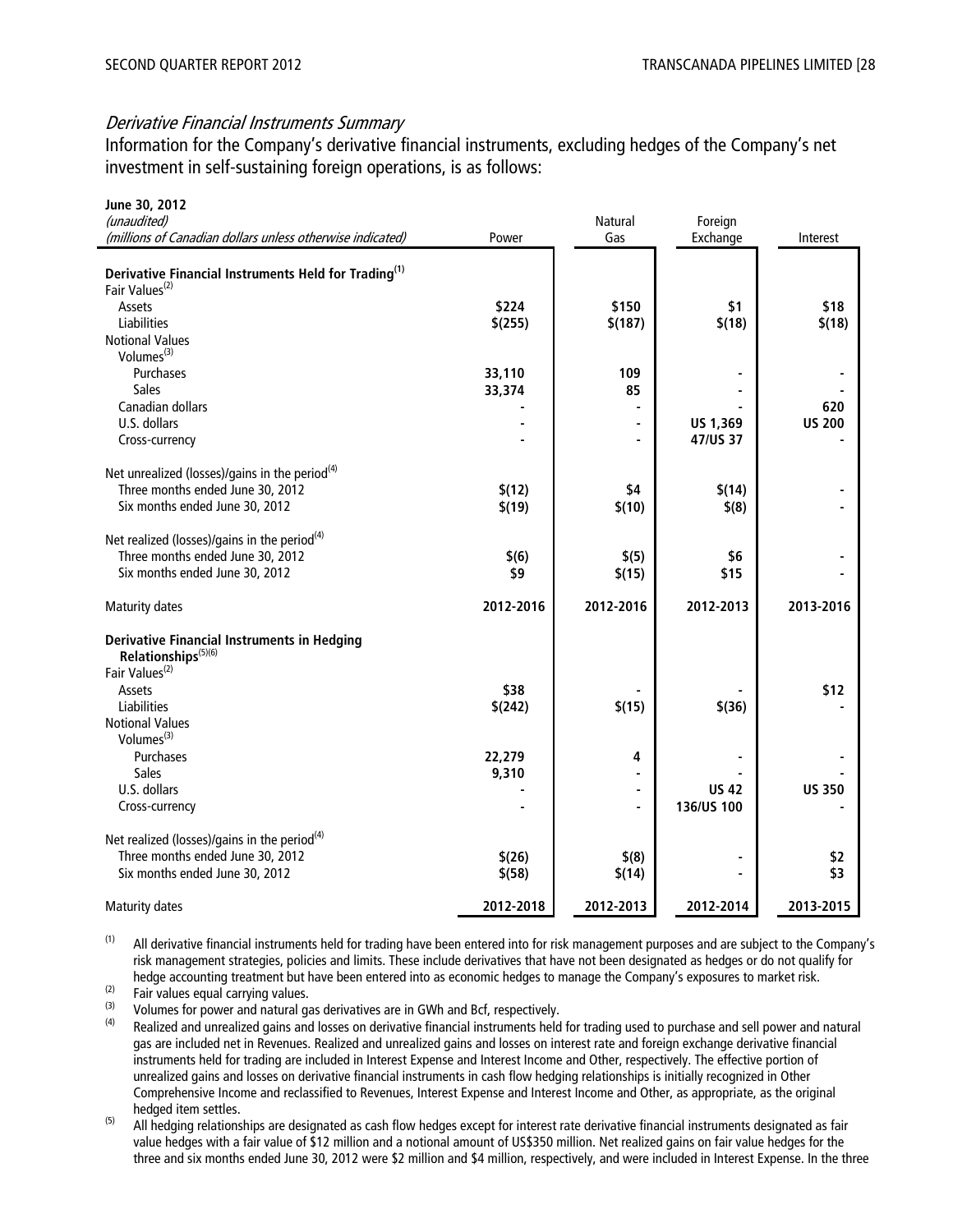**2011** 

and six months ended June 30, 2012, the Company did not record any amounts in Net Income related to ineffectiveness for fair value hedges.

(6) For the three and six months ended June 30, 2012, there were no gains or losses included in Net Income for discontinued cash flow hedges where it was probable that the anticipated transaction would not occur. No amounts have been excluded from the assessment of hedge effectiveness.

| ZV11<br>(unaudited)<br>(millions of Canadian dollars unless otherwise indicated)                  | Power     | Natural<br>Gas | Foreign<br>Exchange | Interest      |
|---------------------------------------------------------------------------------------------------|-----------|----------------|---------------------|---------------|
|                                                                                                   |           |                |                     |               |
| Derivative Financial Instruments Held for Trading <sup>(1)</sup><br>Fair Values <sup>(2)(3)</sup> |           |                |                     |               |
| Assets                                                                                            | \$185     | \$176          | \$3                 | \$22          |
| Liabilities                                                                                       | \$(192)   | \$(212)        | \$(14)              | \$(22)        |
| Notional Values <sup>(3)</sup>                                                                    |           |                |                     |               |
| Volumes <sup>(4)</sup>                                                                            |           |                |                     |               |
| Purchases                                                                                         | 21,905    | 103            |                     |               |
| Sales                                                                                             | 21,334    | 82             |                     |               |
| Canadian dollars                                                                                  |           |                |                     | 684           |
| U.S. dollars                                                                                      |           |                | US 1,269            | <b>US 250</b> |
| Cross-currency                                                                                    |           |                | 47/US 37            |               |
| Net unrealized gains/(losses) in the period <sup>(5)</sup>                                        |           |                |                     |               |
| Three months ended June 30, 2011                                                                  | \$4       | \$(9)          | \$(2)               | \$1           |
| Six months ended June 30, 2011                                                                    | \$3       | \$(26)         |                     |               |
|                                                                                                   |           |                |                     |               |
| Net realized gains/(losses) in the period <sup>(5)</sup>                                          |           |                |                     |               |
| Three months ended June 30, 2011                                                                  | \$6       | \$(15)         | \$12                |               |
| Six months ended June 30, 2011                                                                    | \$5       | \$(41)         | \$33                | \$1           |
| <b>Maturity dates</b>                                                                             | 2012-2016 | 2012-2016      | 2012                | 2012-2016     |
| <b>Derivative Financial Instruments in Hedging</b>                                                |           |                |                     |               |
| Relationships <sup>(6)(7)</sup>                                                                   |           |                |                     |               |
| Fair Values <sup>(2)(3)</sup>                                                                     |           |                |                     |               |
| Assets                                                                                            | \$16      | \$3            |                     | \$13          |
| Liabilities                                                                                       | \$(277)   | \$(22)         | $$$ (38)            | \$(1)         |
| Notional Values <sup>(3)</sup><br>Volumes <sup>(4)</sup>                                          |           |                |                     |               |
| Purchases                                                                                         | 17,188    | 8              |                     |               |
| Sales                                                                                             | 8,061     |                |                     |               |
| U.S. dollars                                                                                      |           | $\overline{a}$ | <b>US 73</b>        | <b>US 600</b> |
| Cross-currency                                                                                    |           | $\overline{a}$ | 136/US 100          |               |
|                                                                                                   |           |                |                     |               |
| Net realized losses in the period <sup>(5)</sup>                                                  |           |                |                     |               |
| Three months ended June 30, 2011                                                                  | \$(13)    | \$(5)          |                     | \$(4)         |
| Six months ended June 30, 2011                                                                    | \$(56)    | \$(8)          |                     | \$(9)         |
| <b>Maturity dates</b>                                                                             | 2012-2017 | 2012-2013      | 2012-2014           | 2012-2015     |

<sup>(1)</sup> All derivative financial instruments held for trading have been entered into for risk management purposes and are subject to the Company's risk management strategies, policies and limits. These include derivatives that have not been designated as hedges or do not qualify for hedge accounting treatment but have been entered into as economic hedges to manage the Company's exposures to market risk.

 $(2)$  Fair values equal carrying values.<br> $(3)$  As at Desember 21, 2011.

 $^{(3)}$  As at December 31, 2011.

(4) Volumes for power and natural gas derivatives are in GWh and Bcf, respectively.<br>(5) Bealized and unrealized gains and losses on derivative financial instruments held

Realized and unrealized gains and losses on derivative financial instruments held for trading used to purchase and sell power and natural gas are included net in Revenues. Realized and unrealized gains and losses on interest rate and foreign exchange derivative financial instruments held for trading are included in Interest Expense and Interest Income and Other, respectively. The effective portion of unrealized gains and losses on derivative financial instruments in cash flow hedging relationships is initially recognized in Other Comprehensive Income and reclassified to Revenues, Interest Expense and Interest Income and Other, as appropriate, as the original hedged item settles.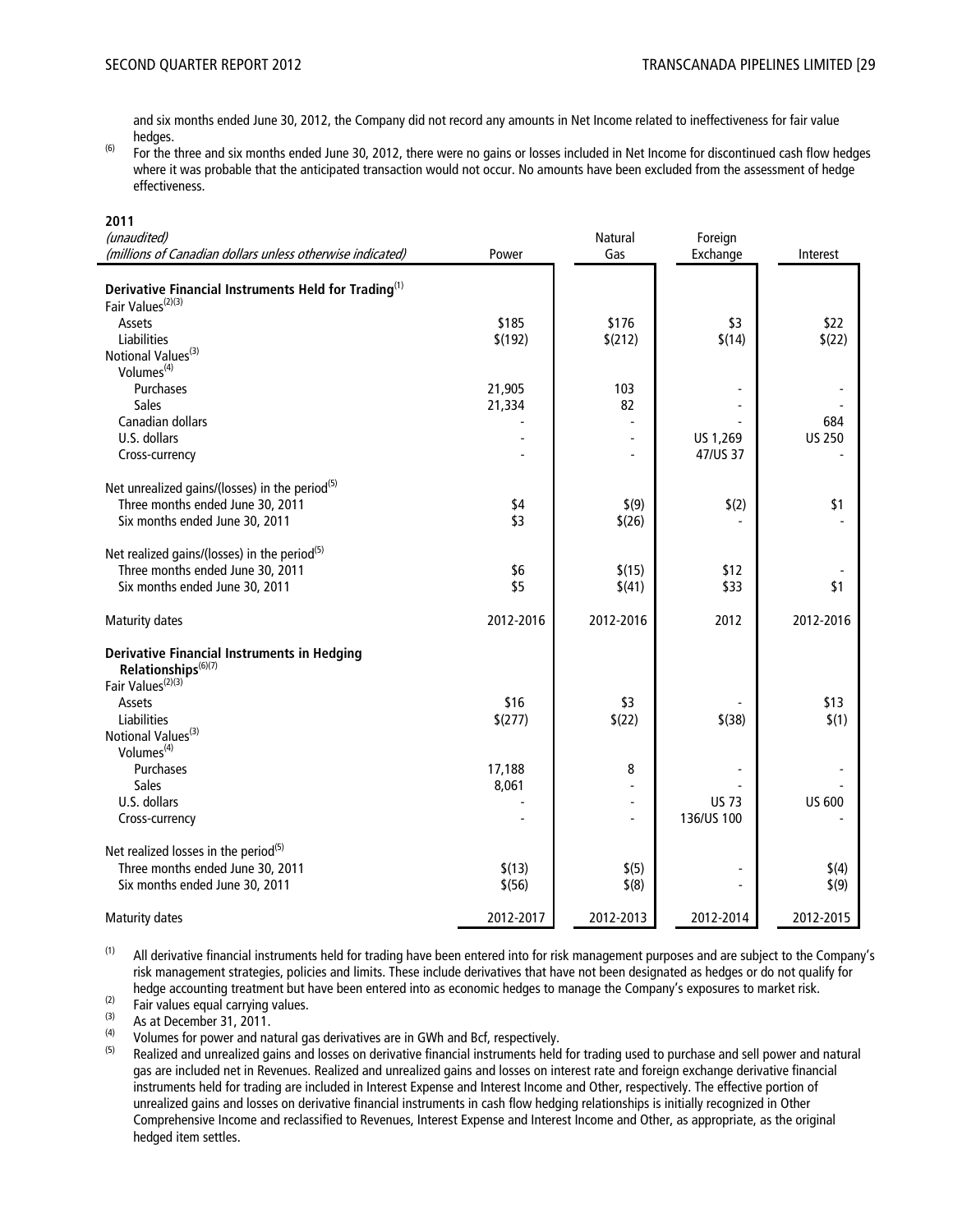- <sup>(6)</sup> All hedging relationships are designated as cash flow hedges except for interest rate derivative financial instruments designated as fair value hedges with a fair value of \$13 million and a notional amount of US\$350 million at December 31, 2011. Net realized gains on fair value hedges for the three and six months ended June 30, 2011 were \$2 million and \$4 million, respectively, and were included in Interest Expense. In the three and six months ended June 30, 2011, the Company did not record any amounts in Net Income related to ineffectiveness for fair value hedges.
- (7) For the three and six months ended June 30, 2011, there were no gains or losses included in Net Income for discontinued cash flow hedges where it was probable that the anticipated transaction would not occur. No amounts were excluded from the assessment of hedge effectiveness.

#### **Balance Sheet Presentation of Derivative Financial Instruments**

The fair value of the derivative financial instruments in the Company's Balance Sheet was as follows:

| (unaudited)<br>(millions of dollars)                          | June 30<br>2012 | December 31<br>2011 |
|---------------------------------------------------------------|-----------------|---------------------|
| Current<br>Other current assets<br>Accounts payable           | 343<br>(510)    | 361<br>(485)        |
| Long term<br>Intangibles and other assets<br>Deferred amounts | 214<br>(331)    | 202<br>(349)        |

#### **Derivatives in Cash Flow Hedging Relationships**

The components of OCI related to derivatives in cash flow hedging relationships are as follows:

|                                                                                                                                                 | Cash Flow Hedges |      |             |      |          |      |          |      |
|-------------------------------------------------------------------------------------------------------------------------------------------------|------------------|------|-------------|------|----------|------|----------|------|
| Three months ended June 30                                                                                                                      |                  |      |             |      | Foreign  |      |          |      |
| (unaudited)                                                                                                                                     | Power            |      | Natural Gas |      | Exchange |      | Interest |      |
| (millions of dollars, pre-tax)                                                                                                                  | 2012             | 2011 | 2012        | 2011 | 2012     | 2011 | 2012     | 2011 |
| Changes in fair value of derivative instruments                                                                                                 |                  |      |             |      |          |      |          |      |
| recognized in OCI (effective portion)<br>Reclassification of gains and (losses) on derivative<br>instruments from AOCI to Net Income (effective | 44               | (48) | (4)         | (14) | 4        | (1)  |          |      |
| portion)                                                                                                                                        | 28               | (2)  | 15          | 24   |          |      |          |      |
| Gains on derivative instruments recognized in<br>earnings (ineffective portion)                                                                 |                  |      |             |      |          |      |          |      |

|                                                                                                                                                                                                | Cash Flow Hedges |       |      |             |          |      |          |      |
|------------------------------------------------------------------------------------------------------------------------------------------------------------------------------------------------|------------------|-------|------|-------------|----------|------|----------|------|
| Six months ended June 30                                                                                                                                                                       |                  |       |      |             | Foreign  |      |          |      |
| (unaudited)                                                                                                                                                                                    | Power            |       |      | Natural Gas | Exchange |      | Interest |      |
| (millions of dollars, pre-tax)                                                                                                                                                                 | 2012             | 2011  | 2012 | 2011        | 2012     | 2011 | 2012     | 2011 |
| Changes in fair value of derivative instruments<br>recognized in OCI (effective portion)<br>Reclassification of gains on derivative instruments<br>from AOCI to Net Income (effective portion) | (22)             | (104) | (14) | (25)        |          | (7)  |          |      |
|                                                                                                                                                                                                | 75               | 32    | 28   | 52          |          |      | 10       |      |
| Gains and (losses) on derivative instruments<br>recognized in earnings (ineffective portion)                                                                                                   |                  | -     | (1)  | (1)         |          |      |          |      |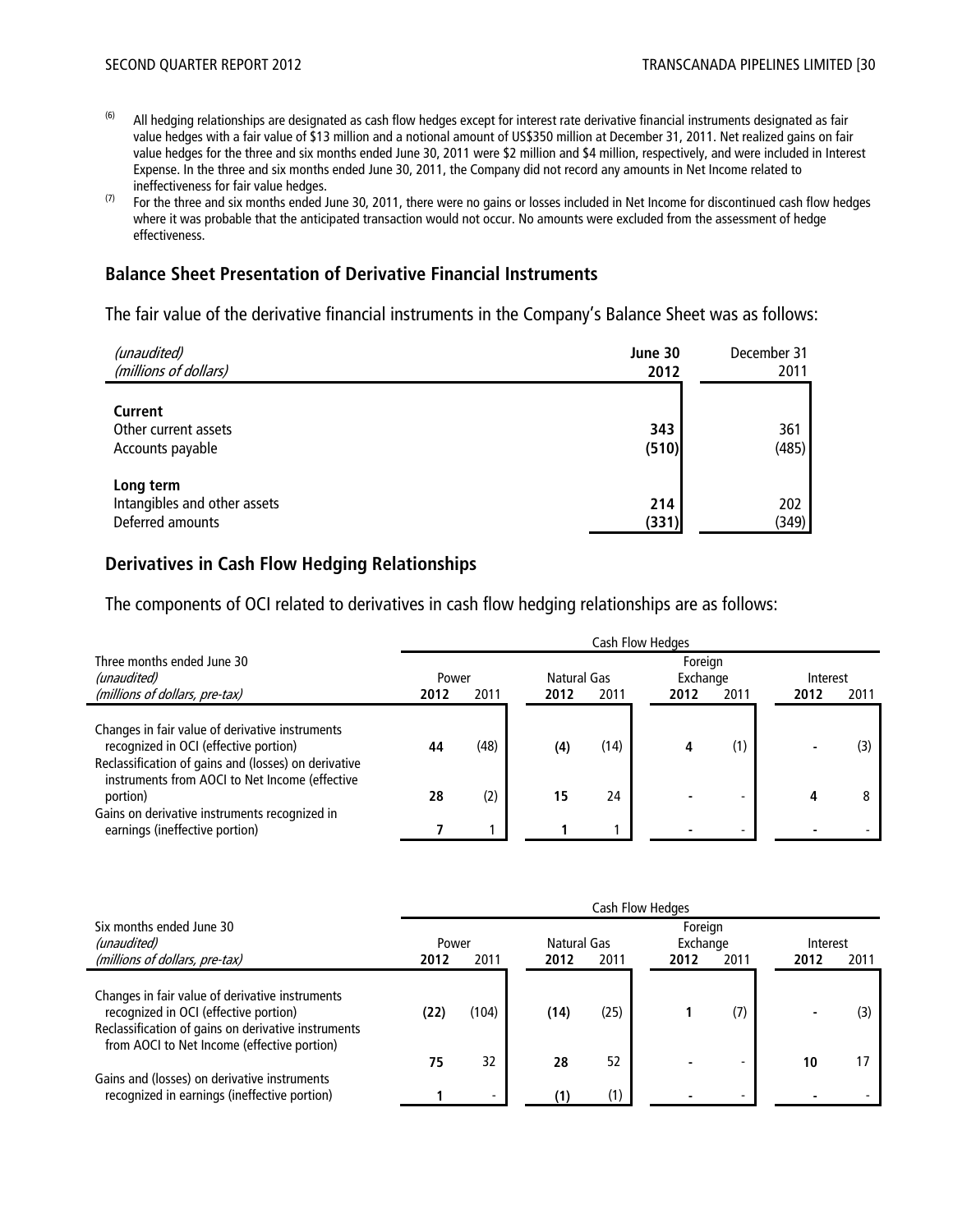Derivative contracts entered into to manage market risk often contain financial assurance provisions that allow parties to the contracts to manage credit risk. These provisions may require collateral to be provided if a credit-risk-related contingent event occurs, such as a downgrade in the Company's credit rating to noninvestment grade. Based on contracts in place and market prices at June 30, 2012, the aggregate fair value of all derivative instruments with credit-risk-related contingent features that were in a net liability position was \$86 million (2011 - \$96 million), for which the Company had provided collateral of \$23 million (2011 - \$5 million) in the normal course of business. If the credit-risk-related contingent features in these agreements were triggered on June 30, 2012, the Company would have been required to provide additional collateral of \$63 million (2011 - \$91 million) to its counterparties. Collateral may also need to be provided should the fair value of derivative instruments exceed pre-defined contractual exposure limit thresholds. The Company has sufficient liquidity in the form of cash and undrawn committed revolving bank lines to meet these contingent obligations should they arise.

# **Fair Value Hierarchy**

The Company's assets and liabilities recorded at fair value have been classified into three categories based on the fair value hierarchy.

In Level I, the fair value of assets and liabilities is determined by reference to quoted prices in active markets for identical assets and liabilities that the Company has the ability to access at the measurement date.

In Level II, the fair value of interest rate and foreign exchange derivative assets and liabilities is determined using the income approach. The fair value of power and gas commodity assets and liabilities is determined using the market approach. Under both approaches, valuation is based on the extrapolation of inputs, other than quoted prices included within Level I, for which all significant inputs are observable directly or indirectly. Such inputs include published exchange rates, interest rates, interest rate swap curves, yield curves, and broker quotes from external data service providers. Transfers between Level I and Level II would occur when there is a change in market circumstances. There were no transfers between Level I and Level II in the six months ended June 30, 2012 and 2011.

In Level III, the fair value of assets and liabilities measured on a recurring basis is determined using a market approach based on inputs that are unobservable and significant to the overall fair value measurement. Assets and liabilities measured at fair value can fluctuate between Level II and Level III depending on the proportion of the value of the contract that extends beyond the time frame for which inputs are considered to be observable. As contracts near maturity and observable market data becomes available, they are transferred out of Level III and into Level II.

Long-dated commodity transactions in certain markets where liquidity is low are included in Level III of the fair value hierarchy, as the related commodity prices are not readily observable. Long-term electricity prices are estimated using a third-party modelling tool which takes into account physical operating characteristics of generation facilities in the markets in which the Company operates. Inputs into the model include market fundamentals such as fuel prices, power supply additions and retirements, power demand, seasonal hydro conditions and transmission constraints. Long-term North American natural gas prices are based on a view of future natural gas supply and demand, as well as exploration and development costs. Long-term prices are reviewed by management and the Board on a periodic basis. Significant decreases in fuel prices or demand for electricity or natural gas, or increases in the supply of electricity or natural gas would result in a lower fair value measurement of contracts included in Level III.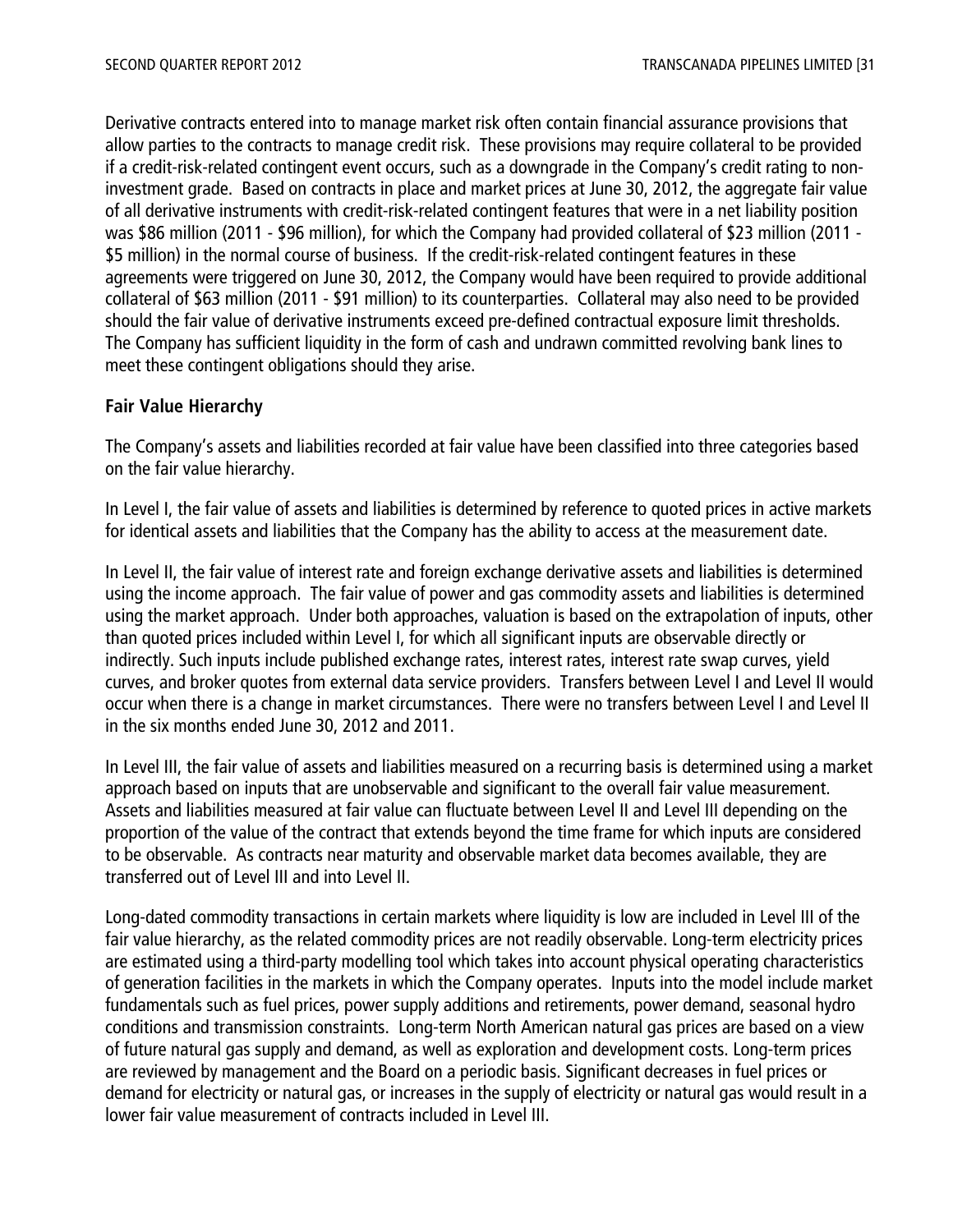The fair value of the Company's assets and liabilities measured on a recurring basis, including both current and non-current portions, are categorized as follows:

|                                              |        | <b>Ouoted Prices in</b><br><b>Active Markets</b><br>(Level I) |               | Significant Other<br>Observable Inputs<br>(Level II) |                       | Significant<br>Unobservable Inputs<br>(Level III) | Total                   |       |  |
|----------------------------------------------|--------|---------------------------------------------------------------|---------------|------------------------------------------------------|-----------------------|---------------------------------------------------|-------------------------|-------|--|
| (unaudited)                                  | Jun 30 | Dec 31                                                        | <b>Jun 30</b> | Dec 31                                               |                       | Dec 31                                            | <b>Jun 30</b><br>Dec 31 |       |  |
| (millions of dollars, pre-tax)               | 2012   | 2011                                                          | 2012          | 2011                                                 | <b>Jun 30</b><br>2012 | 2011                                              | 2012                    | 2011  |  |
| Derivative Financial Instrument              |        |                                                               |               |                                                      |                       |                                                   |                         |       |  |
| Assets:                                      |        |                                                               |               |                                                      |                       |                                                   |                         |       |  |
| Interest rate contracts                      |        |                                                               | 30            | 36                                                   |                       |                                                   | 30                      | 36    |  |
| Foreign exchange contracts                   |        |                                                               | 114           | 141                                                  |                       |                                                   | 114                     | 141   |  |
| Power commodity contracts                    |        |                                                               | 245           | 201                                                  | 11                    |                                                   | 256                     | 201   |  |
| Gas commodity contracts                      | 114    | 124                                                           | 32            | 55                                                   |                       |                                                   | 146                     | 179   |  |
| Derivative Financial Instrument              |        |                                                               |               |                                                      |                       |                                                   |                         |       |  |
| Liabilities:                                 |        |                                                               |               |                                                      |                       |                                                   |                         |       |  |
| Interest rate contracts                      |        |                                                               | (18)          | (23)                                                 |                       |                                                   | (18)                    | (23)  |  |
| Foreign exchange contracts                   |        | ٠                                                             | (123)         | (102)                                                |                       |                                                   | (123)                   | (102) |  |
| Power commodity contracts                    |        |                                                               | (487)         | (454)                                                | (4)                   | (15)                                              | (491)                   | (469) |  |
| Gas commodity contacts                       | (176)  | (208)                                                         | (22)          | (26)                                                 |                       |                                                   | (198)                   | (234) |  |
| <b>Non-Derivative Financial Instruments:</b> |        |                                                               |               |                                                      |                       |                                                   |                         |       |  |
| Available-for-sale assets                    | 35     | 23                                                            |               |                                                      |                       |                                                   | 35                      | 23    |  |
|                                              | (27)   | (61)                                                          | (229)         | (172)                                                |                       | (15)                                              | (249)                   | (248) |  |

The following table presents the net change in the Level III fair value category:

|                                      | Derivatives <sup>(1)(2)</sup> |                          |         |      |  |  |  |  |
|--------------------------------------|-------------------------------|--------------------------|---------|------|--|--|--|--|
|                                      | Three months ended            | Six months ended         |         |      |  |  |  |  |
| (unaudited)                          | June 30                       |                          | June 30 |      |  |  |  |  |
| (millions of dollars, pre-tax)       | 2012                          | 2011                     | 2012    | 2011 |  |  |  |  |
|                                      |                               |                          |         |      |  |  |  |  |
| Balance at beginning of period       | (11)                          | (13)                     | (15)    | (8)  |  |  |  |  |
| New contracts                        |                               | $\overline{\phantom{0}}$ |         |      |  |  |  |  |
| <b>Settlements</b>                   | (1)                           | $\overline{\phantom{0}}$ | (1)     |      |  |  |  |  |
| Transfers out of Level III(3)        |                               | $\overline{\phantom{a}}$ |         |      |  |  |  |  |
| Total gains/(losses) included in OCI | 18                            | (17)                     | 22      | (23) |  |  |  |  |
| Balance at end of period             |                               | (30)                     |         | (30) |  |  |  |  |

 $(1)$  The fair value of derivative assets and liabilities is presented on a net basis.

 $(2)$  For the three and six months ended June 30, 2012, there were no unrealized gains or losses included in Net Income attributable to derivatives that were still held at the reporting date (2011 – nil).

 $(3)$  As contracts near maturity, they are transferred out of Level III and into Level II.

A 10 per cent increase or decrease in commodity prices, with all other variables held constant, would result in a \$12 million decrease or increase, respectively, in the fair value of outstanding derivative financial instruments included in Level III as at June 30, 2012.

#### **Other Risks**

Additional risks faced by the Company are discussed in the MD&A in TCPL's 2011 Annual Report. These risks remain substantially unchanged since December 31, 2011.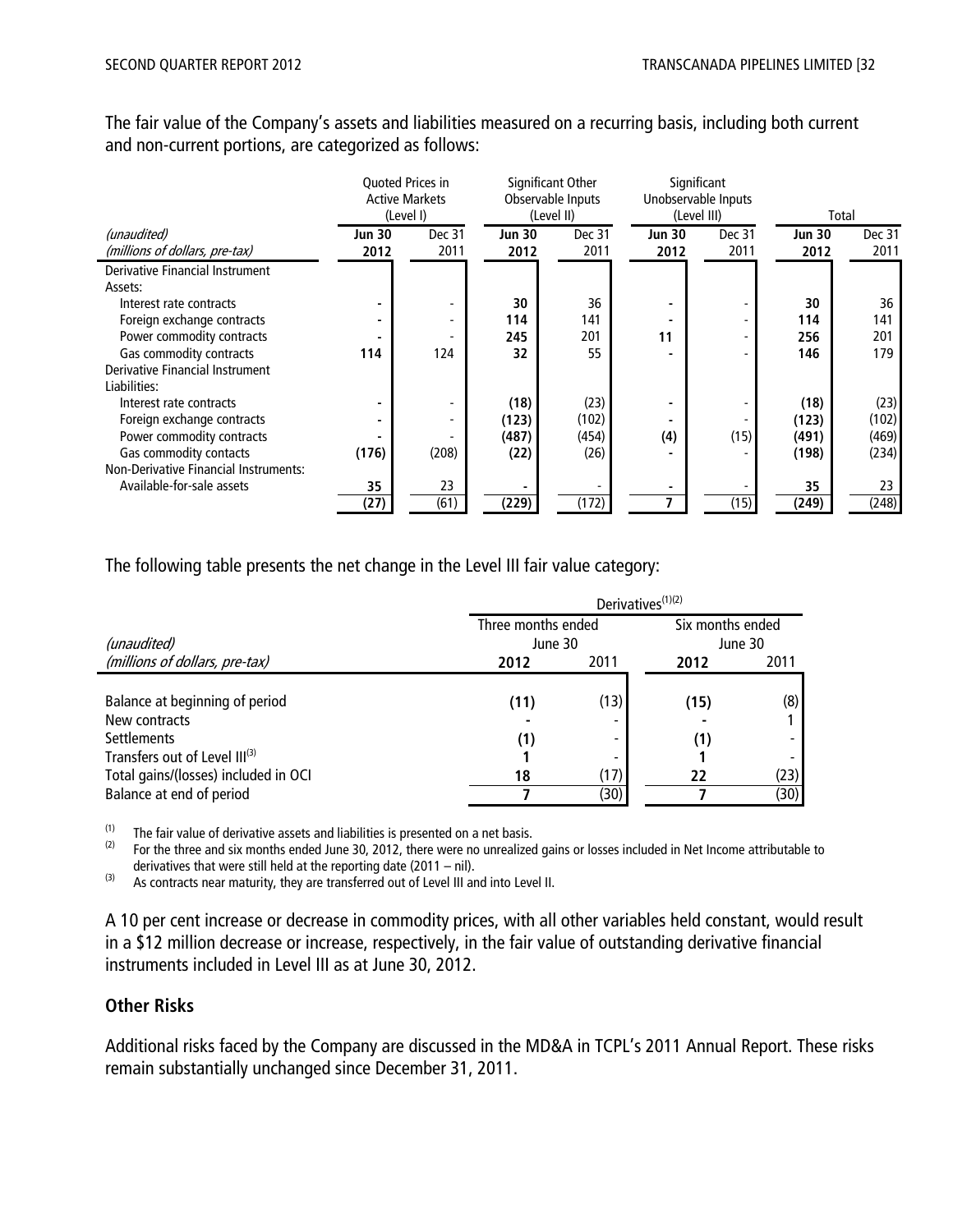# **Controls and Procedures**

As of June 30, 2012, an evaluation was carried out under the supervision of, and with the participation of management, including the President and Chief Executive Officer and the Chief Financial Officer, of the effectiveness of TCPL's disclosure controls and procedures as defined under the rules adopted by the Canadian securities regulatory authorities and by the SEC. Based on this evaluation, the President and Chief Executive Officer and the Chief Financial Officer concluded that the design and operation of TCPL's disclosure controls and procedures were effective at a reasonable assurance level as at June 30, 2012.

During the quarter ended June 30, 2012, there have been no changes in TCPL's internal control over financial reporting that have materially affected, or are reasonably likely to materially affect, the Company's internal control over financial reporting.

# **Outlook**

Since the disclosure in TCPL's 2011 Annual Report, the Company's overall earnings outlook for 2012 will be negatively impacted by the Sundance A PPA arbitration decision received in July 2012 which will result in the Company not recording earnings from the Sundance A PPA until the units are returned to service, which is not expected to occur in 2012. The delay in the return to service of Bruce Power's Unit 2 will also have a moderately adverse impact on the Company's earnings outlook. In addition, reduced demand for natural gas and electricity due to unseasonably warm winter weather, combined with continued strong U.S. natural gas production, has resulted in historically high natural gas storage levels and low natural gas prices, which are having a negative impact on revenues in U.S. Pipelines, and power prices in Canadian and U.S. Power. The Company's earnings outlook could also be affected by the uncertainty and ultimate resolution of the capacity pricing issues in New York and the force majeure claim at Bruce Power, as discussed in the Recent Developments section of this MD&A. For further information on outlook, refer to the MD&A in TCPL's 2011 Annual Report.

# **Recent Developments**

# **Natural Gas Pipelines**

#### Canadian Mainline

#### 2012-2013 Tolls Application

In 2011, TCPL filed a comprehensive tolls application with the NEB to change the business structure and the terms and conditions of service for the Canadian Mainline. The hearing with respect to this application began on June 4, 2012 and is scheduled to conclude at the end of September, with a decision expected in late fourth quarter 2012 or early first quarter 2013.

As part of the Mainline hearing, TCPL filed an updated throughput forecast for 2013 through 2020. Based on natural gas prices being lower by an average of \$1.40 per gigajoule compared to the previous forecast, the Western Mainline Receipts are expected to be lower, on average, by approximately 1 billion cubic feet per day over the forecasted period.

# Marcellus Facilities Expansion

In May 2012, TCPL received NEB approval with respect to an application that was re-filed in November 2011 to construct new pipeline infrastructure to provide Southern Ontario with additional natural gas supply from the Marcellus shale basin. As a result of a number of compliance requirements associated with the approval, the current November 1, 2012 in-service date may be delayed.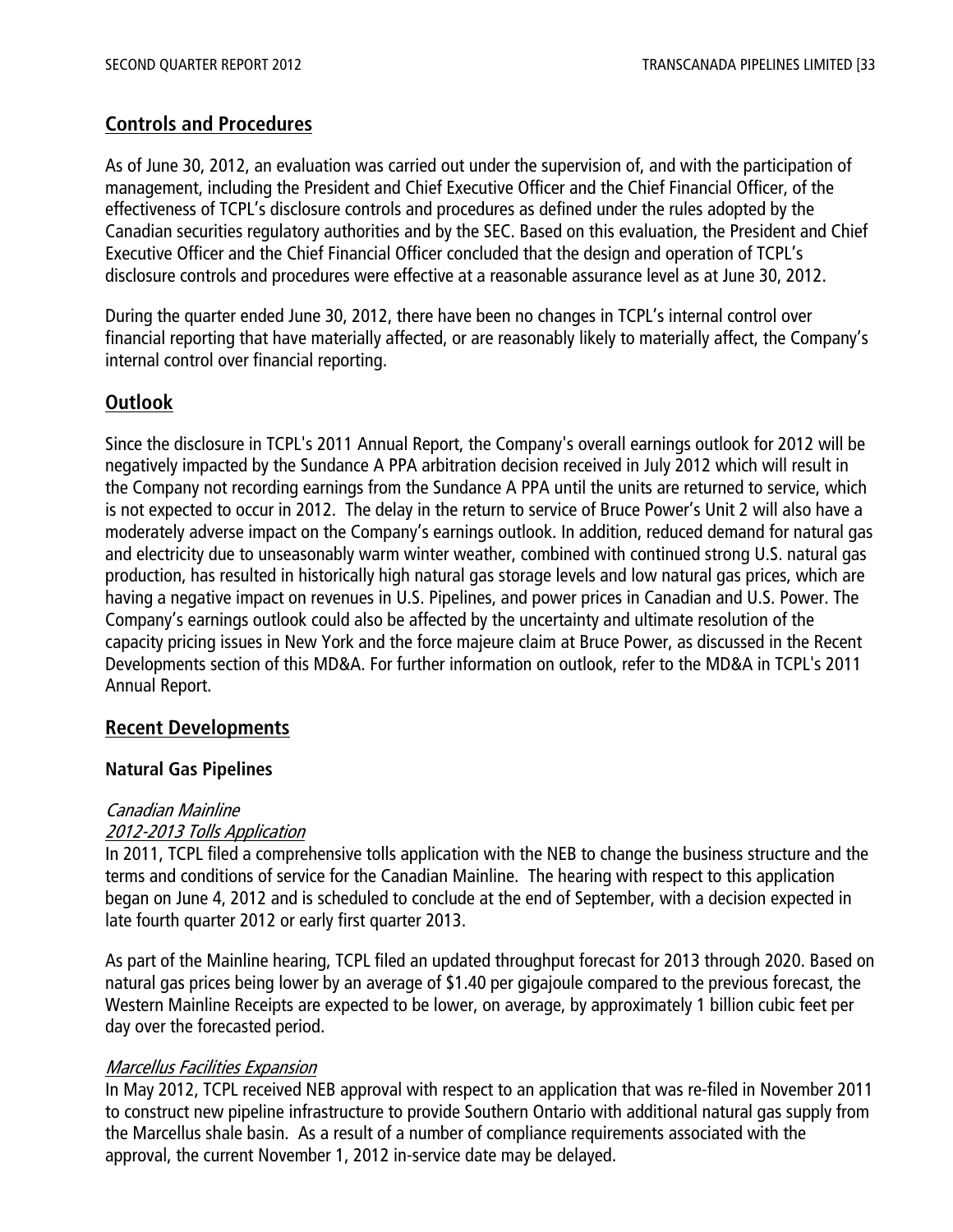#### Mainline New Capacity Open Season

In response to requests for capacity to bring additional Marcellus shale gas volumes into Canada, TCPL held a new capacity open season for firm transportation service on the integrated Canadian Mainline from Niagara and Chippawa as well as from other receipt points to all delivery points, including points east of Parkway. The open season that closed in May 2012 received strong interest from shippers. TCPL is currently in the process of executing Precedent Agreements (PAs) with the interested parties and anticipates those being completed this summer. The executed PAs will ultimately define the level of new long-term (10-year) firm transportation contracts including the specific receipt and delivery points, which in turn will determine if any additional facilities, such as between Parkway and Maple, will be required.

# Alberta System

#### Expansion Projects

During the first half of 2012, TCPL placed in service 10 separate pipeline projects for the Alberta System with a total cost of approximately \$600 million. This included the construction of the Horn River project that expanded the Alberta System into the Horn River shale play and was placed in service in May 2012 at a cost of approximately \$250 million.

The NEB has approved additional Alberta System expansions of approximately \$630 million, including the Leismer-Kettle River Crossover project, a 30 inch, 77 km pipeline which was approved in June 2012. This project has an estimated construction cost of \$162 million and is intended to provide increased capacity to meet demand in Northeast Alberta. A further approximately \$340 million of projects are still awaiting NEB approval, including the Komie North project which would extend the Alberta System further into the Horn River area.

#### ATCO Pipelines Commercial Integration

Commercial integration of the Alberta System and ATCO Pipelines (ATCO) commenced in October 2011. TCPL continues to work with ATCO to gather information for the final stage of the integration which is to swap assets of equal value and will require approval by both the Alberta Utilities Commission and the NEB.

# NGL Extraction Convention

The Alberta System has applied for and obtained approval from the NEB to suspend the NGL Extraction Convention (NEXT) model Application. This application resulted from low natural gas prices and the potential implications of implementing NEXT on lean gas production, as well as some newly identified opportunities to increase the quantity of NGL available for extraction. Possible changes to the NEXT model will be discussed with the industry and, as part of the suspension approval, an update to the NEB is required by mid-October 2012.

# Coastal GasLink Project

TCPL has been selected by Shell Canada Limited (Shell) and its partners to design, build, own and operate the proposed Coastal GasLink project, an estimated \$4 billion pipeline that will transport natural gas from the Montney gas-producing region near Dawson Creek, British Columbia (B.C.) to the recently announced LNG Canada liquefied natural gas export facility near Kitimat, B.C. The LNG Canada project is a joint venture led by Shell, with partners Korea Gas Corporation, Mitsubishi Corporation and PetroChina Company Limited. The approximately 700 km pipeline is expected to have an initial capacity of more than 1.7 billion cubic feet per day and be placed into service toward the end of the decade. A proposed contractual extension of the Alberta System using capacity on the Coastal GasLink pipeline, to a point near Vanderhoof, B.C., will allow TCPL to offer gas transmission service to interconnecting natural gas pipelines serving the West Coast. TCPL expects to elicit interest in and commitments for such service through an open season process in late 2012.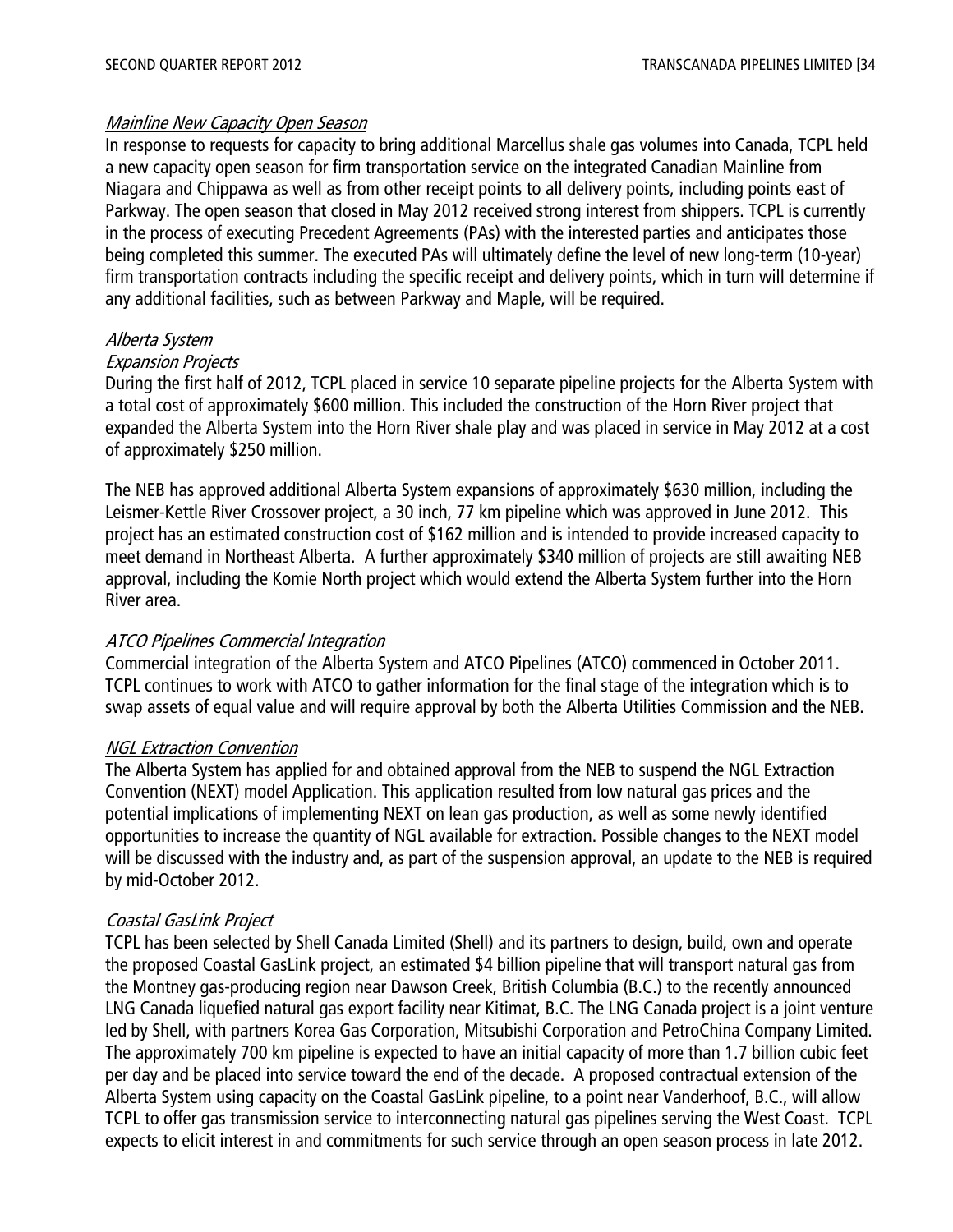#### Alaska Pipeline Project

The Alaska North Slope producers (ExxonMobil, ConocoPhillips and BP), along with TCPL through its participation in the Alaska Pipeline Project, have agreed on a work plan aimed at commercializing North Slope natural gas resources via an LNG option. In May 2012, TCPL received approval from the State of Alaska to curtail its activities on the Alaska/Alberta route and focus on the LNG alternative. The approval allows TCPL to defer its obligation to file for a Federal Energy Regulatory Commission (FERC) certificate for the Alberta route beyond the original fall 2012 deadline.

#### Mackenzie Gas Project

Project activities have been curtailed largely due to natural gas market conditions. TCPL's future funding obligations for the Aboriginal Pipeline Group during such curtailment are expected to be nominal.

# **Oil Pipelines**

# Keystone Pipeline System

In May 2012, TCPL filed revised fixed tolls for the Cushing Extension section of the Keystone Pipeline System with both the NEB and the FERC. The revised tolls, which reflect the final project costs of the Keystone Pipeline System, became effective July 1, 2012.

# Gulf Coast Project

The Company announced in February 2012 that what had previously been the Cushing to U.S. Gulf Coast portion of the Keystone XL Project has its own independent value to the marketplace and will be constructed as the stand-alone Gulf Coast Project, which is not part of the Presidential Permit process. The 36-inch pipeline, which will extend from Cushing, Oklahoma to the U.S. Gulf Coast, is expected to have an initial capacity of up to 700,000 barrels per day (bbl/d) with an ultimate capacity of 830,000 bbl/d. TCPL expects to start construction this summer and place the Gulf Coast Project in service in mid to late 2013. As of June 30, 2012, US\$0.9 billion has been invested in the project. Included in the US\$2.3 billion cost is US\$300 million for the 76 km (47-mile) Houston Lateral pipeline that will transport crude oil to Houston refineries.

#### Keystone XL Pipeline

In May 2012, TCPL filed for a Presidential Permit application (cross border permit) to the U.S. Department of State (DOS) for the Keystone XL Pipeline from the U.S./Canada border in Montana to Steele City, Nebraska. TCPL will supplement that application with an alternative route in Nebraska as soon as that route is selected.

The Company continues to work collaboratively with the Nebraska Department of Environmental Quality (NDEQ) to finalize an alternative route for the Keystone XL Pipeline that avoids the Nebraska Sandhills and has submitted its plans for alternative routing corridors and a preferred corridor to the NDEQ. The NDEQ has conducted public open houses on the proposed routes and the state of Nebraska has indicated it expects to complete its review in the coming months.

The over three year environmental review for the Keystone XL Project completed last summer was one of the most comprehensive processes for a cross border pipeline. Based on that work, TCPL expects its cross border permit should be processed expeditiously and a decision made once a new route in Nebraska is determined. The DOS has indicated it expects to make a decision on the project by first quarter 2013.

The approximate cost of the 36-inch line is US\$5.3 billion and, subject to regulatory approvals, TCPL expects the Keystone XL Pipeline to be in service in late 2014 or early 2015. As of June 30, 2012, US\$1.5 billion has been invested in the project.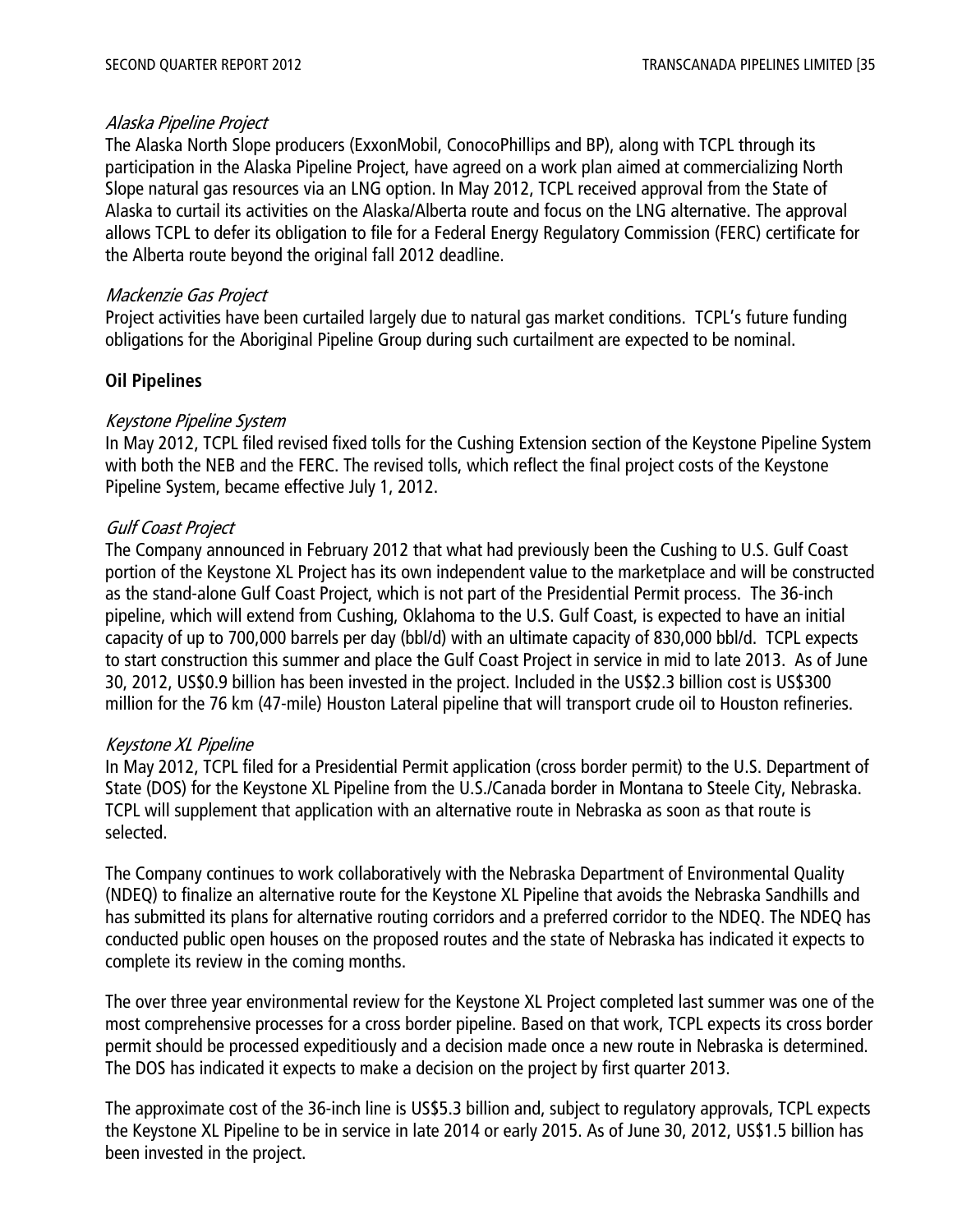#### Keystone Hardisty Terminal

In May 2012, TCPL announced that it had secured binding long-term commitments exceeding 500,000 bbl/d for the Keystone Hardisty Terminal. As a result of strong commercial support for the project, the Company will expand the proposed two million barrel project to a 2.6 million barrel terminal located at Hardisty, Alberta. The Keystone Hardisty Terminal Project will provide new crude oil batch accumulation tankage and pipeline infrastructure for Western Canadian producers and access to the Keystone Pipeline System. Subject to regulatory approvals, the Keystone Hardisty Terminal is expected to be operational in late 2014 and cost approximately \$275 million.

# **Energy**

# Bruce Power

In March 2012, Bruce Power received authorization from the Canadian Nuclear Safety Commission (CNSC) to restart Unit 2. In May 2012, an incident occurred within the Unit 2 electrical generator on the nonnuclear side of the plant that delayed the synchronization of Unit 2 to the Ontario electrical grid. As a result, Bruce Power has submitted a force majeure claim to the OPA and, if accepted, the price received for power generated from the operating units of Bruce A would not be impacted. Work is currently underway to repair the Unit 2 electrical generator and Bruce Power expects commercial operations for Unit 2 to commence in fourth quarter 2012.

Bruce Power has received approval from the CNSC to remove the reactor shutdown guarantees and is proceeding with restarting the Unit 1 reactor. Synchronization of Unit 1 to the Ontario electrical grid is expected to occur during third quarter 2012.

TCPL's share of the total net capital cost of the refurbishment project is expected to be approximately \$2.4 billion.

In June 2012, Bruce Power returned Unit 3 to service after completing the West Shift Plus outage at a cost of approximately \$300 million which commenced in November 2011. This investment is a key part of Bruce Power's strategy to maximize the lives of its reactors and is now expected to allow Unit 3 to produce lowcost electricity until at least 2021.

# Sundance A

In December 2010, Sundance Units 1 and 2 were withdrawn from service and were subject to a force majeure claim by TransAlta Corporation (TransAlta) in January 2011. In February 2011, TransAlta notified TCPL that it had determined it was uneconomic to repair Units 1 and 2 and that the Sundance A PPA should therefore be terminated.

TCPL disputed both the force majeure and economic destruction claims under the binding dispute resolution process provided in the PPA. The binding arbitration proceedings concluded during the second quarter and a decision was received on July 20, 2012. The arbitration panel determined that the PPA should not be terminated and ordered TransAlta to rebuild Units 1 and 2. The panel also limited TransAlta's force majeure claim from November 20, 2011 until such time that the units can reasonably be returned to service. According to the terms of the arbitration decision, TransAlta has an obligation under the PPA to exercise all reasonable efforts to mitigate or limit the effects of the force majeure. TransAlta announced that it expects the units to be returned to service in the fall of 2013.

The impact of this decision has been reflected in the results for the period ended June 30, 2012. TCPL had accrued \$188 million of EBITDA from the commencement of the outages in December 2010 to the end of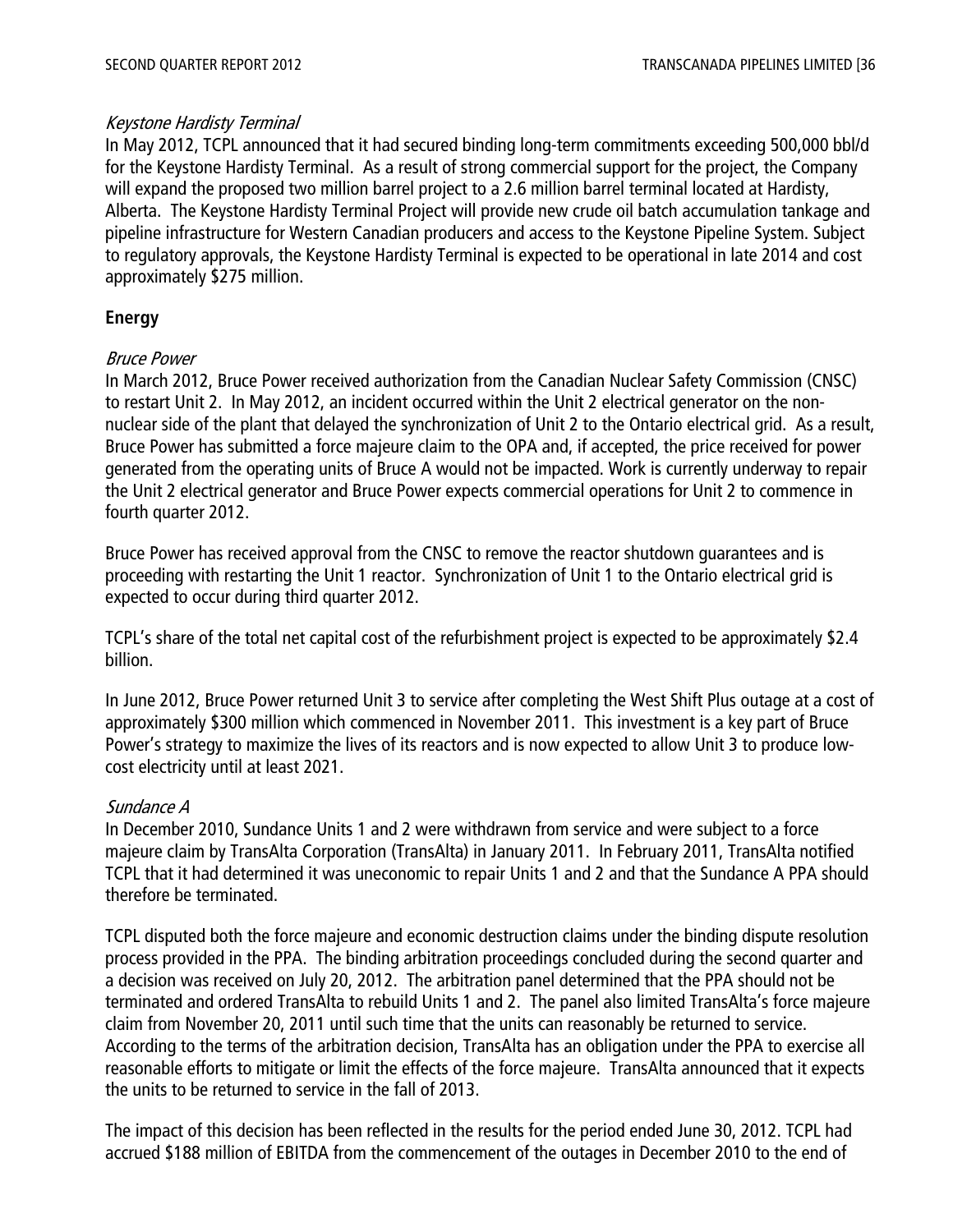March 2012 as it considered the outages to be an interruption of supply. As a result of the decision, the Company expects to realize approximately \$138 million of this amount. The difference of \$50 million has been recorded as a charge to second quarter 2012 earnings. The net book value of the Sundance A PPA recorded in Intangibles and Other Assets remains fully recoverable under the terms of the PPA.

#### Ravenswood

Spot market capacity prices in the New York Zone J market have been higher on average for the first half of 2012 compared to the same period in 2011 due to the combination of higher demand curve rates which were reset in late third quarter 2011 and rule changes implemented by the New York Independent System Operator (NYISO) which affected the way certain capacity is measured in the market. In addition, capacity prices have been positively impacted by a series of generator retirements which has reduced the amount of capacity in the market.

In 2011, TCPL and other parties jointly filed two formal complaints with the FERC regarding application of pricing rules by the NYISO. The FERC has addressed the first of two complaints filed and has indicated it will take steps to increase transparency and accountability with regard to future Mitigation Exemption Test decisions. The second and potentially more significant complaint is still pending.

#### Bécancour

In June 2012, Hydro-Québec notified TCPL it would exercise its option to extend the agreement to suspend all electricity generation from the Bécancour power plant throughout 2013. Under the terms of the suspension agreement, Hydro-Québec has the option, subject to certain conditions, to extend the suspension on an annual basis until such time as regional electricity demand levels recover. TCPL will continue to receive capacity payments under the agreement similar to those that would have been received under the normal course of operation while energy production and payments are suspended.

#### Canadian Solar

In late 2011, TCPL agreed to purchase nine Ontario solar projects from Canadian Solar Solutions Inc., with a combined capacity of 86 megawatts, for approximately \$470 million. Under the terms of the agreement, each of the nine solar projects will be developed and constructed by Canadian Solar Solutions Inc. using photovoltaic panels. TCPL will purchase each project once construction and acceptance testing have been completed and operations have begun under 20-year PPAs with the OPA under the Feed-In Tariff program in Ontario. Construction on the first two solar projects has commenced and both projects are expected to be placed in service in late 2012. TCPL anticipates the remaining projects will be placed in service in 2013 or early 2014, subject to regulatory approvals.

# **Share Information**

In January 2012, TCPL issued 6.5 million common shares to TransCanada resulting in proceeds of \$269 million. At July 24, 2012, TCPL had 738 million common shares, four million Series U preferred shares and four million Series Y preferred shares issued and outstanding.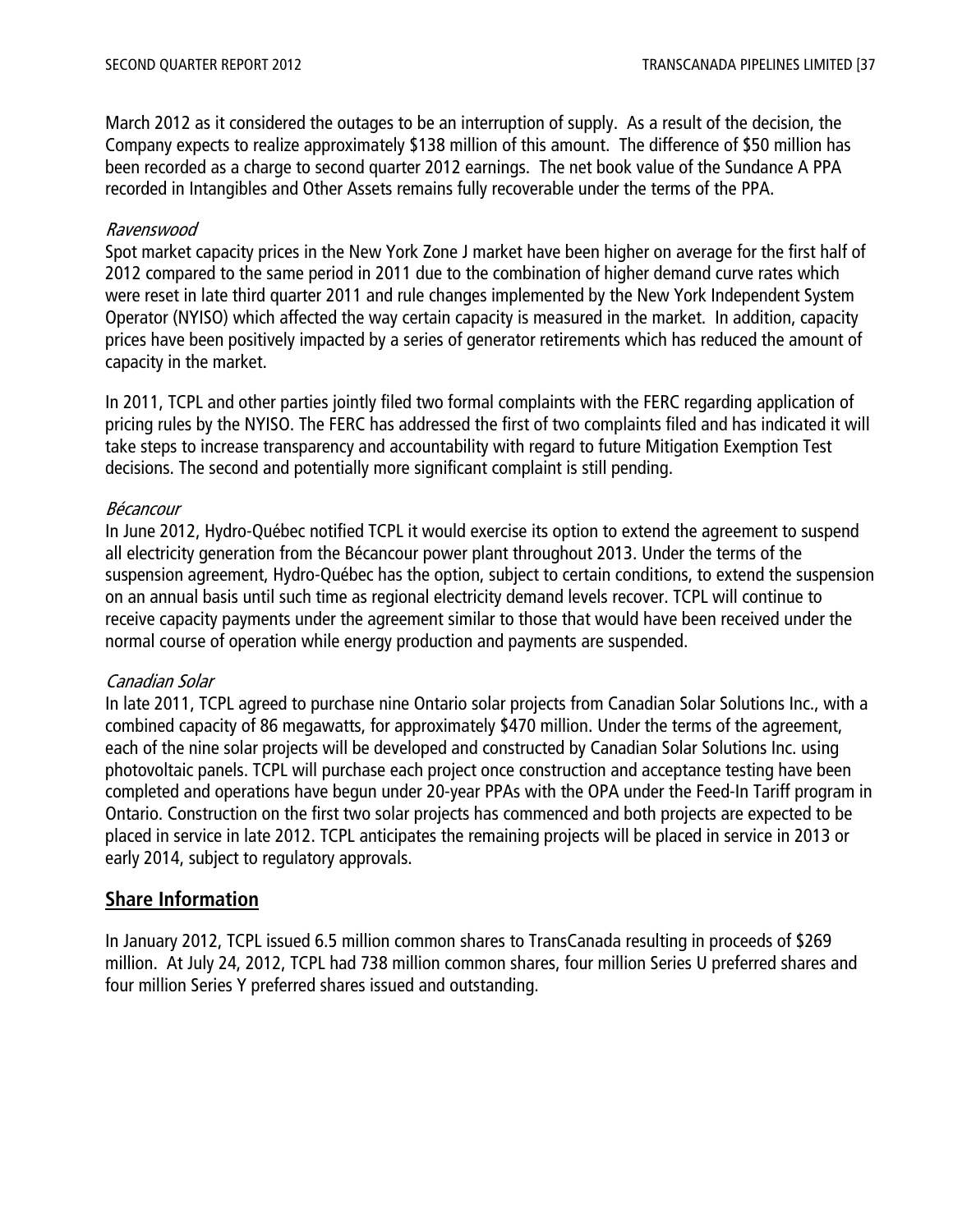# **Selected Quarterly Consolidated Financial Data**(1)

| (unaudited)                                                                 | 2012         |                | 2011         |              |              |              | 2010         |              |  |
|-----------------------------------------------------------------------------|--------------|----------------|--------------|--------------|--------------|--------------|--------------|--------------|--|
| (millions of dollars, except per share amounts)                             | Second       | First          | Fourth       | Third        | Second       | First        | Fourth       | <b>Third</b> |  |
| Revenues<br>Net income attributable to controlling interests                | 1.806<br>287 | 1,911  <br>368 | 1.967<br>377 | 1.987<br>385 | 797،۱<br>353 | 1.868<br>410 | 1.675<br>270 | 1,776<br>389 |  |
| <b>Share Statistics</b><br>Net Income per common share<br>Basic and diluted | \$0.38       | \$0.49         | \$0.54       | \$0.56       | \$0.52       | \$0.60       | \$0.39       | \$0.58       |  |

<sup>(1)</sup> The selected quarterly consolidated financial data has been prepared in accordance with U.S. GAAP and is presented in Canadian dollars.

# **Factors Affecting Quarterly Financial Information**

In Natural Gas Pipelines, which consists primarily of the Company's investments in regulated natural gas pipelines and regulated natural gas storage facilities, annual revenues, EBIT and net income fluctuate over the long term based on regulators' decisions and negotiated settlements with shippers. Generally, quarterover-quarter revenues and net income during any particular fiscal year remain relatively stable with fluctuations resulting from adjustments being recorded due to regulatory decisions and negotiated settlements with shippers, seasonal fluctuations in short-term throughput volumes on U.S. pipelines, acquisitions and divestitures, and developments outside of the normal course of operations.

In Oil Pipelines, which consists of the Company's investment in the Keystone Pipeline System, earnings are primarily generated by contractual arrangements for committed capacity that are not dependent on actual throughput. Quarter-over-quarter revenues, EBIT and net income during any particular fiscal year remain relatively stable with fluctuations resulting from planned and unplanned outages, and changes in the amount of spot volumes transported and the associated rate charged. Spot volumes transported are affected by customer demand, market pricing, planned and unplanned outages of refineries, terminals and pipeline facilities, and developments outside of the normal course of operations.

In Energy, which consists primarily of the Company's investments in electrical power generation plants and non-regulated natural gas storage facilities, quarter-over-quarter revenues, EBIT and net income are affected by seasonal weather conditions, customer demand, market prices, hydrology, capacity prices, planned and unplanned plant outages, acquisitions and divestitures, certain fair value adjustments and developments outside of the normal course of operations.

Significant developments that affected the last eight quarters' EBIT and Net Income are as follows:

- Second Quarter 2012, EBIT included a \$50 million pre-tax (\$37 million after tax) charge from the Sundance A PPA arbitration decision and net realized losses of \$14 million pre-tax (\$13 million after tax) from certain risk management activities.
- First Quarter 2012, EBIT included net realized losses of \$22 million pre-tax (\$11 million after tax) from certain risk management activities.
- Fourth Quarter 2011, EBIT excluded net unrealized gains of \$11 million pre-tax (\$9 million after tax) resulting from certain risk management activities.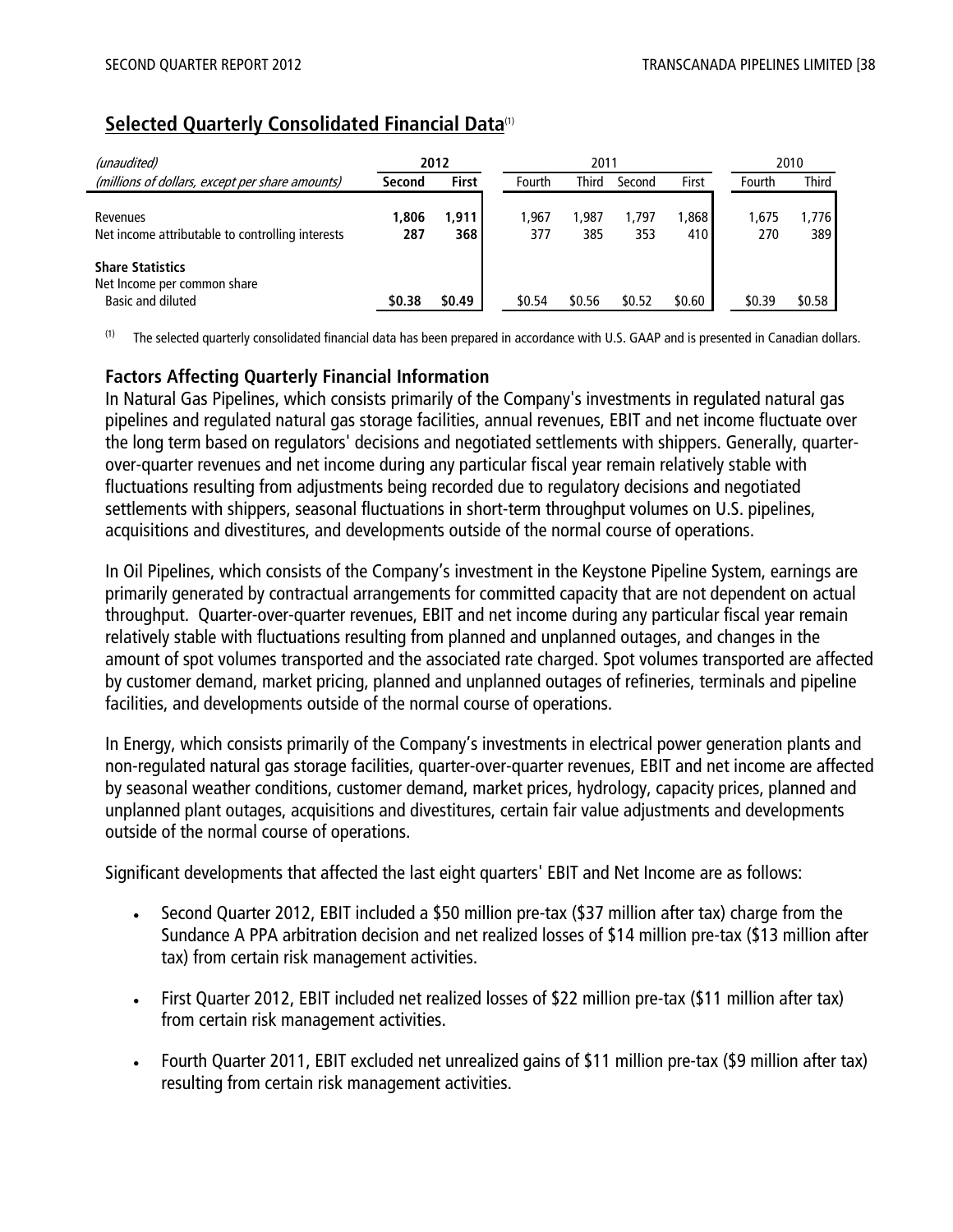- Third Quarter 2011, Energy's EBIT included the positive impact of higher prices for Western Power. EBIT included net unrealized losses of \$43 million pre-tax (\$30 million after tax) resulting from certain risk management activities.
- Second Quarter 2011, Natural Gas Pipelines' EBIT included incremental earnings from Guadalajara, which was placed in service in June 2011. Energy's EBIT included incremental earnings from Coolidge, which was placed in service in May 2011. EBIT included net unrealized losses of \$3 million pre-tax (\$2 million after tax) resulting from certain risk management activities.
- First Quarter 2011, Natural Gas Pipelines' EBIT included incremental earnings from Bison, which was placed in service in January 2011. Oil Pipelines began recording EBIT for the Wood River/Patoka and Cushing Extension sections of the Keystone Pipeline System in February 2011. EBIT included net unrealized losses of \$19 million pre-tax (\$12 million after tax) resulting from certain risk management activities.
- Fourth Quarter 2010, Natural Gas Pipelines' EBIT decreased as a result of recording a \$146 million pre-tax (\$127 million after tax) valuation provision for advances to the Aboriginal Pipeline Group for the Mackenzie Gas Project. Energy's EBIT included contributions from the second phase of Kibby Wind, which was placed in service in October 2010, and net unrealized gains of \$46 million pre-tax (\$29 million after tax) resulting from certain risk management activities.
- Third Quarter 2010, Natural Gas Pipelines' EBIT increased as a result of recording nine months of incremental earnings related to the Alberta System 2010 – 2012 Revenue Requirement Settlement, which resulted in a \$33 million increase to Net Income. Energy's EBIT included contributions from Halton Hills, which was placed in service in September 2010, and net unrealized loss of \$1 million pre-tax (\$1 million after tax) resulting from certain risk management activities.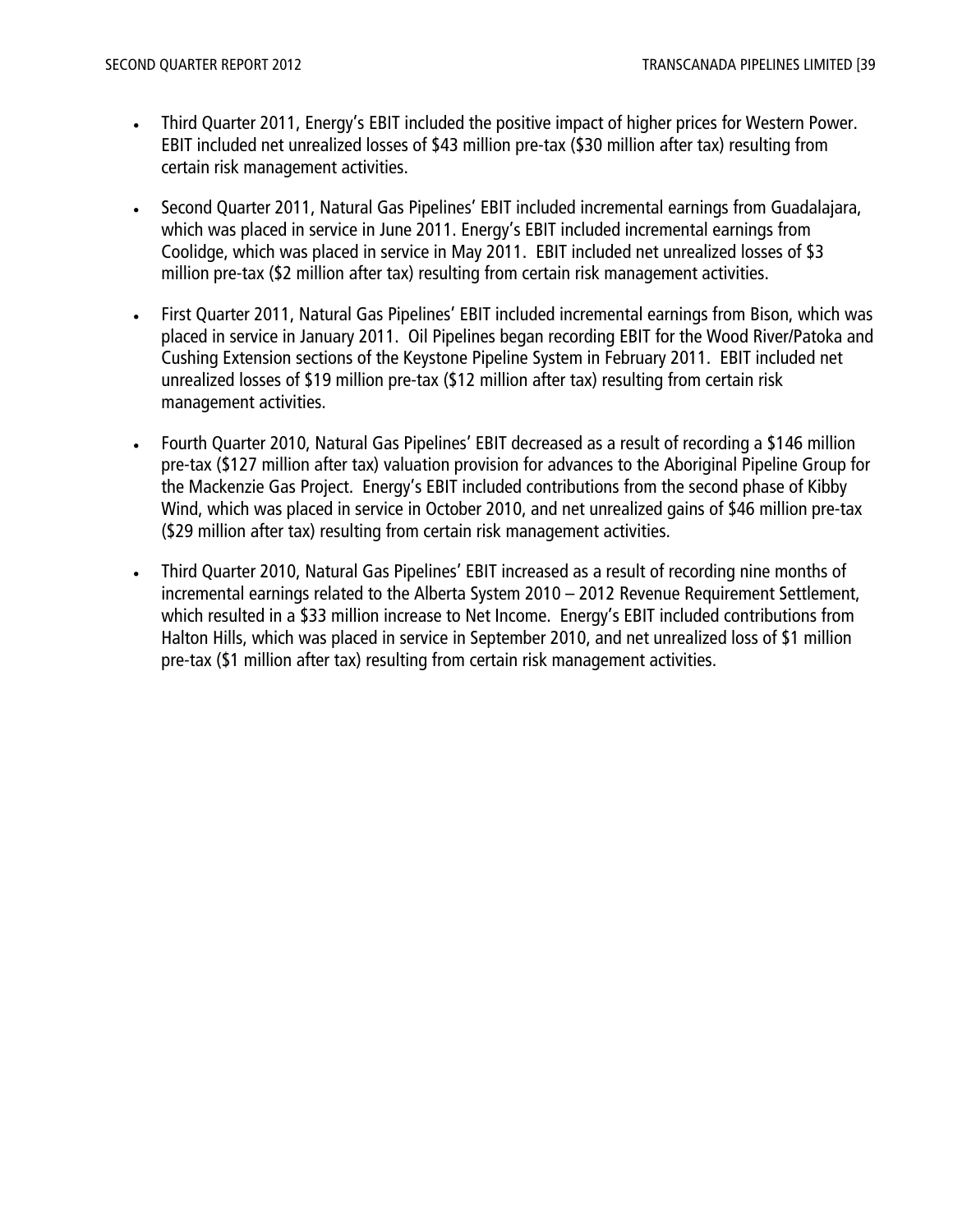| (unaudited)                                             | <b>Three months ended</b><br>June 30 |       | Six months ended<br>June 30 |                  |  |
|---------------------------------------------------------|--------------------------------------|-------|-----------------------------|------------------|--|
| (millions of Canadian dollars)                          | 2012                                 | 2011  | 2012                        | 2011             |  |
|                                                         |                                      |       |                             |                  |  |
| <b>Revenues</b>                                         |                                      |       |                             |                  |  |
| Natural Gas Pipelines                                   | 1,034                                | 1,009 | 2,119                       | 2,071            |  |
| <b>Oil Pipelines</b>                                    | 251                                  | 211   | 510                         | 346              |  |
| Energy                                                  | 521                                  | 577   | 1,088                       | 1,248            |  |
|                                                         | 1,806                                | 1,797 | 3,717                       | 3,665            |  |
| <b>Income from Equity Investments</b>                   | 65                                   | 80    | 125                         | 201              |  |
| <b>Operating and Other Expenses</b>                     |                                      |       |                             |                  |  |
| Plant operating costs and other                         | 727                                  | 647   | 1,434                       | 1,256            |  |
| Commodity purchases resold                              | 167                                  | 157   | 346                         | 395              |  |
| Depreciation and amortization                           | 346                                  | 330   | 690                         | 650              |  |
|                                                         | 1,240                                | 1,134 | 2,470                       | 2,301            |  |
| <b>Financial Charges/(Income)</b>                       |                                      |       |                             |                  |  |
| Interest expense                                        | 244                                  | 262   | 492                         | 501              |  |
| Interest income and other                               | (5)                                  | (25)  | (36)                        | (55)             |  |
|                                                         | 239                                  | 237   | 456                         | 446              |  |
| <b>Income before Income Taxes</b>                       | 392                                  | 506   | 916                         | 1,119            |  |
| <b>Income Taxes Expense</b>                             |                                      |       |                             |                  |  |
| Current                                                 | 40                                   | 38    | 96                          | 140              |  |
| Deferred                                                | 44                                   | 92    | 115                         | 163              |  |
|                                                         | 84                                   | 130   | 211                         | 303              |  |
| <b>Net Income</b>                                       | 308                                  | 376   | 705                         | 816              |  |
| Net Income Attributable to Non-Controlling Interests    | 21                                   | 23    | 50                          | 53               |  |
| <b>Net Income Attributable to Controlling Interests</b> | 287                                  | 353   | 655                         | 763              |  |
| <b>Preferred Share Dividends</b>                        | 5                                    | 5     | 11                          | 11               |  |
| <b>Net Income Attributable to Common Shares</b>         | $\overline{282}$                     | 348   | 644                         | $\overline{752}$ |  |

# **Condensed Consolidated Statement of Income**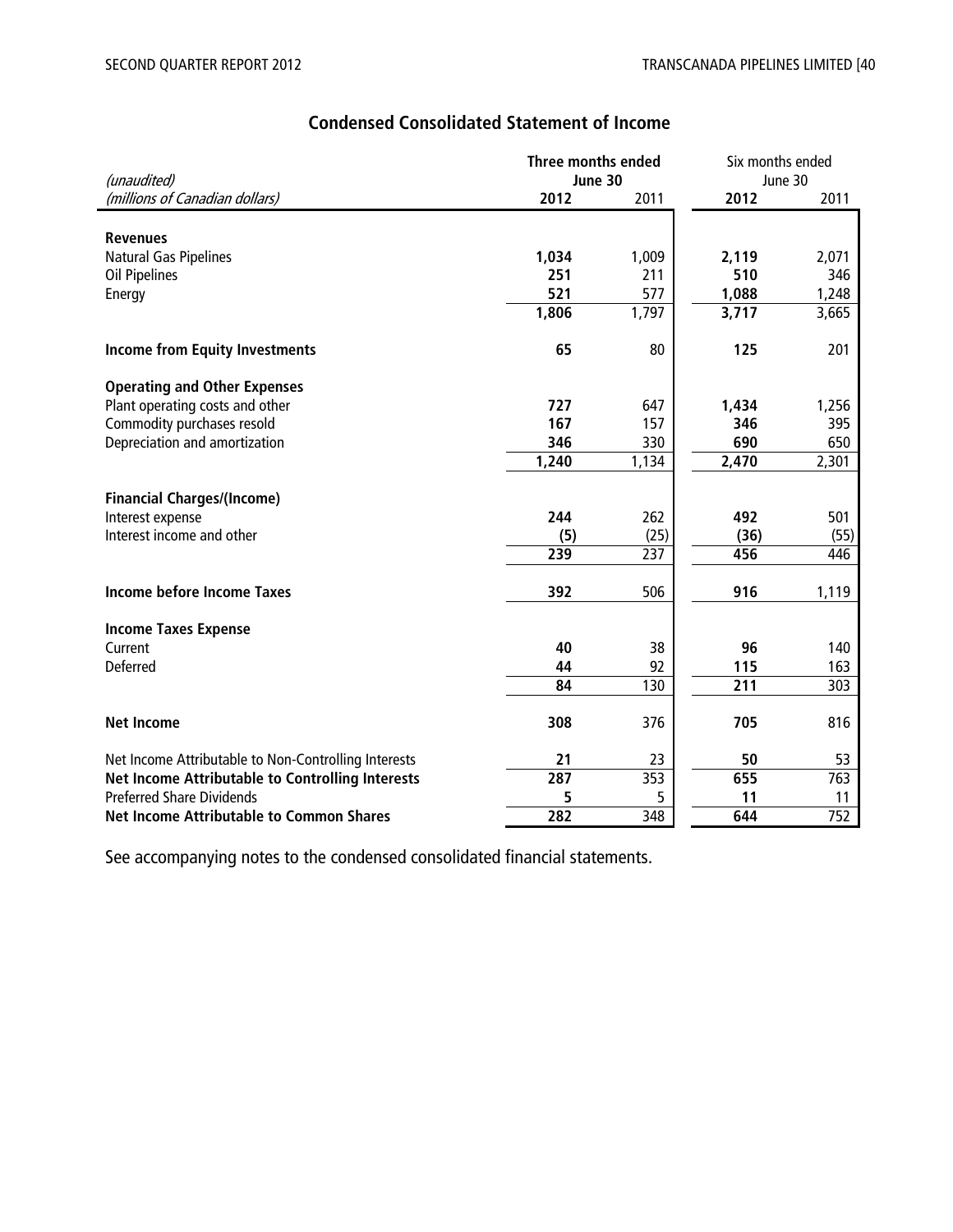|                                                                        | Three months ended |      | Six months ended |       |  |
|------------------------------------------------------------------------|--------------------|------|------------------|-------|--|
| (unaudited)                                                            | June 30            |      | June 30          |       |  |
| (millions of Canadian dollars)                                         | 2012               | 2011 | 2012             | 2011  |  |
|                                                                        |                    |      |                  |       |  |
| <b>Net Income</b>                                                      | 308                | 376  | 705              | 816   |  |
| Other Comprehensive Income/(Loss), Net of Income                       |                    |      |                  |       |  |
| <b>Taxes</b>                                                           |                    |      |                  |       |  |
| Change in foreign currency translation gains and losses on             |                    |      |                  |       |  |
| investments in foreign operations <sup>(1)</sup>                       | 114                | (38) | 7                | (154) |  |
| Change in fair value of derivative instruments to hedge the net        |                    |      |                  |       |  |
| investments in foreign operations <sup>(2)</sup>                       | (61)               | 23   | (23)             | 72    |  |
| Change in fair value of derivative instruments designated as           |                    |      |                  |       |  |
| cash flow hedges <sup>(3)</sup>                                        | 28                 | (42) | (17)             | (95)  |  |
| Reclassification to Net Income of losses on derivative                 |                    |      |                  |       |  |
| instruments designated as cash flow hedges <sup>(4)</sup>              | 27                 | 22   | 72               | 70    |  |
| Reclassification to Net Income of actuarial losses and prior           |                    |      |                  |       |  |
| service costs on pension and other post-retirement benefit             |                    |      |                  |       |  |
| plans <sup>(5)</sup>                                                   | 4                  | 3    | 14               | 5     |  |
| Other Comprehensive (Loss)/Income of Equity Investments <sup>(6)</sup> | (3)                | (2)  | 2                |       |  |
| Other Comprehensive Income/(Loss)                                      | 109                | (34) | $\overline{55}$  | (102) |  |
| <b>Comprehensive Income</b>                                            | 417                | 342  | 760              | 714   |  |
| Comprehensive Income Attributable to Non-Controlling                   |                    |      |                  |       |  |
| Interests                                                              | 41                 | 20   | 53               | 35    |  |
| <b>Comprehensive Income Attributable to Controlling</b>                |                    |      |                  |       |  |
| <b>Interests</b>                                                       | 376                | 322  | 707              | 679   |  |
| <b>Preferred Share Dividends</b>                                       | 5                  | 5    | 11               | 11    |  |
| <b>Comprehensive Income Attributable to Common Shares</b>              | 371                | 317  | 696              | 668   |  |

#### **Condensed Consolidated Statement of Comprehensive Income**

(1) Net of income tax recovery of \$30 million and \$8 million for the three and six months ended June 30, 2012, respectively (2011 – expense of \$11 million and \$40 million, respectively).

(2) Net of income tax recovery of \$19 million and \$8 million for the three and six months ended June 30, 2012, respectively (2011 – expense of \$8 million and \$27 million, respectively).

(3) Net of income tax expense of \$15 million and recovery of \$19 million for the three and six months ended June 30, 2012, respectively (2011 – recovery of \$21 million and \$40 million, respectively).

<sup>(4)</sup> Net of income tax expense of \$20 million and \$41 million for the three and six months ended June 30, 2012, respectively (2011 – expense of \$12 million and \$37 million, respectively).

<sup>(5)</sup> Net of income tax expense of \$1 million and recovery of \$3 million for the three and six months ended June 30, 2012, respectively (2011 – expense of \$1 million and \$2 million, respectively).

<sup>(6)</sup> Primarily related to reclassification to Net Income of actuarial losses on pension and other post-retirement benefit plans, gains and losses on derivative instruments designated as cash flow hedges, offset by change in gains and losses on derivative instruments designated as cash flow hedges, net of income tax expense of nil and \$1 million for the three and six months ended June 30, 2012, respectively (2011 – nil and expense of \$1 million, respectively).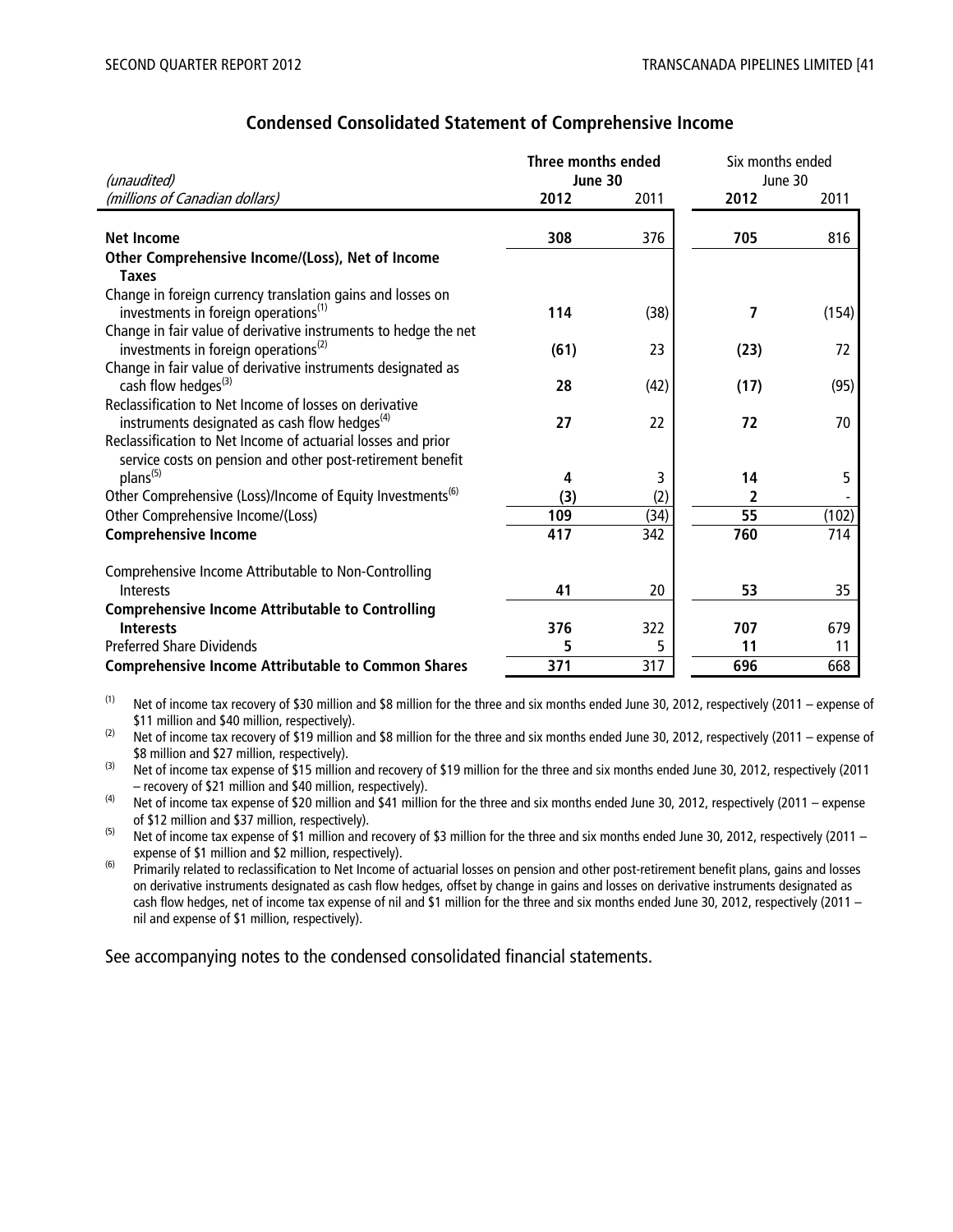| (unaudited)                                                                                      | Three months ended<br>June 30 |       | Six months ended<br>June 30 |           |  |
|--------------------------------------------------------------------------------------------------|-------------------------------|-------|-----------------------------|-----------|--|
| (millions of Canadian dollars)                                                                   | 2012                          | 2011  | 2012                        | 2011      |  |
|                                                                                                  |                               |       |                             |           |  |
| <b>Cash Generated from Operations</b>                                                            |                               |       |                             |           |  |
| Net income                                                                                       | 308                           | 376   | 705                         | 816       |  |
| Depreciation and amortization                                                                    | 346                           | 330   | 690                         | 650       |  |
| Deferred income taxes                                                                            | 44                            | 92    | 115                         | 163       |  |
| Income from equity investments                                                                   | (65)                          | (80)  | (125)                       | (201)     |  |
| Distributions received from equity investments<br>Employee future benefits expense in excess of/ | 74                            | 91    | 157                         | 185       |  |
| (less than) funding                                                                              | 5                             | 1     | 12                          |           |  |
| Other                                                                                            | 11                            | 14    | 34                          | (2)<br>33 |  |
| Decrease/(increase) in operating working capital                                                 | 21                            | 64    | (143)                       | 103       |  |
| Net cash provided by operations                                                                  | 744                           | 888   | 1,445                       | 1,747     |  |
|                                                                                                  |                               |       |                             |           |  |
| <b>Investing Activities</b>                                                                      |                               |       |                             |           |  |
| Capital expenditures                                                                             | (397)                         | (487) | (861)                       | (1,088)   |  |
| <b>Equity investments</b>                                                                        | (197)                         | (121) | (413)                       | (238)     |  |
| Deferred amounts and other                                                                       | 79                            | (1)   | 42                          | 35        |  |
| Net cash used in investing activities                                                            | (515)                         | (609) | (1, 232)                    | (1, 291)  |  |
|                                                                                                  |                               |       |                             |           |  |
| <b>Financing Activities</b>                                                                      |                               |       |                             |           |  |
| Dividends on common and preferred shares                                                         | (315)                         | (298) | (617)                       | (583)     |  |
| Distributions paid to non-controlling interests                                                  | (30)                          | (22)  | (57)                        | (43)      |  |
| Advances (to)/from parent, net                                                                   | (11)                          | 123   | (270)                       | 207       |  |
| Notes payable issued/(repaid), net                                                               | 635                           | (545) | 589                         | (411)     |  |
| Long-term debt issued, net of issue costs                                                        | 1                             | 519   | 493                         | 519       |  |
| Reduction of long-term debt                                                                      | (222)                         | (419) | (770)                       | (740)     |  |
| Common shares issued                                                                             |                               |       | 269                         |           |  |
| Partnership units of subsidiary issued, net of costs                                             |                               | 321   |                             | 321       |  |
| Net cash provided by/(used in) financing activities                                              | 58                            | (321) | (363)                       | (730)     |  |
|                                                                                                  |                               |       |                             |           |  |
| <b>Effect of Foreign Exchange Rate Changes on Cash and</b>                                       |                               |       |                             |           |  |
| <b>Cash Equivalents</b>                                                                          | 7                             | (3)   | (5)                         | (15)      |  |
|                                                                                                  |                               |       |                             |           |  |
| <b>Increase/(Decrease) in Cash and Cash Equivalents</b>                                          | 294                           | (45)  | (155)                       | (289)     |  |
|                                                                                                  |                               |       |                             |           |  |
| <b>Cash and Cash Equivalents</b>                                                                 |                               |       |                             |           |  |
| Beginning of period                                                                              | 180                           | 404   | 629                         | 648       |  |
|                                                                                                  |                               |       |                             |           |  |
| <b>Cash and Cash Equivalents</b>                                                                 |                               |       |                             |           |  |
| End of period                                                                                    | 474                           | 359   | 474                         | 359       |  |
|                                                                                                  |                               |       |                             |           |  |

# **Condensed Consolidated Statement of Cash Flows**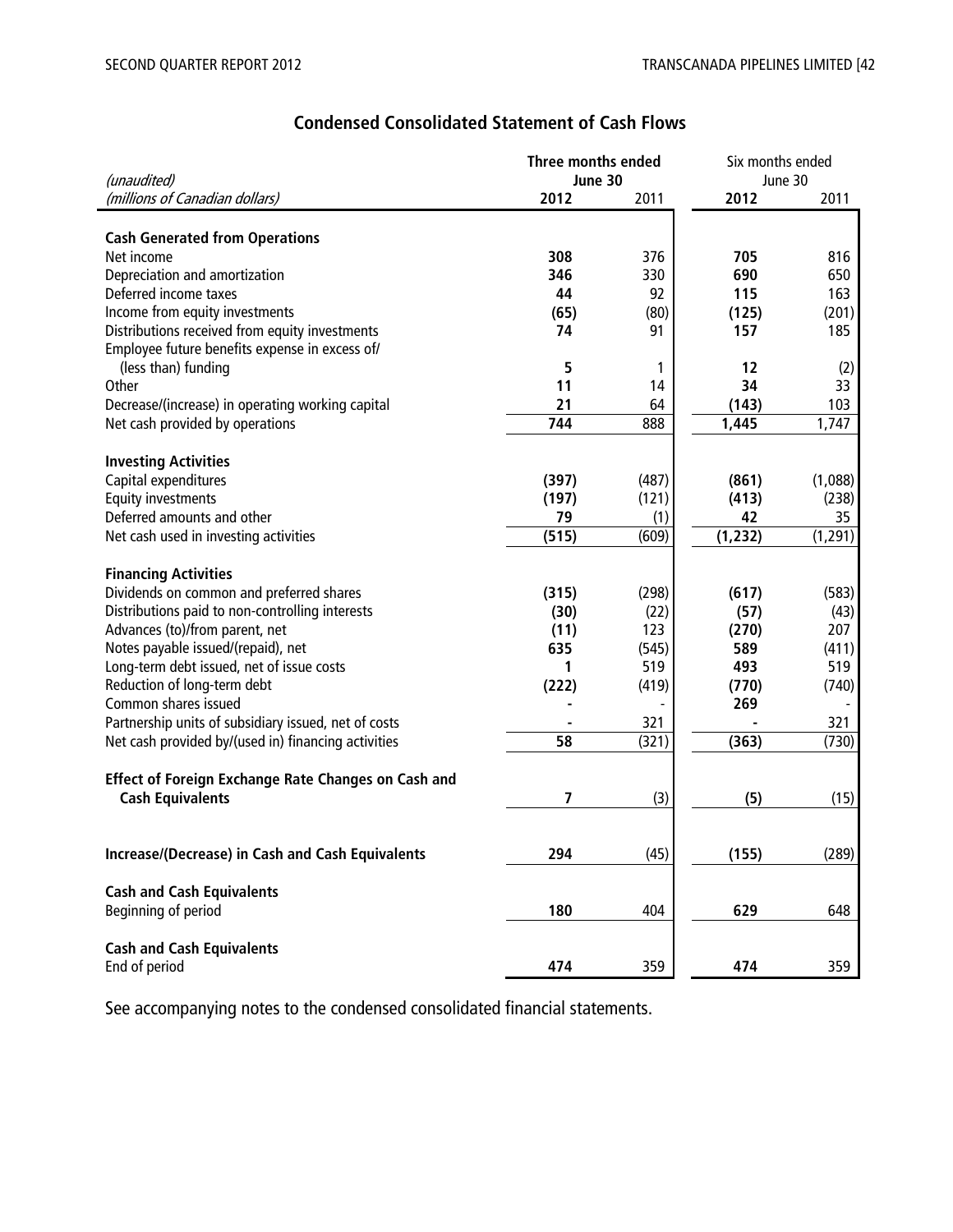# **Condensed Consolidated Balance Sheet**

| (unaudited)<br>(millions of Canadian dollars)                                                            | June 30<br>2012 | December 31<br>2011 |
|----------------------------------------------------------------------------------------------------------|-----------------|---------------------|
|                                                                                                          |                 |                     |
| <b>ASSETS</b>                                                                                            |                 |                     |
| <b>Current Assets</b>                                                                                    |                 |                     |
| Cash and cash equivalents                                                                                | 474             | 629                 |
| Accounts receivable                                                                                      | 1,034           | 1,113               |
| Due from TransCanada Corporation                                                                         | 1,020           | 750                 |
| Inventories                                                                                              | 235             | 248                 |
| Other                                                                                                    | 1,061           | 1,104               |
|                                                                                                          | 3,824           | 3,844               |
| Plant, Property and Equipment, net of accumulated depreciation of \$16,030<br>and \$15,406, respectively | 32,585          | 32,467              |
| <b>Equity Investments</b>                                                                                | 5,463           | 5,077               |
| Goodwill                                                                                                 | 3,542           | 3,534               |
| <b>Regulatory Assets</b>                                                                                 | 1,652           | 1,684               |
| <b>Intangibles and Other Assets</b>                                                                      | 1,493           | 1,460               |
|                                                                                                          | 48,559          | 48,066              |
| <b>LIABILITIES</b><br><b>Current Liabilities</b>                                                         |                 |                     |
| Notes payable                                                                                            | 2,449           | 1,863               |
| Accounts payable                                                                                         | 1,988           | 2,336               |
| <b>Accrued interest</b>                                                                                  | 378             | 367                 |
| Current portion of long-term debt                                                                        | 589             | 935                 |
|                                                                                                          | 5,404           | 5,501               |
| <b>Regulatory Liabilities</b>                                                                            | 298             | 297                 |
| <b>Deferred Amounts</b>                                                                                  | 893             | 929                 |
| <b>Deferred Income Tax Liabilities</b>                                                                   | 3,768           | 3,591               |
| <b>Long-Term Debt</b>                                                                                    | 17,828          | 17,724              |
| <b>Junior Subordinated Notes</b>                                                                         | 1,018           | 1,016               |
| <b>EQUITY</b>                                                                                            | 29,209          | 29,058              |
| Common shares, no par value                                                                              | 14,306          | 14,037              |
| Issued and outstanding:<br>June 30, 2012 - 738 million shares<br>December 31, 2011 - 732 million shares  |                 |                     |
| Preferred shares                                                                                         | 389             | 389                 |
| Additional paid-in capital                                                                               | 397             | 394                 |
| <b>Retained earnings</b>                                                                                 | 4,583           | 4,561               |
| Accumulated other comprehensive loss                                                                     | (1, 397)        | (1, 449)            |
| <b>Controlling Interests</b>                                                                             | 18,278          | 17,932              |
| Non-controlling interests                                                                                | 1,072           | 1,076               |
| <b>Equity</b>                                                                                            | 19,350          | 19,008              |
|                                                                                                          | 48,559          | 48,066              |

# **Contingencies and Guarantees** (Note 9)

**Subsequent Event** (Note 11)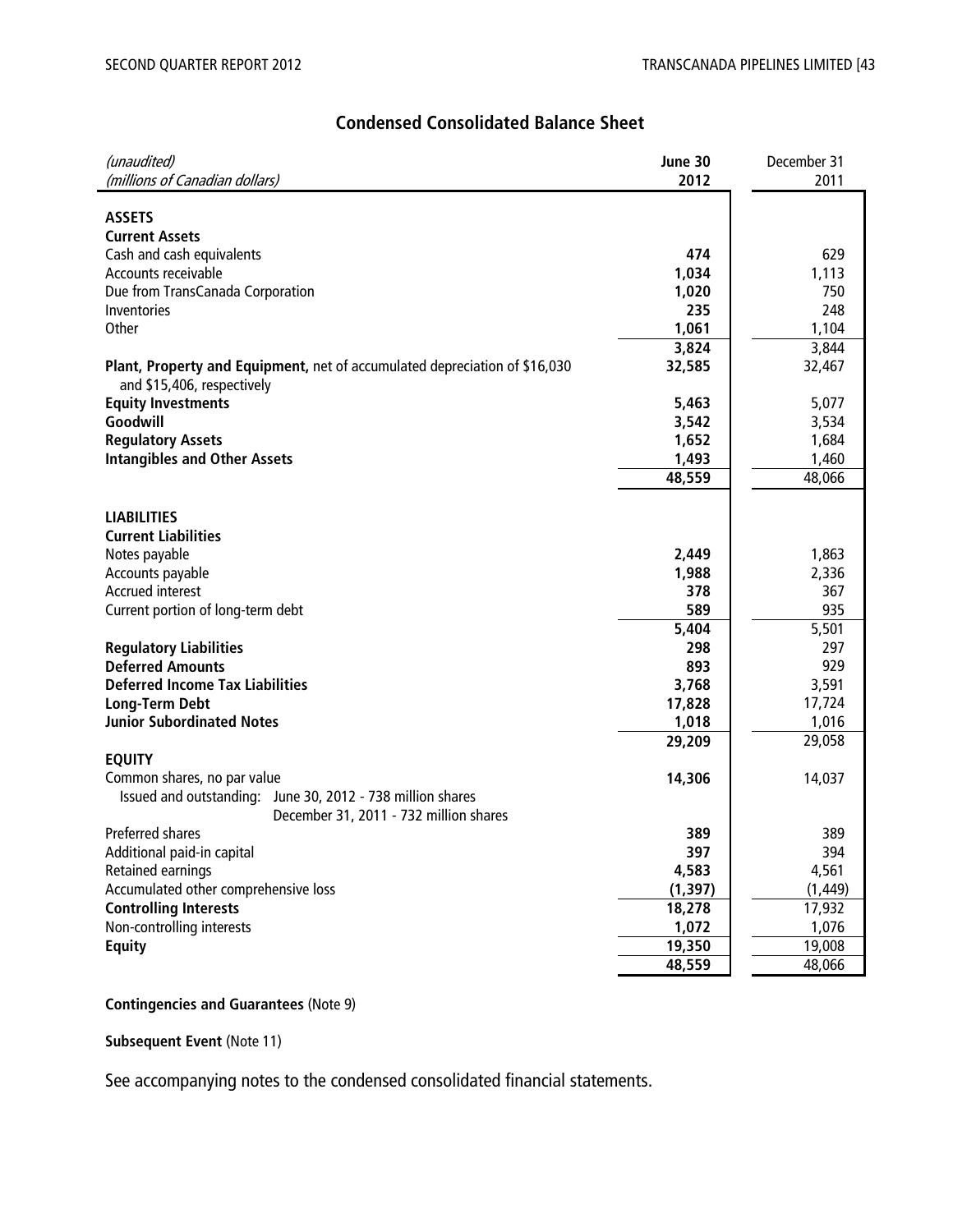Pension and

#### **Condensed Consolidated Statement of Accumulated Other Comprehensive (Loss)/Income**

|                                                         |                |           | Pension and        |          |
|---------------------------------------------------------|----------------|-----------|--------------------|----------|
|                                                         | Currency       | Cash Flow | <b>Other Post-</b> |          |
| (unaudited)                                             | Translation    | Hedges    | retirement Plan    |          |
| (millions of Canadian dollars)                          | Adjustments    | and Other | Adjustments        | Total    |
| Balance at December 31, 2011                            | (643)          | (281)     | (525)              | (1, 449) |
| Change in foreign currency translation gains and losses |                |           |                    |          |
| on investments in foreign operations <sup>(1)</sup>     | 4              |           |                    |          |
| Change in fair value of derivative instruments to hedge |                |           |                    |          |
| net investments in foreign operations <sup>(2)</sup>    | (23)           |           |                    | (23)     |
| Change in fair value of derivative instruments          |                |           |                    |          |
| designated as cash flow hedges <sup>(3)</sup>           | $\blacksquare$ | (17)      |                    | (17)     |
| Reclassification to Net Income of losses on derivative  |                |           |                    |          |
| instruments designated as cash flow hedges              |                |           |                    |          |
| pertaining to prior periods <sup>(4)(5)</sup>           |                | 72        |                    | 72       |
| Reclassification of actuarial losses and prior service  |                |           |                    |          |
| costs on pension and other post-retirement benefit      |                |           |                    |          |
| plans <sup>(6)</sup>                                    |                |           | 14                 | 14       |
| Other Comprehensive (Loss)/Income of Equity             |                |           |                    |          |
| Investments <sup>(7)</sup>                              |                | (6)       | 8                  |          |
| Balance at June 30, 2012                                | (662)          | (232)     | (503)              | (1, 397) |

| Total    |
|----------|
| (1, 243) |
|          |
| (128)    |
|          |
| 72       |
|          |
| (98)     |
|          |
| 65       |
|          |
|          |
| 5        |
|          |
|          |
| (1, 327) |
|          |

(1) Net of income tax recovery of \$8 million and non-controlling interest gains of \$3 million for the six months ended June 30, 2012 (2011 – expense of \$40 million; loss of \$26 million).

(2) Net of income tax recovery of \$8 million for the six months ended June 30, 2012 (2011 – expense of \$27 million).

Net of income tax recovery of \$19 million and non-controlling interest losses of nil for the six months ended June 30, 2012 (2011 – recovery of \$40 million; gain of \$3 million).

(4) Net of income tax expense of \$41 million and non-controlling interest losses of nil for the six months ended June 30, 2012 (2011 – expense of \$37 million; gain of \$5 million).

(5) Losses related to cash flow hedges reported in AOCI and expected to be reclassified to Net Income in the next 12 months are estimated to be \$166 million (\$105 million, net of tax). These estimates assume constant commodity prices, interest rates and foreign exchange rates over time, however, the amounts reclassified will vary based on the actual value of these factors at the date of settlement.

(6) Net of income tax recovery of \$3 million for the six months ended June 30, 2012 (2011 – expense of \$2 million).

Primarily related to reclassification to Net Income of actuarial losses on pension and other post-retirement benefit plans, reclassification to Net Income of gains and losses on derivative instruments designated as cash flow hedges, partially offset by changes in gains and losses on derivative instruments designated as cash flow hedges, net of income tax expense of \$1 million for the six months ended June 30, 2012 (2011 – expense of \$1 million).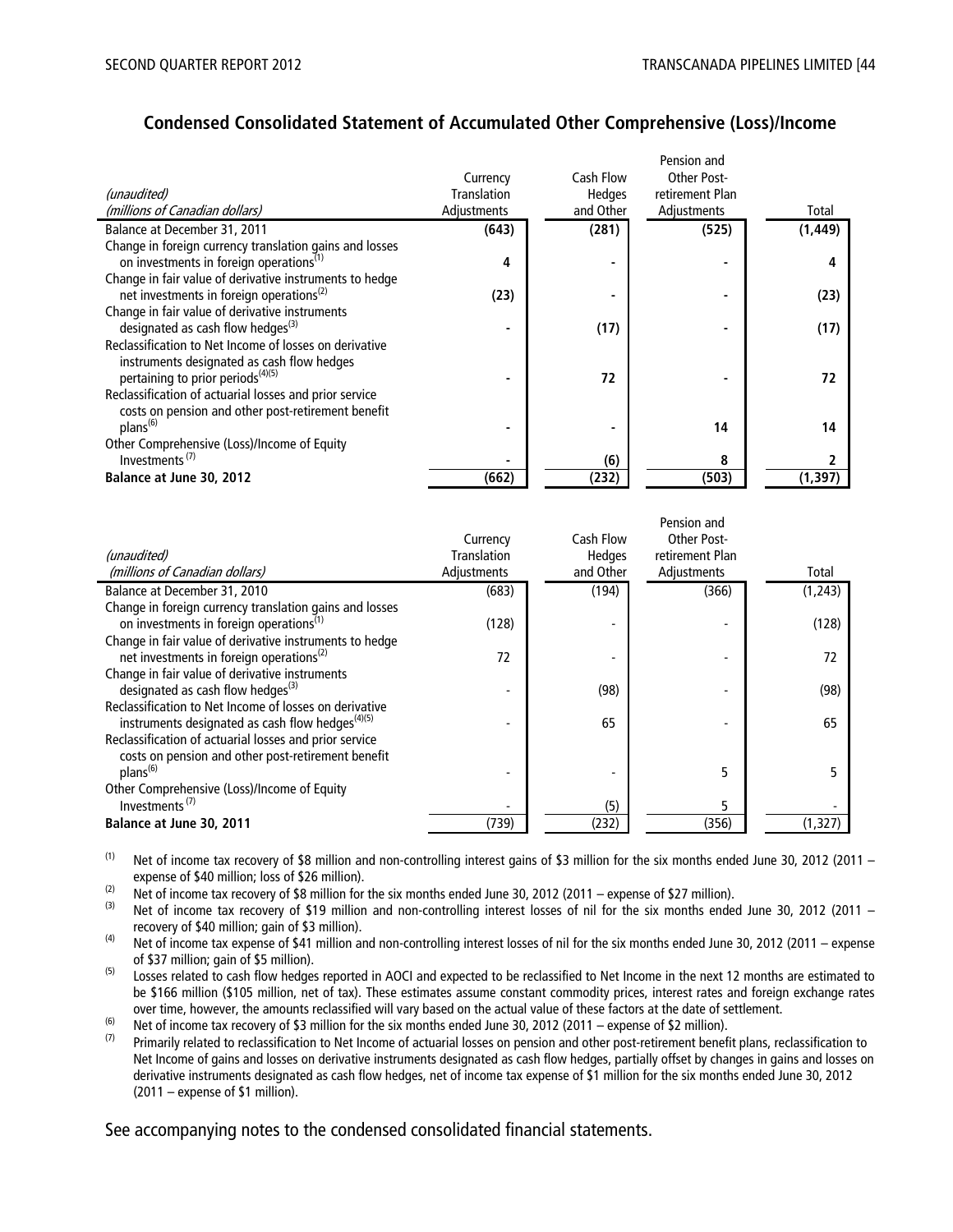# **Condensed Consolidated Statement of Equity**

|                                                                      |               | Six months ended<br>June 30 |  |
|----------------------------------------------------------------------|---------------|-----------------------------|--|
| (unaudited)<br>(millions of Canadian dollars)                        | 2012          | 2011                        |  |
|                                                                      |               |                             |  |
| <b>Common Shares</b>                                                 |               |                             |  |
| Balance at beginning of period<br>Proceeds from common shares issued | 14,037<br>269 | 11,636                      |  |
| Balance at end of period                                             | 14,306        | 11,636                      |  |
|                                                                      |               |                             |  |
| <b>Preferred Shares</b>                                              |               |                             |  |
| Balance at beginning and end of period                               | 389           | 389                         |  |
| <b>Additional Paid-In Capital</b>                                    |               |                             |  |
| Balance at beginning of period                                       | 394           | 359                         |  |
| Other                                                                | 3             |                             |  |
| Dilution gain from TC PipeLines, LP units issued                     |               | 30                          |  |
| Balance at end of period                                             | 397           | 390                         |  |
| <b>Retained Earnings</b>                                             |               |                             |  |
| Balance at beginning of period                                       | 4,561         | 4,227                       |  |
| Net income attributable to controlling interests                     | 655           | 763                         |  |
| Common share dividends                                               | (622)         | (588)                       |  |
| Preferred share dividends                                            | (11)          | (11)                        |  |
| Balance at end of period                                             | 4,583         | 4,391                       |  |
| <b>Accumulated Other Comprehensive Loss</b>                          |               |                             |  |
| Balance at beginning of period                                       | (1, 449)      | (1, 243)                    |  |
| Other comprehensive income/(loss)                                    | 52            | (84)                        |  |
| Balance at end of period                                             | (1, 397)      | (1, 327)                    |  |
|                                                                      |               |                             |  |
| <b>Equity Attributable to Controlling Interests</b>                  | 18,278        | 15,479                      |  |
| <b>Equity Attributable to Non-Controlling Interests</b>              |               |                             |  |
| Balance at beginning of period                                       | 1,076         | 768                         |  |
| Net income attributable to non-controlling interest                  | 50            | 53                          |  |
| Other comprehensive income/(loss) attributable to non-               |               |                             |  |
| controlling interest                                                 | 3             | (18)                        |  |
| Sale of TC PipeLines, LP units                                       |               |                             |  |
| Proceeds, net of issue costs                                         |               | 321                         |  |
| Decrease in TCPL's ownership                                         |               | (50)                        |  |
| Distributions to non-controlling interests                           | (57)          | (43)                        |  |
| Other                                                                |               | (4)                         |  |
| Balance at end of period                                             | 1,072         | 1,027                       |  |
| <b>Total Equity</b>                                                  | 19,350        | 16,506                      |  |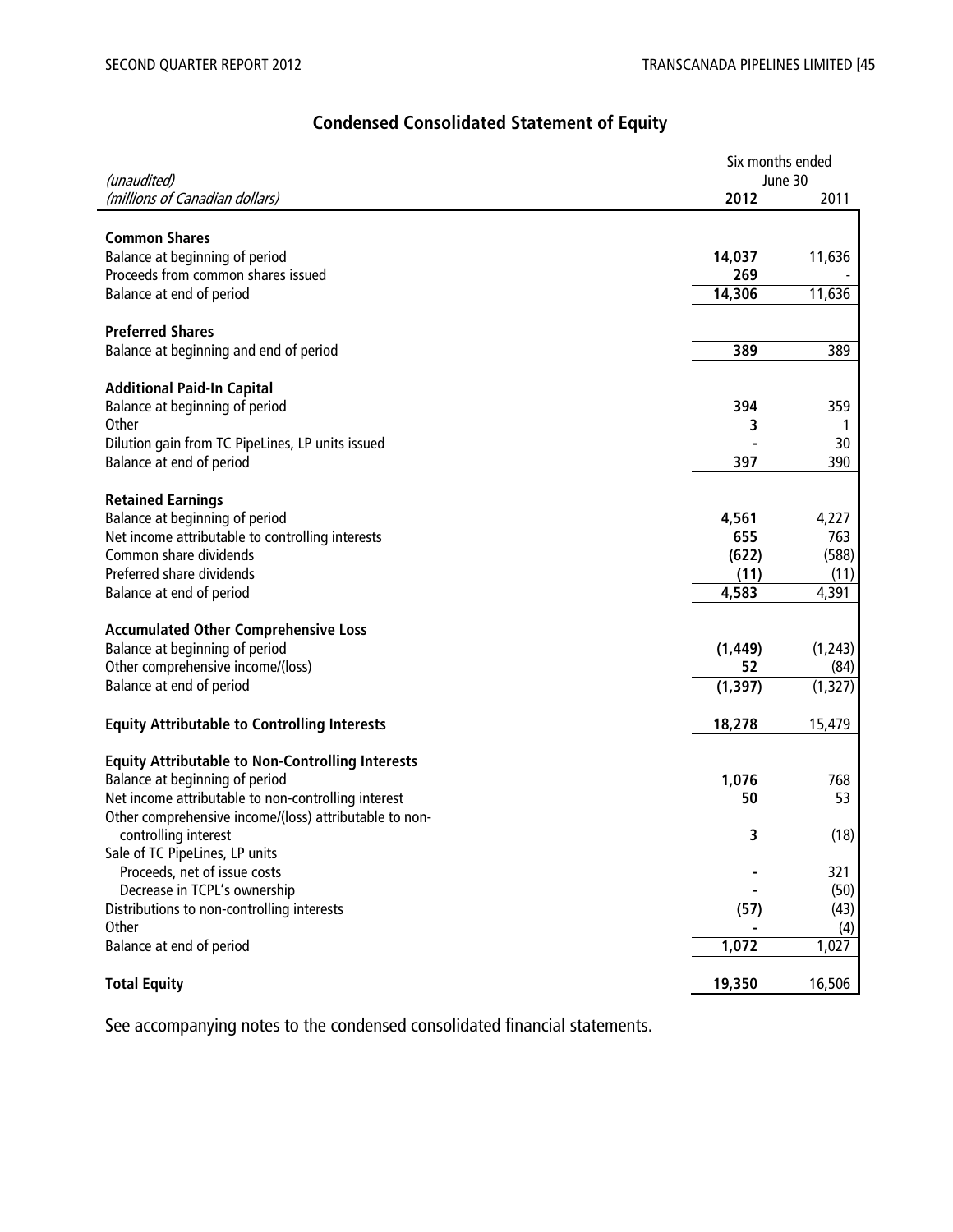# **Notes to Condensed Consolidated Financial Statements (Unaudited)**

# **1. Basis of Presentation**

These condensed consolidated financial statements of TransCanada PipeLines Limited (TCPL or the Company) have been prepared by management in accordance with United States generally accepted accounting principles (U.S. GAAP). Comparative figures, which were previously presented in accordance with Canadian generally accepted accounting principles as defined in Part V of the Canadian Institute of Chartered Accountants Handbook (CGAAP), have been adjusted as necessary to be compliant with the Company's policies under U.S. GAAP. The amounts adjusted for U.S. GAAP presented in these condensed consolidated financial statements for the three and six months ended June 30, 2011 are the same as those that have been previously reported in the Company's June 30, 2011 Reconciliation to U.S. GAAP. The amounts adjusted at December 31, 2011 are the same as those reported in Note 25 of TCPL's 2011 audited Consolidated Financial Statements included in TCPL's 2011 Annual Report. The accounting policies applied are consistent with those outlined in TCPL's 2011 Annual Report, except as described in Note 2, which outlines the Company's significant accounting policies that have changed upon adoption of U.S. GAAP. Capitalized and abbreviated terms that are used but not otherwise defined herein are identified in the Glossary of Terms contained in TCPL's 2011 Annual Report.

These condensed consolidated financial statements reflect adjustments, all of which are normal recurring adjustments that are, in the opinion of management, necessary to reflect the financial position and results of operations for the respective periods. These condensed consolidated financial statements do not include all disclosures required in the annual financial statements and should be read in conjunction with the 2011 audited Consolidated Financial Statements included in TCPL's 2011 Annual Report.

Earnings for interim periods may not be indicative of results for the fiscal year in the Company's Natural Gas Pipeline segment due to seasonal fluctuations in short-term throughput volumes on U.S. pipelines. Earnings for interim periods may also not be indicative of results for the fiscal year in the Company's Energy segment due to the impact of seasonal weather conditions on customer demand and market pricing in certain of the Company's investments in electrical power generation plants and non-regulated gas storage facilities.

#### **Use of Estimates and Judgements**

In preparing these financial statements, TCPL is required to make estimates and assumptions that affect both the amount and timing of recording assets, liabilities, revenues and expenses since the determination of these items may be dependent on future events. The Company uses the most current information available and exercises careful judgement in making these estimates and assumptions. In the opinion of management, these condensed consolidated financial statements have been properly prepared within reasonable limits of materiality and within the framework of the Company's significant accounting policies.

# **2. Changes in Accounting Policies**

#### **Changes to Significant Accounting Policies Upon Adoption of U.S. GAAP**

#### Principles of Consolidation

The condensed consolidated financial statements include the accounts of TCPL and its subsidiaries. The Company consolidates its interests in entities over which it is able to exercise control. To the extent there are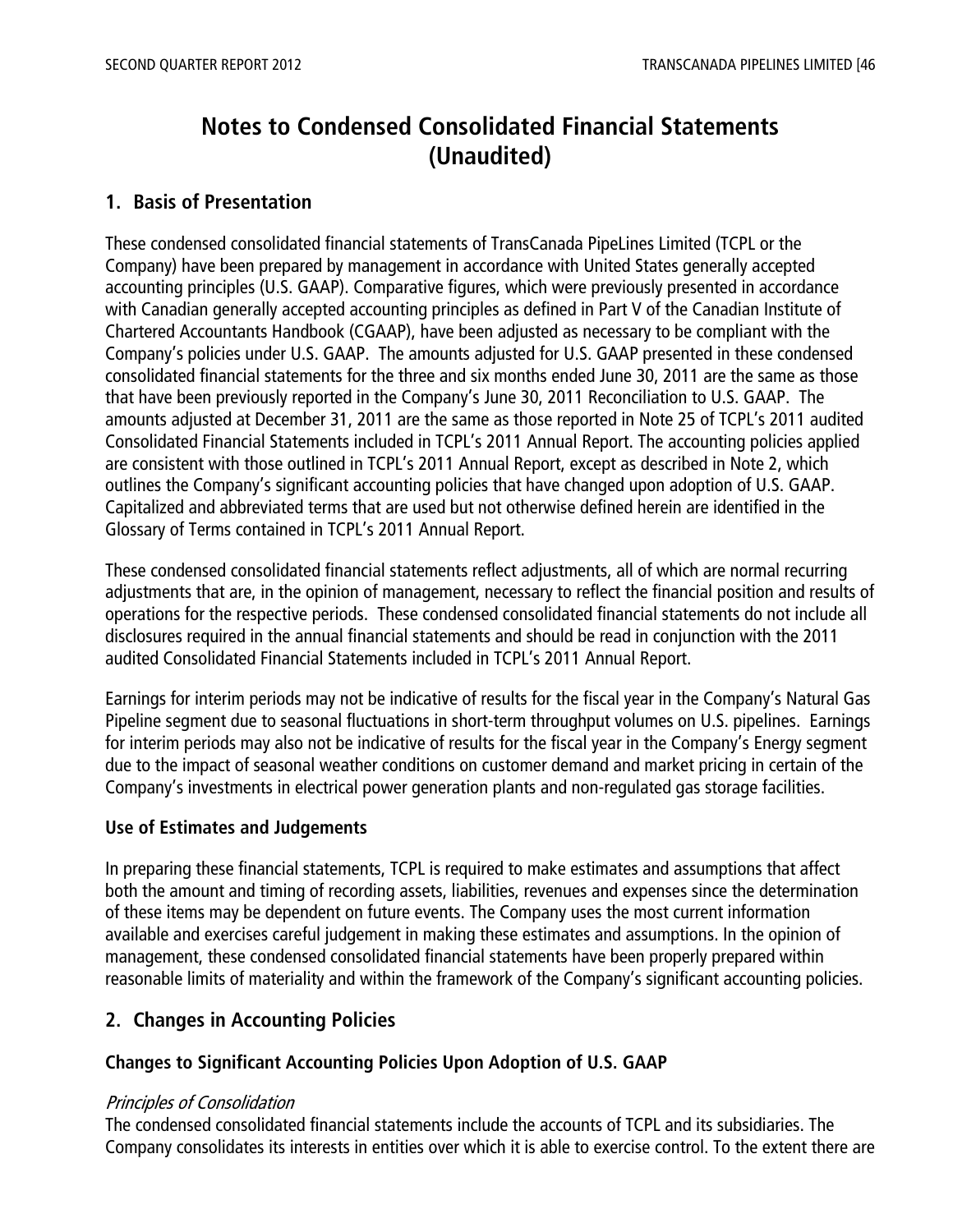interests owned by other parties, these interests are included in Non-Controlling Interests. TCPL uses the equity method of accounting for corporate joint ventures in which the Company is able to exercise joint control and for investments in which the Company is able to exercise significant influence. TCPL records its proportionate share of undivided interests in certain assets.

#### **Inventories**

Inventories primarily consist of materials and supplies, including spare parts and fuel, and natural gas inventory in storage, and are recorded at the lower of weighted average cost or market.

#### Income Taxes

The Company uses the liability method of accounting for income taxes. This method requires the recognition of deferred income tax assets and liabilities for future tax consequences attributable to differences between the financial statement carrying amounts of existing assets and liabilities and their respective tax bases. Deferred income tax assets and liabilities are measured using enacted tax rates at the balance sheet date that are anticipated to apply to taxable income in the years in which temporary differences are expected to be recovered or settled. Changes to these balances are recognized in income in the period during which they occur except for changes in balances related to the Canadian Mainline, Alberta System and Foothills, which are deferred until they are refunded or recovered in tolls, as permitted by the NEB.

Canadian income taxes are not provided on the unremitted earnings of foreign investments that the Company does not intend to repatriate in the foreseeable future.

# Employee Benefit and Other Plans

The Company sponsors defined benefit pension plans (DB Plans), defined contribution plans (DC Plans), a Savings Plan and other post-retirement benefit plans. Contributions made by the Company to the DC Plans and Savings Plan are expensed in the period in which contributions are made. The cost of the DB Plans and other post-retirement benefits received by employees is actuarially determined using the projected benefit method pro-rated based on service and management's best estimate of expected plan investment performance, salary escalation, retirement age of employees and expected health care costs.

The DB Plans' assets are measured at fair value. The expected return on the DB Plans' assets is determined using market-related values based on a five-year moving average value for all of the DB Plans' assets. Past service costs are amortized over the expected average remaining service life of the employees. Adjustments arising from plan amendments are amortized on a straight-line basis over the average remaining service period of employees active at the date of amendment. The Company recognizes the overfunded or underfunded status of its DB Plans as an asset or liability on its Balance Sheet and recognizes changes in that funded status through Other Comprehensive (Loss)/Income (OCI) in the year in which the change occurs. The excess of net actuarial gains or losses over 10 per cent of the greater of the benefit obligation and the market-related value of the DB Plans' assets, if any, is amortized out of Accumulated Other Comprehensive (Loss)/Income (AOCI) over the average remaining service period of the active employees. For certain regulated operations, post-retirement benefit amounts are recoverable through tolls as benefits are funded. The Company records any unrecognized gains and losses or changes in actuarial assumptions related to these post-retirement benefit plans as either regulatory assets or liabilities. The regulatory assets or liabilities are amortized on a straight-line basis over the average remaining service life of active employees. When the restructuring of a benefit plan gives rise to both a curtailment and a settlement, the curtailment is accounted for prior to the settlement.

The Company has medium-term incentive plans, under which payments are made to eligible employees. The expense related to these incentive plans is accounted for on an accrual basis. Under these plans, benefits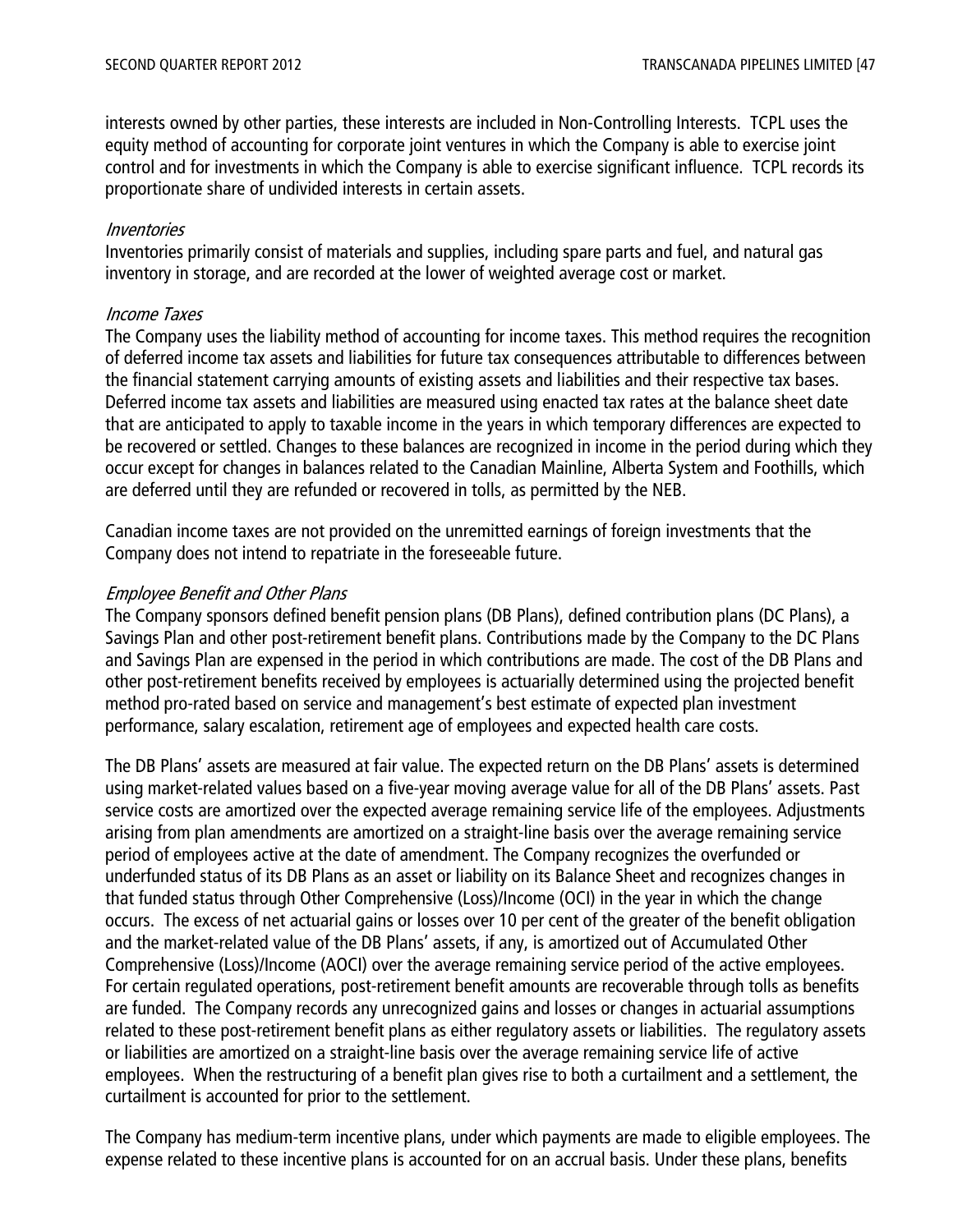vest when certain conditions are met, including the employees' continued employment during a specified period and achievement of specified corporate performance targets.

#### Long-Term Debt Transaction Costs

The Company records long-term debt transaction costs as deferred assets and amortizes these costs using the effective interest method for all costs except those related to the Canadian natural gas regulated pipelines, which continue to be amortized on a straight-line basis in accordance with the provisions of tolling mechanisms.

#### Guarantees

Upon issuance, the Company records the fair value of certain guarantees. The fair value of these guarantees is estimated by discounting the cash flows that would be incurred by the Company if letters of credit were used in place of the guarantees. Guarantees are recorded as an increase to Equity Investments, Plant, Property and Equipment, or a charge to Net Income, and a corresponding liability is recorded in Deferred Amounts.

#### **Changes in Accounting Policies for 2012**

#### Fair Value Measurement

Effective January 1, 2012, the Company adopted the Accounting Standards Update (ASU) on fair value measurements as issued by the Financial Accounting Standards Board (FASB). Adoption of the ASU has resulted in an increase in the qualitative and quantitative disclosures regarding Level III measurements.

#### Intangibles – Goodwill and Other

Effective January 1, 2012, the Company adopted the ASU on testing goodwill for impairment as issued by the FASB. Adoption of the ASU has resulted in a change in the accounting policy related to testing goodwill for impairment, as the Company is now permitted under U.S. GAAP to first assess qualitative factors affecting the fair value of a reporting unit in comparison to the carrying amount as a basis for determining whether it is required to proceed to the two-step quantitative impairment test.

#### **Future Accounting Changes**

#### Balance Sheet Offsetting/Netting

In December 2011, the FASB issued amended guidance to enhance disclosures that will enable users of the financial statements to evaluate the effect, or potential effect, of netting arrangements on an entity's financial position. The amendments result in enhanced disclosures by requiring additional information regarding financial instruments and derivative instruments that are either offset in accordance with current U.S. GAAP or subject to an enforceable master netting arrangement. This guidance is effective for annual periods beginning on or after January 1, 2013. Adoption of these amendments is expected to result in an increase in disclosure regarding financial instruments which are subject to offsetting as described in this amendment.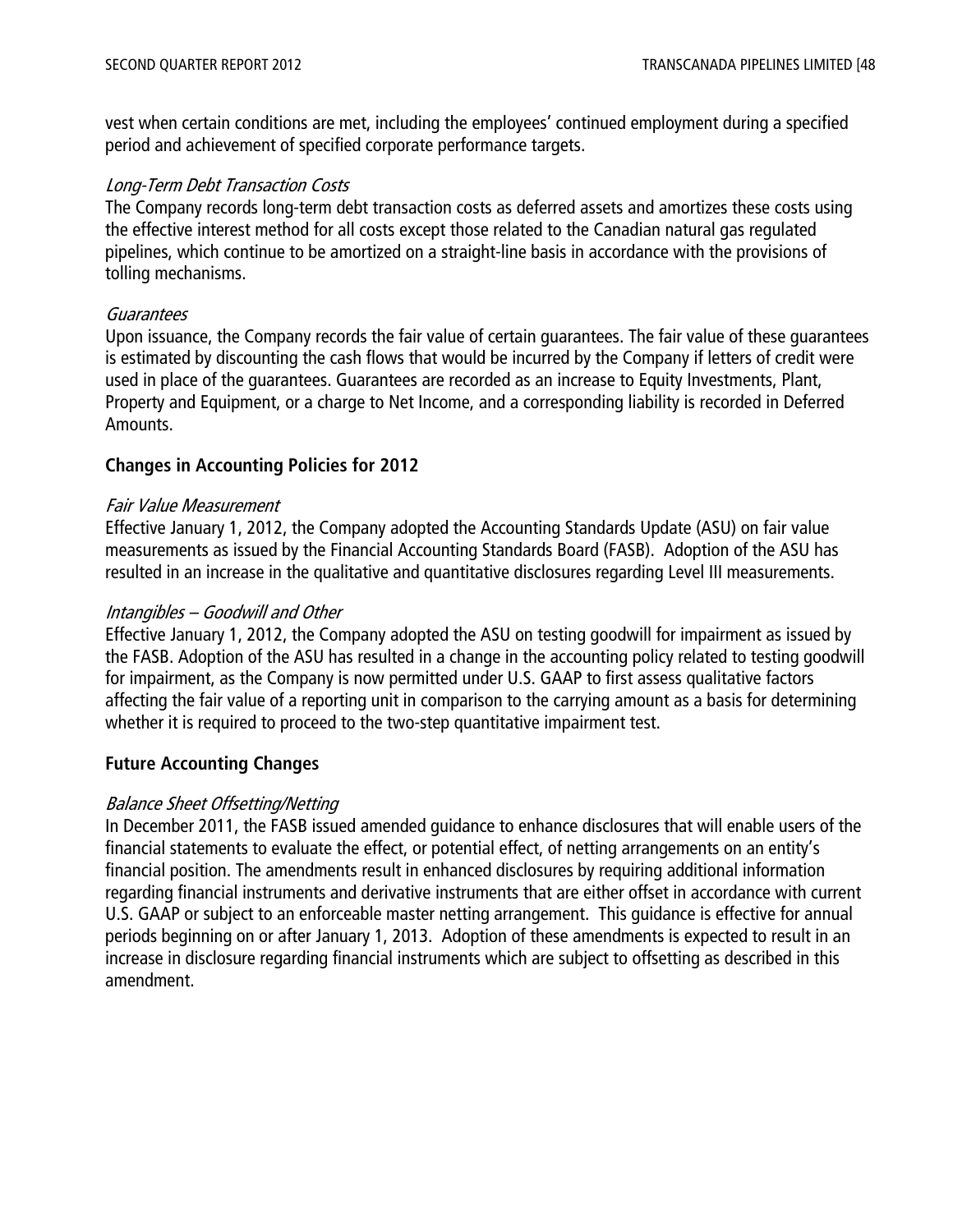# **3. Segmented Information**

| Three months ended                                      |             |       |                      |      |        |       |           |      |       |       |
|---------------------------------------------------------|-------------|-------|----------------------|------|--------|-------|-----------|------|-------|-------|
| June 30                                                 | Natural Gas |       |                      |      |        |       |           |      |       |       |
| (unaudited)                                             | Pipelines   |       | <b>Oil Pipelines</b> |      | Energy |       | Corporate |      | Total |       |
| (millions of Canadian dollars)                          | 2012        | 2011  | 2012                 | 2011 | 2012   | 2011  | 2012      | 2011 | 2012  | 2011  |
|                                                         |             |       |                      |      |        |       |           |      |       |       |
| Revenues                                                | 1,034       | 1,009 | 251                  | 211  | 521    | 577   |           |      | 1,806 | 1,797 |
| Income from equity investments                          | 37          | 35    |                      |      | 28     | 45    |           |      | 65    | 80    |
| Plant operating costs and other                         | (405)       | (356) | (75)                 | (58) | (232)  | (218) | (15)      | (15) | (727) | (647) |
| Commodity purchases resold                              |             |       |                      |      | (167)  | (157) |           |      | (167) | (157) |
| Depreciation and amortization                           | (234)       | (229) | (36)                 | (34) | (72)   | (63)  | (4)       | (4)  | (346) | (330) |
|                                                         | 432         | 459   | 140                  | 119  | 78     | 184   | (19)      | (19) | 631   | 743   |
| Interest expense                                        |             |       |                      |      |        |       |           |      | (244) | (262) |
| Interest income and other                               |             |       |                      |      |        |       |           |      | 5     | 25    |
| Income before Income Taxes                              |             |       |                      |      |        |       |           |      | 392   | 506   |
| Income taxes expense                                    |             |       |                      |      |        |       |           |      | (84)  | (130) |
| Net Income                                              |             |       |                      |      |        |       |           |      | 308   | 376   |
| Net Income Attributable to Non-Controlling Interests    |             |       |                      |      |        |       |           |      | (21)  | (23)  |
| <b>Net Income Attributable to Controlling Interests</b> |             |       |                      |      |        |       |           |      | 287   | 353   |
| <b>Preferred Share Dividends</b>                        |             |       |                      |      |        |       |           |      | (5)   | (5)   |
| Net Income Attributable to Common Shares                |             |       |                      |      |        |       |           |      | 282   | 348   |

| Six months ended<br>June 30<br>(unaudited)<br>(millions of Canadian dollars)                                                                                                                                                                                                                                         | Natural Gas<br>Pipelines<br>2012     | 2011                                   | Oil Pipelines <sup>(1)</sup><br>2012 | 2011                       | Energy<br>2012                                | 2011                                           | Corporate<br>2012   | 2011                | 2012                                                             | Total<br>2011                                                      |
|----------------------------------------------------------------------------------------------------------------------------------------------------------------------------------------------------------------------------------------------------------------------------------------------------------------------|--------------------------------------|----------------------------------------|--------------------------------------|----------------------------|-----------------------------------------------|------------------------------------------------|---------------------|---------------------|------------------------------------------------------------------|--------------------------------------------------------------------|
| Revenues<br>Income from equity investments<br>Plant operating costs and other<br>Commodity purchases resold<br>Depreciation and amortization                                                                                                                                                                         | 2,119<br>83<br>(811)<br>(466)<br>925 | 2,071<br>78<br>(688)<br>(457)<br>1,004 | 510<br>(161)<br>(72)<br>277          | 346<br>(94)<br>(57)<br>195 | 1,088<br>42<br>(418)<br>(346)<br>(145)<br>221 | 1,248<br>123<br>(435)<br>(395)<br>(129)<br>412 | (44)<br>(7)<br>(51) | (39)<br>(7)<br>(46) | 3,717<br>125<br>(1, 434)<br>(346)<br>(690)<br>1,372              | 3,665<br>201<br>(1,256)<br>(395)<br>(650)<br>1,565                 |
| Interest expense<br>Interest income and other<br>Income before Income Taxes<br>Income taxes expense<br>Net Income<br>Net Income Attributable to Non-Controlling Interests<br><b>Net Income Attributable to Controlling Interests</b><br><b>Preferred Share Dividends</b><br>Net Income Attributable to Common Shares |                                      |                                        |                                      |                            |                                               |                                                |                     |                     | (492)<br>36<br>916<br>(211)<br>705<br>(50)<br>655<br>(11)<br>644 | (501)<br>55<br>1,119<br>(303)<br>816<br>(53)<br>763<br>(11)<br>752 |

(1) Commencing in February 2011, TCPL began recording earnings related to the Wood River/Patoka and Cushing Extension sections of Keystone.

#### **Total Assets**

| (unaudited)<br>(millions of Canadian dollars) | June 30, 2012   | December 31, 2011 |
|-----------------------------------------------|-----------------|-------------------|
| <b>Natural Gas Pipelines</b>                  | 23,025          | 23,161            |
| Oil Pipelines<br>Energy                       | 9,691<br>13,600 | 9,440<br>13,269   |
| Corporate                                     | 2,243<br>48,559 | 2,196<br>48,066   |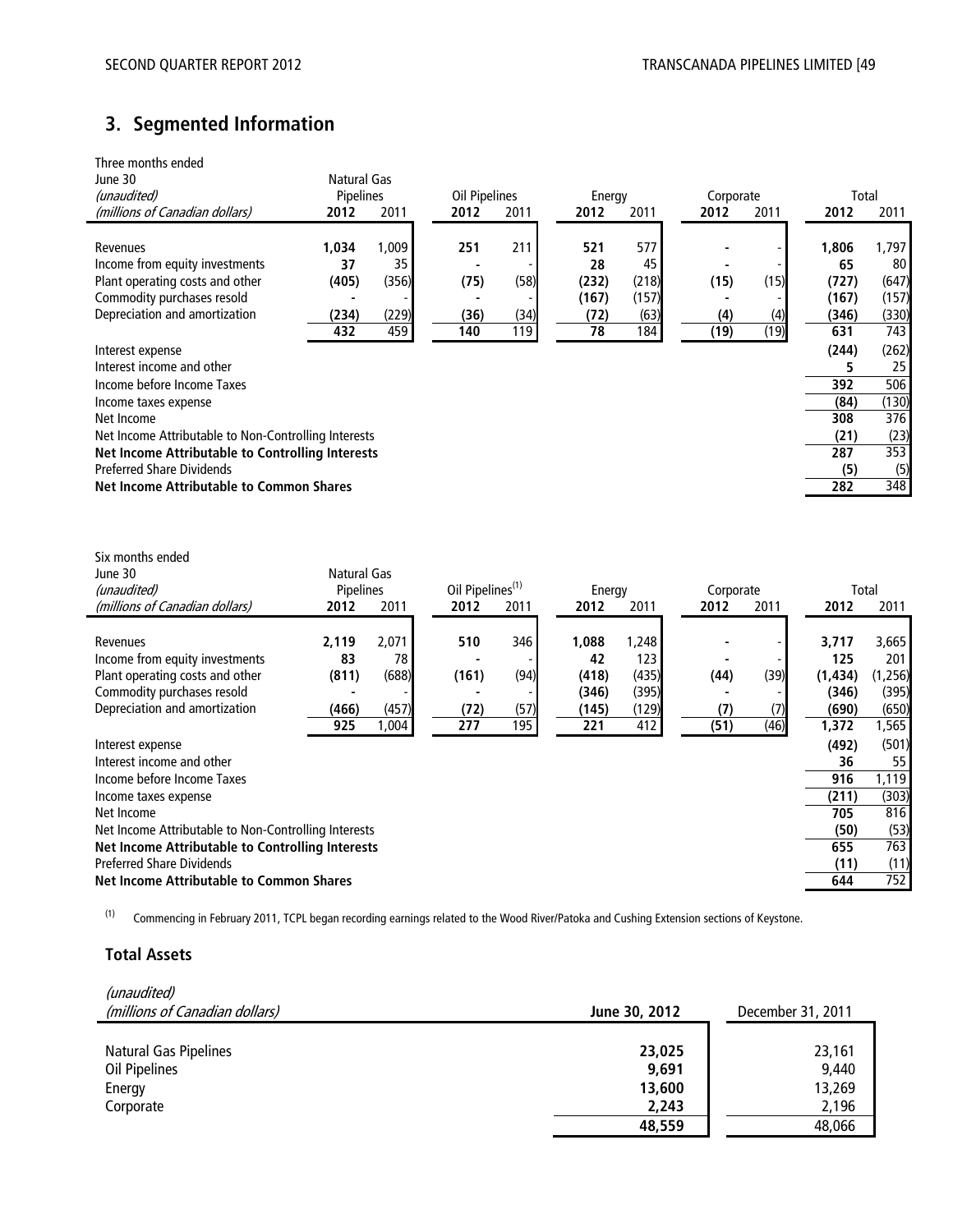# **4. Income Taxes**

At June 30, 2012, the total unrecognized tax benefit of uncertain tax positions was approximately \$50 million (December 31, 2011 - \$48 million). TCPL recognizes interest and penalties related to income tax uncertainties in income tax expense. Included in net tax expense for the three and six months ended June 30, 2012 is nil and \$1 million, respectively, of interest expense and nil for penalties (2011 – reversal of interest expense of \$3 million and \$2 million, respectively, and nil for penalties). At June 30, 2012, the Company had \$8 million accrued for interest expense and nil accrued for penalties (December 31, 2011 - \$7 million accrued for interest expense and nil accrued for penalties).

The effective tax rates for the six-month periods ended June 30, 2012 and 2011 were 23.0 per cent and 27.0 per cent, respectively. The lower effective tax rate in 2012 was a result of a reduction in the Canadian statutory tax rate, and changes in the proportion of income earned between Canadian and foreign jurisdictions.

TCPL expects the enactment of certain Canadian Federal tax legislation in the next twelve months which is expected to result in a favourable income tax adjustment of approximately \$25 million. Otherwise, subject to the results of audit examinations by taxation authorities and other legislative amendments, TCPL does not anticipate further adjustments to the unrecognized tax benefits during the next twelve months that would have a material impact on its financial statements.

# **5. Long-Term Debt**

In the three and six months ended June 30, 2012, the Company capitalized interest related to capital projects of \$76 million and \$150 million, respectively (2011 - \$68 million and \$165 million, respectively).

In January 2012, TransCanada PipeLine USA Ltd. repaid the remaining principal of US\$500 million on its five-year term loan.

In March 2012, TCPL issued US\$500 million of 0.875 per cent senior notes due in 2015.

In May 2012, TCPL retired US\$200 million of 8.625 per cent senior notes.

#### **6. Common Shares**

In January 2012, TCPL issued 6.5 million common shares to TransCanada Corporation resulting in proceeds of \$269 million.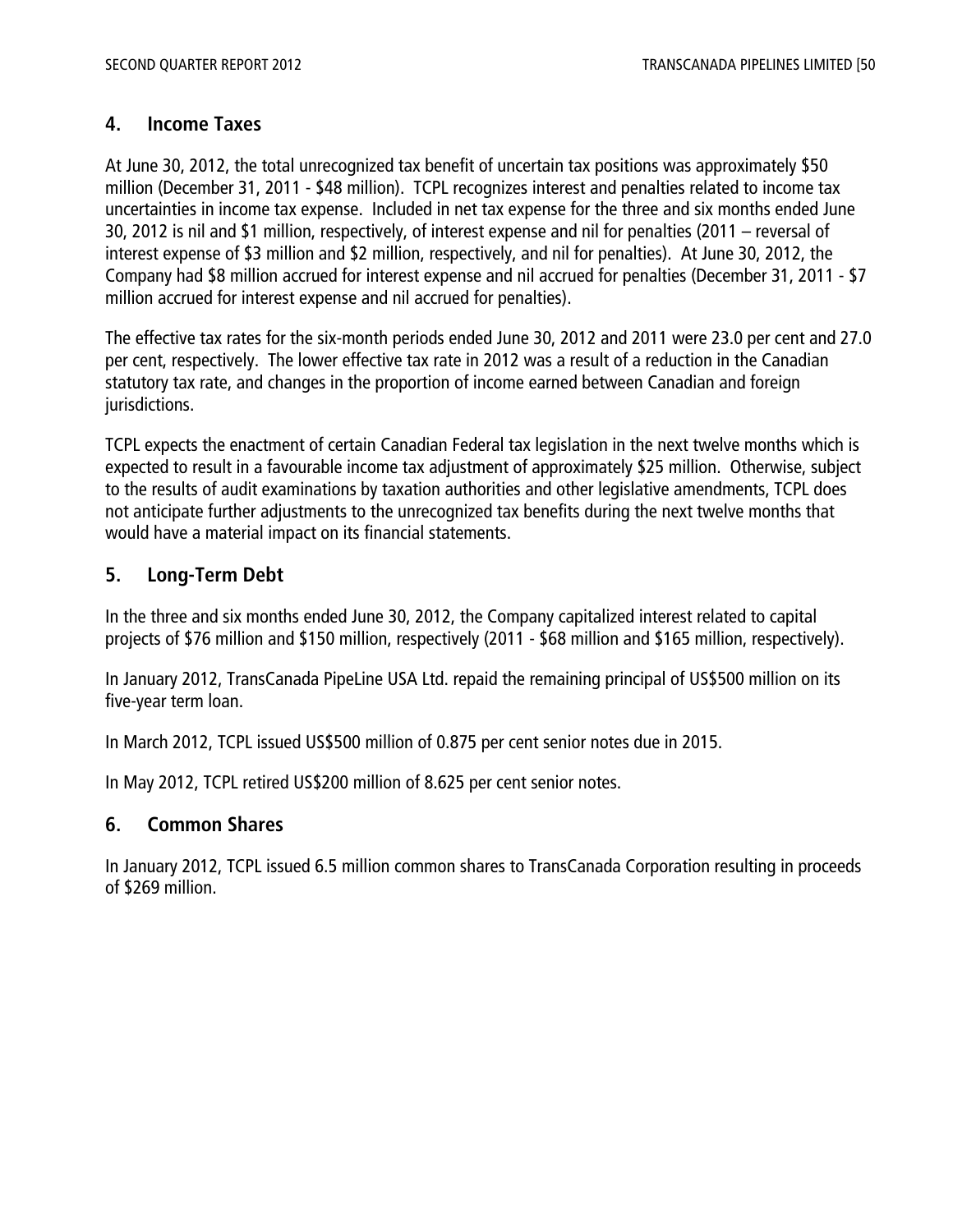# **7. Employee Post-Retirement Benefits**

The net benefit plan expense for the Company's defined benefit pension plans and other post-retirement benefit plans is as follows:

|                                                                                                                                                                                                                       |                                                 |                  | Three months ended June 30 |                                                           | Six months ended June 30 |                                                 |          |                                                                          |  |
|-----------------------------------------------------------------------------------------------------------------------------------------------------------------------------------------------------------------------|-------------------------------------------------|------------------|----------------------------|-----------------------------------------------------------|--------------------------|-------------------------------------------------|----------|--------------------------------------------------------------------------|--|
| (unaudited)<br>(millions of Canadian dollars)                                                                                                                                                                         | <b>Pension Benefit</b><br>Plans<br>2011<br>2012 |                  | 2012                       | Other Post-<br>retirement<br><b>Benefit Plans</b><br>2011 |                          | <b>Pension Benefit</b><br>Plans<br>2011<br>2012 |          | <b>Other Post-</b><br>retirement<br><b>Benefit Plans</b><br>2011<br>2012 |  |
| Service cost<br>Interest cost<br>Expected return on plan assets<br>Amortization of actuarial loss<br>Amortization of past service cost<br>Amortization of regulatory asset<br>Amortization of transitional obligation | 17<br>24<br>(29)                                | 13<br>22<br>(28) | (1)                        |                                                           | 33<br>47<br>(57)<br>10   | 27<br>45<br>(56)                                | 4<br>(1) | 4<br>(1)                                                                 |  |
| related to regulated business<br><b>Net Benefit Cost Recognized</b>                                                                                                                                                   | 22                                              | 13               |                            |                                                           | 43                       | 29                                              | 6        | 6                                                                        |  |

# **8. Financial Instruments and Risk Management**

# **Counterparty Credit Risk**

TCPL's maximum counterparty credit exposure with respect to financial instruments at the balance sheet date, without taking into account security held, consisted of accounts receivable, the fair value of derivative assets and notes receivable. The carrying amounts and fair values of these financial assets, except amounts for derivative assets, are included in Accounts Receivable and Other in the Non-Derivative Financial Instruments Summary table below. Letters of credit and cash are the primary types of security provided to support these amounts. The majority of counterparty credit exposure is with counterparties who are investment grade. At June 30, 2012, there were no significant amounts past due or impaired.

At June 30, 2012, the Company had a credit risk concentration of \$288 million due from a counterparty. This amount is expected to be fully collectible and is secured by a guarantee from the counterparty's parent company.

# **Net Investment in Self-Sustaining Foreign Operations**

The Company hedges its net investment in self-sustaining foreign operations on an after-tax basis with U.S. dollar-denominated debt, cross-currency interest rate swaps, forward foreign exchange contracts and foreign exchange options. At June 30, 2012, the Company had designated as a net investment hedge U.S. dollar-denominated debt with a carrying value of \$10.4 billion (US\$10.2 billion) and a fair value of \$13.3 billion (US\$13.1 billion). At June 30, 2012, \$63 million (December 31, 2011 - \$79 million) was included in Other Current Assets, \$51 million (December 31, 2011 - \$66 million) was included in Intangibles and Other Assets, \$13 million (December 31, 2011 - \$15 million) was included in Accounts Payable and \$57 million (December 31, 2011 - \$41 million) was included in Deferred Amounts for the fair value of forwards and swaps used to hedge the Company's net U.S. dollar investment in self-sustaining foreign operations.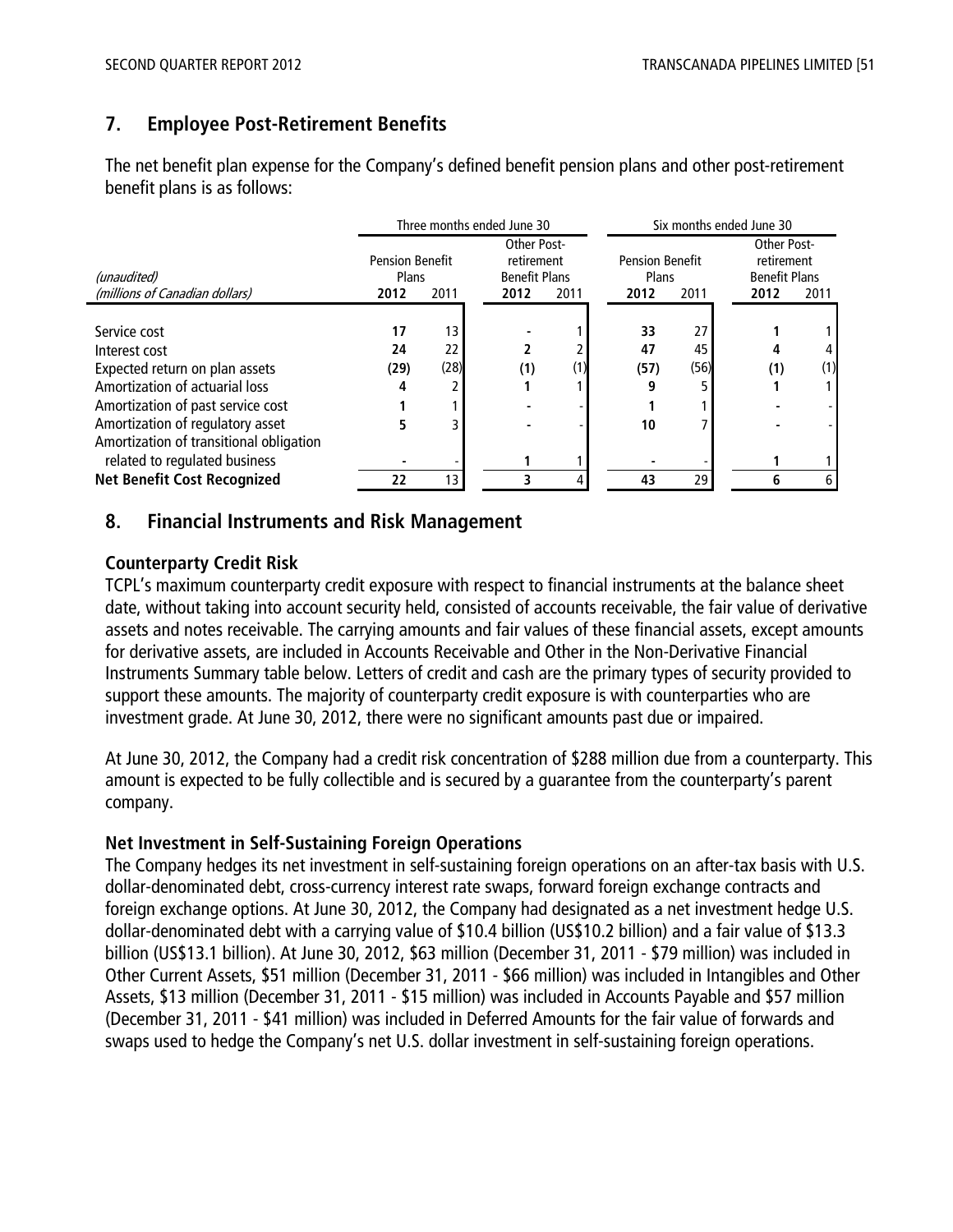#### Derivatives Hedging Net Investment in Self-Sustaining Foreign Operations

The fair values and notional principal amounts for the derivatives designated as a net investment hedge were as follows:

|                                                                                                                                                 |                     | June 30, 2012                                    |                              | December 31, 2011                  |
|-------------------------------------------------------------------------------------------------------------------------------------------------|---------------------|--------------------------------------------------|------------------------------|------------------------------------|
| Asset/(Liability)<br>(unaudited)<br>(millions of dollars)                                                                                       | Fair<br>Value $(1)$ | <b>Notional or</b><br>Principal<br><b>Amount</b> | Fair<br>Value <sup>(1)</sup> | Notional or<br>Principal<br>Amount |
| U.S. dollar cross-currency swaps<br>(maturing 2012 to 2019) <sup>(2)</sup><br>U.S. dollar forward foreign exchange contracts<br>(maturing 2012) | 44                  | <b>US 4,050</b><br><b>US 700</b>                 | 93<br>(4)                    | US 3,850<br><b>US 725</b>          |
|                                                                                                                                                 | 44                  | <b>US 4,750</b>                                  | 89                           | US 4,575                           |

 $\frac{1}{2}$  Fair values equal carrying values.

Consolidated Net Income in the three and six months ended June 30, 2012 included net realized gains of \$7 million and \$14 million, respectively (2011 – gains of \$7 million and \$12 million, respectively) related to the interest component of cross-currency swap settlements.

#### Non-Derivative Financial Instruments Summary

The carrying and fair values of non-derivative financial instruments were as follows:

|                                                      | June 30, 2012         | December 31, 2011 |                       |             |
|------------------------------------------------------|-----------------------|-------------------|-----------------------|-------------|
| (unaudited)                                          | Carrying              | Fair              | Carrying              | Fair        |
| (millions of dollars)                                | Amount <sup>(1)</sup> | Value $(2)$       | Amount <sup>(1)</sup> | Value $(2)$ |
|                                                      |                       |                   |                       |             |
| <b>Financial Assets</b>                              |                       |                   |                       |             |
| Cash and cash equivalents                            | 474                   | 474               | 629                   | 629         |
| Accounts receivable and other <sup>(3)</sup>         | 1,291                 | 1,343             | 1,378                 | 1,422       |
| Due from TransCanada Corporation                     | 1,020                 | 1,020             | 750                   | 750         |
| Available-for-sale assets <sup>(3)</sup>             | 35                    | 35                | 23                    | 23          |
|                                                      | 2,820                 | 2,872             | 2,780                 | 2,824       |
|                                                      |                       |                   |                       |             |
| Financial Liabilities <sup>(4)</sup>                 |                       |                   |                       |             |
| Notes payable                                        | 2,449                 | 2,449             | 1,863                 | 1,863       |
| Accounts payable and deferred amounts <sup>(5)</sup> | 1,044                 | 1.044             | 1,330                 | 1,330       |
| <b>Accrued interest</b>                              | 378                   | 378               | 367                   | 367         |
| Long-term debt                                       | 18,417                | 23,862            | 18,659                | 23,757      |
| Junior subordinated notes                            | 1,018                 | 1,049             | 1,016                 | 1,027       |
|                                                      | 23,306                | 28,782            | 23,235                | 28,344      |

(1) Recorded at amortized cost, except for US\$350 million (December 31, 2011 – US\$350 million) of Long-Term Debt that is recorded at fair value. This debt which is recorded at fair value on a recurring basis is classified in Level II of the fair value category using the income approach based on interest rates from external data service providers.

(2) The fair value measurement of financial assets and liabilities recorded at amortized cost for which the fair value is not equal to the carrying value would be included in Level II of the fair value hierarchy using the income approach based on interest rates from external data service providers.

(3) At June 30, 2012, the Condensed Consolidated Balance Sheet included financial assets of \$1.0 billion (December 31, 2011 – \$1.1 billion) in Accounts Receivable, \$40 million (December 31, 2011 – \$41 million) in Other Current Assets and \$262 million (December 31, 2011 - \$247 million) in Intangibles and Other Assets.

(4) Consolidated Net Income in the three and six months ended June 30, 2012 included a gain of \$3 million and a loss of \$12 million, respectively (2011 – losses of \$2 million and \$11 million, respectively) for fair value adjustments related to interest rate swap agreements on US\$350 million (2011 – US\$350 million) of Long-Term Debt. There were no other unrealized gains or losses from fair value adjustments to the non-derivative financial instruments.

<sup>(5)</sup> At June 30, 2012, the Condensed Consolidated Balance Sheet included financial liabilities of \$919 million (December 31, 2011 – \$1,193 million) in Accounts Payable and \$125 million (December 31, 2011 - \$137 million) in Deferred Amounts.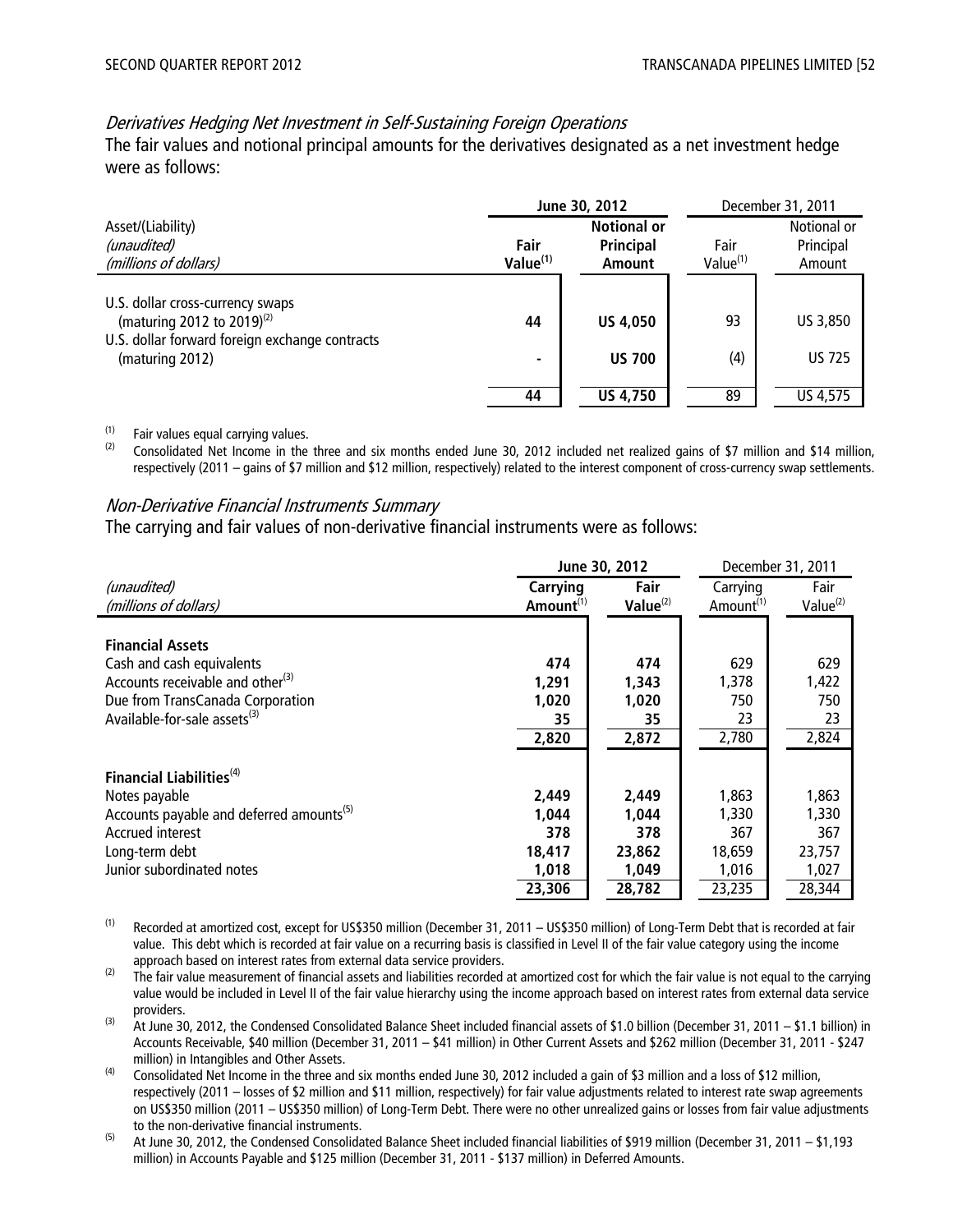#### Derivative Financial Instruments Summary

Information for the Company's derivative financial instruments, excluding hedges of the Company's net investment in self-sustaining foreign operations, is as follows:

| June 30, 2012<br>(unaudited)                                                                   |           | <b>Natural</b> | Foreign      |               |
|------------------------------------------------------------------------------------------------|-----------|----------------|--------------|---------------|
| (millions of Canadian dollars unless otherwise indicated)                                      | Power     | Gas            | Exchange     | Interest      |
| Derivative Financial Instruments Held for Trading <sup>(1)</sup><br>Fair Values <sup>(2)</sup> |           |                |              |               |
| Assets                                                                                         | \$224     | \$150          | \$1          | \$18          |
| Liabilities                                                                                    | \$(255)   | \$(187)        | \$(18)       | \$(18)        |
| <b>Notional Values</b>                                                                         |           |                |              |               |
| Volumes <sup>(3)</sup>                                                                         |           |                |              |               |
| Purchases                                                                                      | 33,110    | 109            |              |               |
| Sales                                                                                          | 33,374    | 85             |              |               |
| Canadian dollars                                                                               |           |                |              | 620           |
| U.S. dollars                                                                                   |           |                | US 1,369     | <b>US 200</b> |
| Cross-currency                                                                                 |           |                | 47/US 37     |               |
| Net unrealized (losses)/gains in the period <sup>(4)</sup>                                     |           |                |              |               |
| Three months ended June 30, 2012                                                               | \$(12)    | \$4            | \$(14)       |               |
| Six months ended June 30, 2012                                                                 | \$(19)    | \$(10)         | \$(8)        |               |
| Net realized (losses)/gains in the period <sup>(4)</sup>                                       |           |                |              |               |
| Three months ended June 30, 2012                                                               | \$(6)     | \$(5)          | \$6          |               |
| Six months ended June 30, 2012                                                                 | \$9       | \$(15)         | \$15         |               |
| <b>Maturity dates</b>                                                                          | 2012-2016 | 2012-2016      | 2012-2013    | 2013-2016     |
| <b>Derivative Financial Instruments in Hedging</b><br>Relationships <sup>(5)(6)</sup>          |           |                |              |               |
| Fair Values <sup>(2)</sup>                                                                     |           |                |              |               |
| Assets                                                                                         | \$38      |                |              | \$12          |
| Liabilities                                                                                    | \$(242)   | \$(15)         | \$(36)       |               |
| <b>Notional Values</b>                                                                         |           |                |              |               |
| Volumes <sup>(3)</sup>                                                                         |           |                |              |               |
| Purchases                                                                                      | 22,279    | 4              |              |               |
| <b>Sales</b>                                                                                   | 9,310     |                |              |               |
| U.S. dollars                                                                                   |           |                | <b>US 42</b> | <b>US 350</b> |
| Cross-currency                                                                                 |           |                | 136/US 100   |               |
| Net realized (losses)/gains in the period <sup>(4)</sup>                                       |           |                |              |               |
| Three months ended June 30, 2012                                                               | \$(26)    | \$(8)          |              | \$2           |
| Six months ended June 30, 2012                                                                 | \$(58)    | \$(14)         |              | \$3           |
| <b>Maturity dates</b>                                                                          | 2012-2018 | 2012-2013      | 2012-2014    | 2013-2015     |

 $<sup>(1)</sup>$  All derivative financial instruments held for trading have been entered into for risk management purposes and are subject to the Company's</sup> risk management strategies, policies and limits. These include derivatives that have not been designated as hedges or do not qualify for hedge accounting treatment but have been entered into as economic hedges to manage the Company's exposures to market risk.

 $\overrightarrow{c}$  Fair values equal carrying values.

 $\frac{(3)}{2}$  Volumes for power and natural gas derivatives are in GWh and Bcf, respectively.

- Realized and unrealized gains and losses on derivative financial instruments held for trading used to purchase and sell power and natural gas are included net in Revenues. Realized and unrealized gains and losses on interest rate and foreign exchange derivative financial instruments held for trading are included in Interest Expense and Interest Income and Other, respectively. The effective portion of unrealized gains and losses on derivative financial instruments in cash flow hedging relationships is initially recognized in Other Comprehensive Income and reclassified to Revenues, Interest Expense and Interest Income and Other, as appropriate, as the original hedged item settles.
- $<sup>(5)</sup>$  All hedging relationships are designated as cash flow hedges except for interest rate derivative financial instruments designated as fair</sup> value hedges with a fair value of \$12 million and a notional amount of US\$350 million. Net realized gains on fair value hedges for the three and six months ended June 30, 2012 were \$2 million and \$4 million, respectively, and were included in Interest Expense. In the three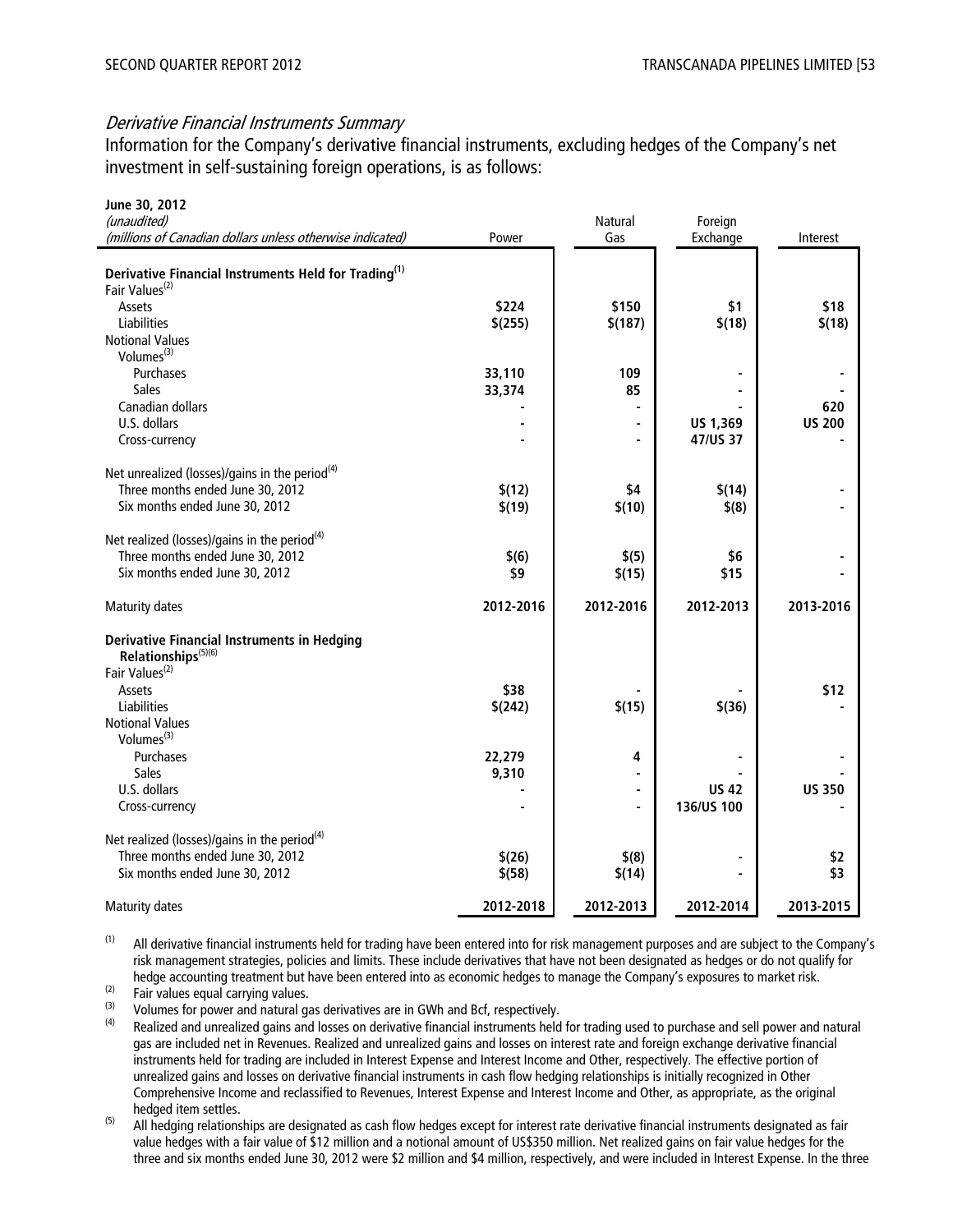**2011** 

and six months ended June 30, 2012, the Company did not record any amounts in Net Income related to ineffectiveness for fair value hedges.

(6) For the three and six months ended June 30, 2012, there were no gains or losses included in Net Income for discontinued cash flow hedges where it was probable that the anticipated transaction would not occur. No amounts have been excluded from the assessment of hedge effectiveness.

| 2011<br>(unaudited)<br>(millions of Canadian dollars unless otherwise indicated) | Power           | <b>Natural</b><br>Gas | Foreign<br>Exchange | Interest      |
|----------------------------------------------------------------------------------|-----------------|-----------------------|---------------------|---------------|
|                                                                                  |                 |                       |                     |               |
| Derivative Financial Instruments Held for Trading <sup>(1)</sup>                 |                 |                       |                     |               |
| Fair Values <sup>(2)(3)</sup>                                                    |                 |                       |                     |               |
| Assets                                                                           | \$185           | \$176                 | \$3                 | \$22          |
| Liabilities                                                                      | \$(192)         | \$(212)               | \$(14)              | \$(22)        |
| Notional Values <sup>(3)</sup><br>Volumes <sup>(4)</sup>                         |                 |                       |                     |               |
| Purchases                                                                        | 21,905          | 103                   |                     |               |
| Sales                                                                            | 21,334          | 82                    |                     |               |
| Canadian dollars                                                                 |                 | $\overline{a}$        |                     | 684           |
| U.S. dollars                                                                     |                 | $\overline{a}$        | US 1,269            | <b>US 250</b> |
| Cross-currency                                                                   |                 |                       | 47/US 37            |               |
| Net unrealized gains/(losses) in the period <sup>(5)</sup>                       |                 |                       |                     |               |
| Three months ended June 30, 2011                                                 | \$4             | \$(9)                 | \$(2)               | \$1           |
| Six months ended June 30, 2011                                                   | \$3             | \$(26)                |                     |               |
| Net realized gains/(losses) in the period <sup>(5)</sup>                         |                 |                       |                     |               |
| Three months ended June 30, 2011                                                 | \$6             | \$(15)                | \$12                |               |
| Six months ended June 30, 2011                                                   | \$5             | \$(41)                | \$33                | \$1           |
| <b>Maturity dates</b>                                                            | 2012-2016       | 2012-2016             | 2012                | 2012-2016     |
| <b>Derivative Financial Instruments in Hedging</b>                               |                 |                       |                     |               |
| Relationships <sup>(6)(7)</sup>                                                  |                 |                       |                     |               |
| Fair Values <sup>(2)(3)</sup>                                                    |                 |                       |                     |               |
| Assets<br>Liabilities                                                            | \$16<br>\$(277) | \$3<br>\$(22)         | $$$ (38)            | \$13<br>\$(1) |
| Notional Values <sup>(3)</sup>                                                   |                 |                       |                     |               |
| Volumes <sup>(4)</sup>                                                           |                 |                       |                     |               |
| Purchases                                                                        | 17,188          | 8                     |                     |               |
| <b>Sales</b>                                                                     | 8,061           |                       |                     |               |
| U.S. dollars                                                                     |                 | $\overline{a}$        | <b>US 73</b>        | <b>US 600</b> |
| Cross-currency                                                                   |                 | $\overline{a}$        | 136/US 100          |               |
| Net realized losses in the period <sup>(5)</sup>                                 |                 |                       |                     |               |
| Three months ended June 30, 2011                                                 | \$(13)          | \$(5)                 |                     | \$(4)         |
| Six months ended June 30, 2011                                                   | \$(56)          | \$(8)                 |                     | \$(9)         |
| <b>Maturity dates</b>                                                            | 2012-2017       | 2012-2013             | 2012-2014           | 2012-2015     |

<sup>(1)</sup> All derivative financial instruments held for trading have been entered into for risk management purposes and are subject to the Company's risk management strategies, policies and limits. These include derivatives that have not been designated as hedges or do not qualify for hedge accounting treatment but have been entered into as economic hedges to manage the Company's exposures to market risk.

 $(2)$  Fair values equal carrying values.<br> $(3)$  As at Desember 21, 2011.

 $^{(3)}$  As at December 31, 2011.

(4) Volumes for power and natural gas derivatives are in GWh and Bcf, respectively.<br>(5) Bealized and unrealized gains and losses on derivative financial instruments held

Realized and unrealized gains and losses on derivative financial instruments held for trading used to purchase and sell power and natural gas are included net in Revenues. Realized and unrealized gains and losses on interest rate and foreign exchange derivative financial instruments held for trading are included in Interest Expense and Interest Income and Other, respectively. The effective portion of unrealized gains and losses on derivative financial instruments in cash flow hedging relationships is initially recognized in Other Comprehensive Income and reclassified to Revenues, Interest Expense and Interest Income and Other, as appropriate, as the original hedged item settles.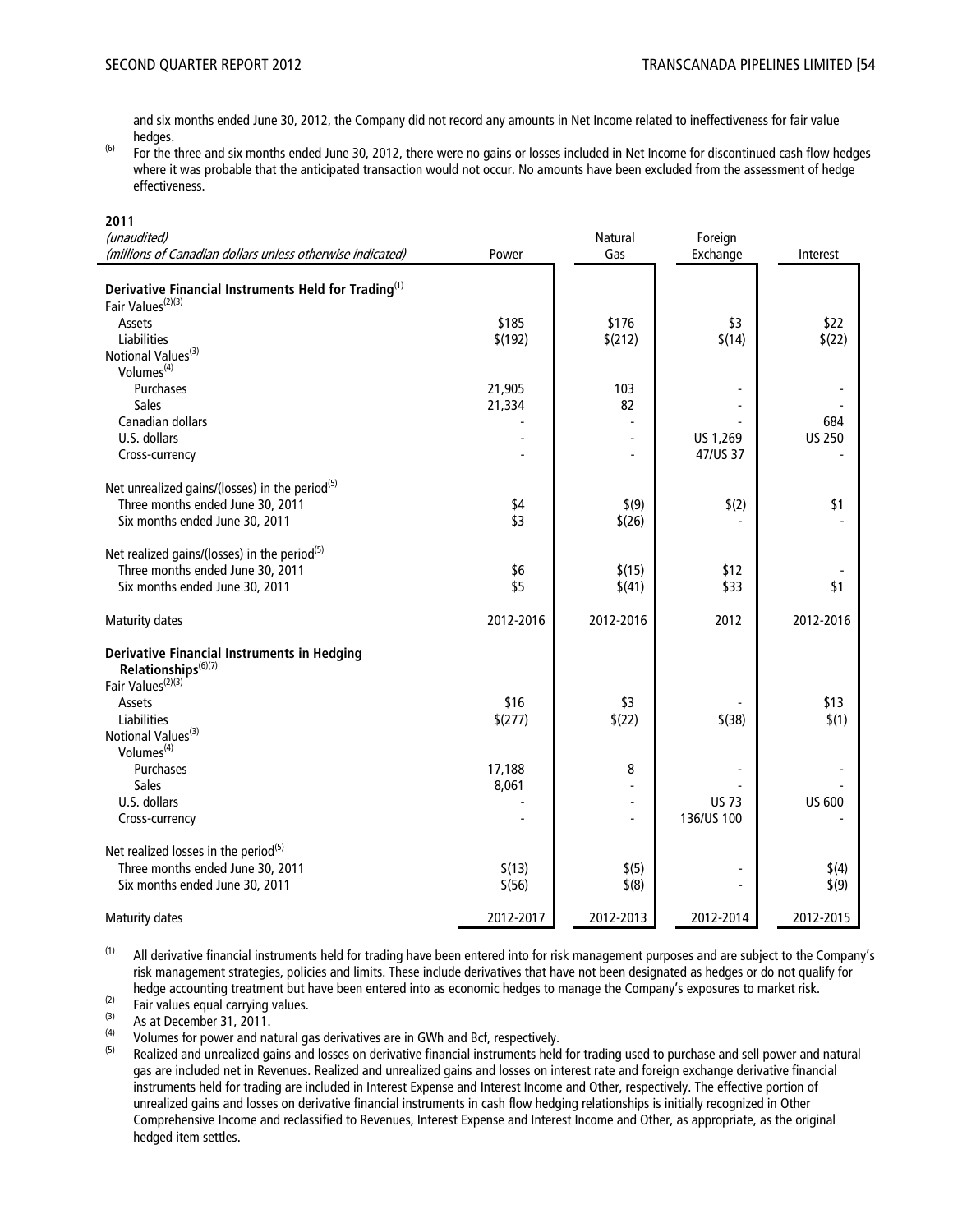- <sup>(6)</sup> All hedging relationships are designated as cash flow hedges except for interest rate derivative financial instruments designated as fair value hedges with a fair value of \$13 million and a notional amount of US\$350 million at December 31, 2011. Net realized gains on fair value hedges for the three and six months ended June 30, 2011 were \$2 million and \$4 million, respectively, and were included in Interest Expense. In the three and six months ended June 30, 2011, the Company did not record any amounts in Net Income related to ineffectiveness for fair value hedges.
- (7) For the three and six months ended June 30, 2011, there were no gains or losses included in Net Income for discontinued cash flow hedges where it was probable that the anticipated transaction would not occur. No amounts were excluded from the assessment of hedge effectiveness.

#### **Balance Sheet Presentation of Derivative Financial Instruments**

The fair value of the derivative financial instruments in the Company's Balance Sheet was as follows:

| (unaudited)<br>(millions of dollars)                          | June 30<br>2012 | December 31<br>2011 |
|---------------------------------------------------------------|-----------------|---------------------|
| Current<br>Other current assets<br>Accounts payable           | 343<br>(510)    | 361<br>(485)        |
| Long term<br>Intangibles and other assets<br>Deferred amounts | 214<br>(331)    | 202<br>(349)        |

#### **Derivatives in Cash Flow Hedging Relationships**

The components of OCI related to derivatives in cash flow hedging relationships are as follows:

|                                                                                                                                                 | Cash Flow Hedges |      |             |      |          |      |          |      |  |  |
|-------------------------------------------------------------------------------------------------------------------------------------------------|------------------|------|-------------|------|----------|------|----------|------|--|--|
| Three months ended June 30                                                                                                                      | Foreign          |      |             |      |          |      |          |      |  |  |
| (unaudited)                                                                                                                                     | Power            |      | Natural Gas |      | Exchange |      | Interest |      |  |  |
| (millions of dollars, pre-tax)                                                                                                                  | 2012             | 2011 | 2012        | 2011 | 2012     | 2011 | 2012     | 2011 |  |  |
| Changes in fair value of derivative instruments                                                                                                 |                  |      |             |      |          |      |          |      |  |  |
| recognized in OCI (effective portion)<br>Reclassification of gains and (losses) on derivative<br>instruments from AOCI to Net Income (effective | 44               | (48) | (4)         | (14) | 4        | (1)  |          |      |  |  |
| portion)                                                                                                                                        | 28               | (2)  | 15          | 24   |          |      |          |      |  |  |
| Gains on derivative instruments recognized in<br>earnings (ineffective portion)                                                                 |                  |      |             |      |          |      |          |      |  |  |

|                                                                                                                                                                                                | Cash Flow Hedges |       |      |             |          |      |          |      |  |
|------------------------------------------------------------------------------------------------------------------------------------------------------------------------------------------------|------------------|-------|------|-------------|----------|------|----------|------|--|
| Six months ended June 30                                                                                                                                                                       |                  |       |      |             | Foreign  |      |          |      |  |
| (unaudited)                                                                                                                                                                                    | Power            |       |      | Natural Gas | Exchange |      | Interest |      |  |
| (millions of dollars, pre-tax)                                                                                                                                                                 | 2012             | 2011  | 2012 | 2011        | 2012     | 2011 | 2012     | 2011 |  |
| Changes in fair value of derivative instruments<br>recognized in OCI (effective portion)<br>Reclassification of gains on derivative instruments<br>from AOCI to Net Income (effective portion) | (22)             | (104) | (14) | (25)        |          | (7)  |          |      |  |
|                                                                                                                                                                                                | 75               | 32    | 28   | 52          |          |      | 10       |      |  |
| Gains and (losses) on derivative instruments<br>recognized in earnings (ineffective portion)                                                                                                   |                  | -     | (1)  | (1)         |          |      |          |      |  |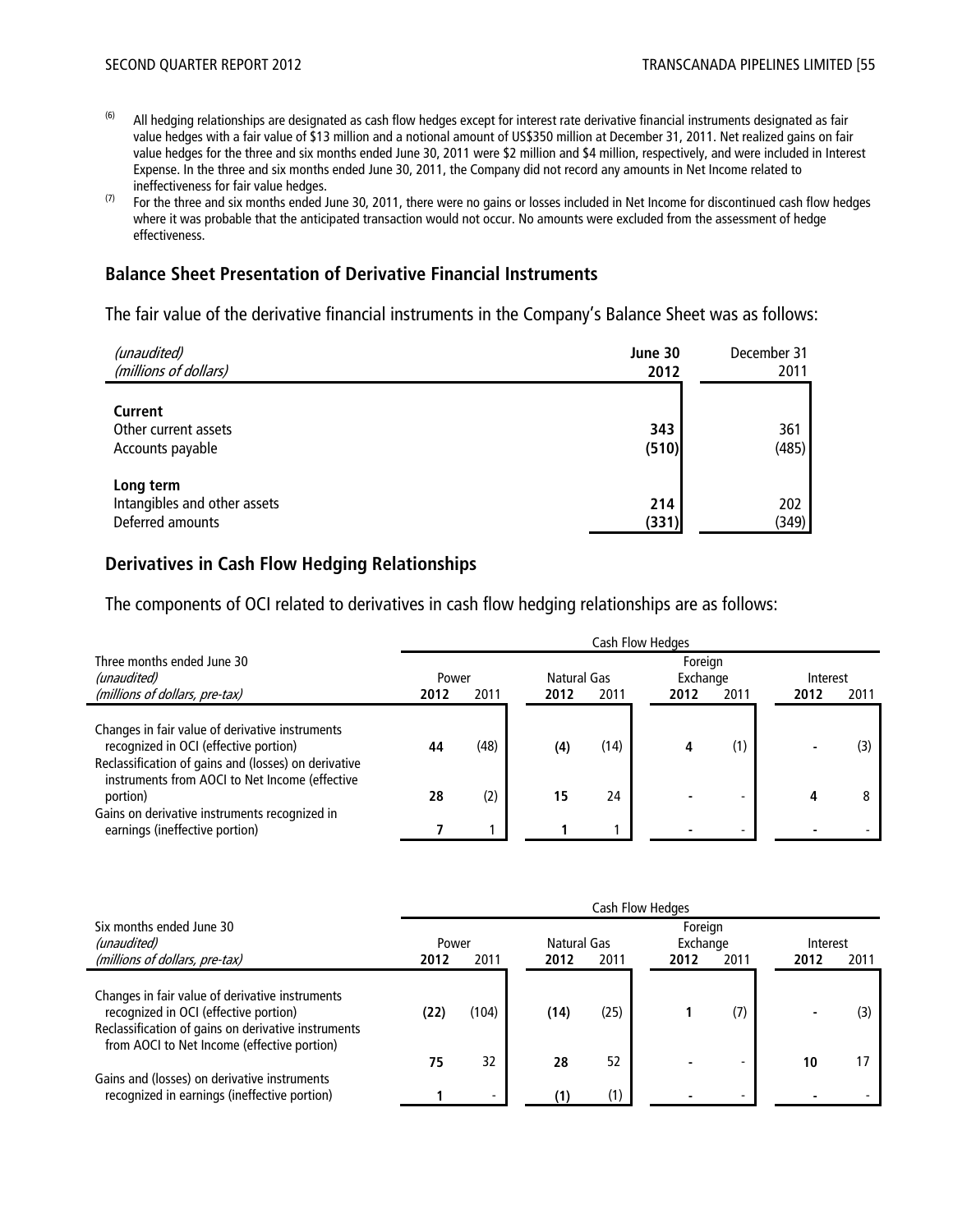Derivative contracts entered into to manage market risk often contain financial assurance provisions that allow parties to the contracts to manage credit risk. These provisions may require collateral to be provided if a credit-risk-related contingent event occurs, such as a downgrade in the Company's credit rating to noninvestment grade. Based on contracts in place and market prices at June 30, 2012, the aggregate fair value of all derivative instruments with credit-risk-related contingent features that were in a net liability position was \$86 million (2011 - \$96 million), for which the Company had provided collateral of \$23 million (2011 - \$5 million) in the normal course of business. If the credit-risk-related contingent features in these agreements were triggered on June 30, 2012, the Company would have been required to provide additional collateral of \$63 million (2011 - \$91 million) to its counterparties. Collateral may also need to be provided should the fair value of derivative instruments exceed pre-defined contractual exposure limit thresholds. The Company has sufficient liquidity in the form of cash and undrawn committed revolving bank lines to meet these contingent obligations should they arise.

# **Fair Value Hierarchy**

The Company's assets and liabilities recorded at fair value have been classified into three categories based on the fair value hierarchy.

In Level I, the fair value of assets and liabilities is determined by reference to quoted prices in active markets for identical assets and liabilities that the Company has the ability to access at the measurement date.

In Level II, the fair value of interest rate and foreign exchange derivative assets and liabilities is determined using the income approach. The fair value of power and gas commodity assets and liabilities is determined using the market approach. Under both approaches, valuation is based on the extrapolation of inputs, other than quoted prices included within Level I, for which all significant inputs are observable directly or indirectly. Such inputs include published exchange rates, interest rates, interest rate swap curves, yield curves, and broker quotes from external data service providers. Transfers between Level I and Level II would occur when there is a change in market circumstances. There were no transfers between Level I and Level II in the six months ended June 30, 2012 and 2011.

In Level III, the fair value of assets and liabilities measured on a recurring basis is determined using a market approach based on inputs that are unobservable and significant to the overall fair value measurement. Assets and liabilities measured at fair value can fluctuate between Level II and Level III depending on the proportion of the value of the contract that extends beyond the time frame for which inputs are considered to be observable. As contracts near maturity and observable market data becomes available, they are transferred out of Level III and into Level II.

Long-dated commodity transactions in certain markets where liquidity is low are included in Level III of the fair value hierarchy, as the related commodity prices are not readily observable. Long-term electricity prices are estimated using a third-party modelling tool which takes into account physical operating characteristics of generation facilities in the markets in which the Company operates. Inputs into the model include market fundamentals such as fuel prices, power supply additions and retirements, power demand, seasonal hydro conditions and transmission constraints. Long-term North American natural gas prices are based on a view of future natural gas supply and demand, as well as exploration and development costs. Long-term prices are reviewed by management and the Board on a periodic basis. Significant decreases in fuel prices or demand for electricity or natural gas, or increases in the supply of electricity or natural gas would result in a lower fair value measurement of contracts included in Level III.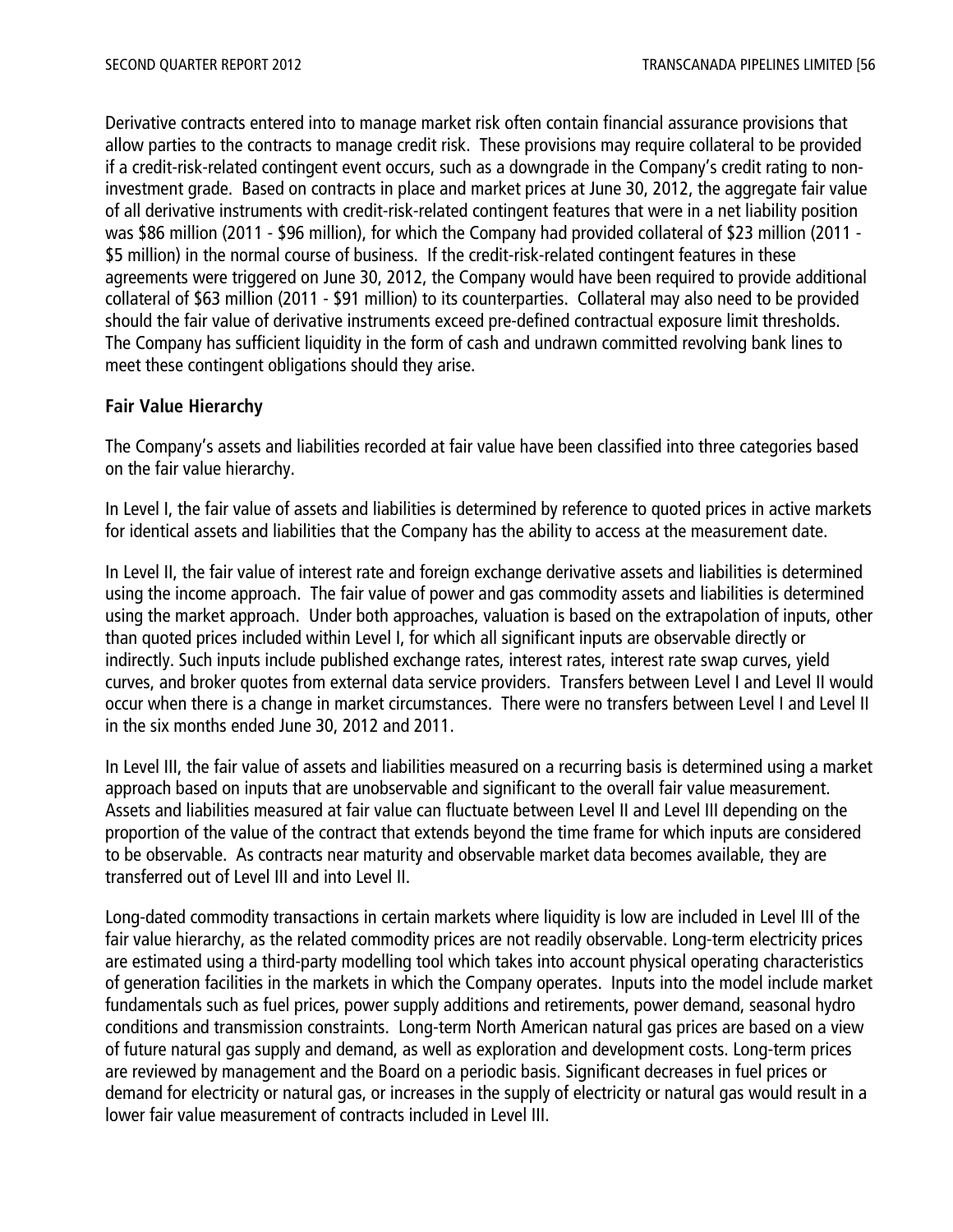The fair value of the Company's assets and liabilities measured on a recurring basis, including both current and non-current portions, are categorized as follows:

|                                              | <b>Ouoted Prices in</b><br><b>Active Markets</b> |           |               | Significant Other<br>Observable Inputs |               | Significant<br>Unobservable Inputs |               |        |  |
|----------------------------------------------|--------------------------------------------------|-----------|---------------|----------------------------------------|---------------|------------------------------------|---------------|--------|--|
|                                              |                                                  | (Level I) |               | (Level II)                             |               | (Level III)                        | Total         |        |  |
| (unaudited)                                  | Jun 30                                           | Dec 31    | <b>Jun 30</b> | Dec 31                                 | <b>Jun 30</b> | Dec 31                             | <b>Jun 30</b> | Dec 31 |  |
| (millions of dollars, pre-tax)               | 2012                                             | 2011      | 2012          | 2011                                   | 2012          | 2011                               | 2012          | 2011   |  |
| Derivative Financial Instrument              |                                                  |           |               |                                        |               |                                    |               |        |  |
| Assets:                                      |                                                  |           |               |                                        |               |                                    |               |        |  |
| Interest rate contracts                      |                                                  |           | 30            | 36                                     |               |                                    | 30            | 36     |  |
| Foreign exchange contracts                   |                                                  |           | 114           | 141                                    |               |                                    | 114           | 141    |  |
| Power commodity contracts                    |                                                  |           | 245           | 201                                    | 11            |                                    | 256           | 201    |  |
| Gas commodity contracts                      | 114                                              | 124       | 32            | 55                                     |               |                                    | 146           | 179    |  |
| Derivative Financial Instrument              |                                                  |           |               |                                        |               |                                    |               |        |  |
| Liabilities:                                 |                                                  |           |               |                                        |               |                                    |               |        |  |
| Interest rate contracts                      |                                                  |           | (18)          | (23)                                   |               |                                    | (18)          | (23)   |  |
| Foreign exchange contracts                   |                                                  |           | (123)         | (102)                                  |               |                                    | (123)         | (102)  |  |
| Power commodity contracts                    |                                                  |           | (487)         | (454)                                  | (4)           | (15)                               | (491)         | (469)  |  |
| Gas commodity contacts                       | (176)                                            | (208)     | (22)          | (26)                                   |               |                                    | (198)         | (234)  |  |
| <b>Non-Derivative Financial Instruments:</b> |                                                  |           |               |                                        |               |                                    |               |        |  |
| Available-for-sale assets                    | 35                                               | 23        |               |                                        |               |                                    | 35            | 23     |  |
|                                              | (27)                                             | (61)      | (229)         | (172)                                  |               | (15)                               | (249)         | (248)  |  |

The following table presents the net change in the Level III fair value category:

|                                      | Derivatives <sup>(1)(2)</sup> |                          |                  |         |  |  |  |  |
|--------------------------------------|-------------------------------|--------------------------|------------------|---------|--|--|--|--|
|                                      | Three months ended            |                          | Six months ended |         |  |  |  |  |
| (unaudited)                          | June 30                       |                          |                  | June 30 |  |  |  |  |
| (millions of dollars, pre-tax)       | 2012                          | 2011                     | 2012             | 2011    |  |  |  |  |
| Balance at beginning of period       | (11)                          | (13)                     | (15)             | (8)     |  |  |  |  |
| New contracts                        |                               |                          |                  |         |  |  |  |  |
| <b>Settlements</b>                   | (1)                           | $\overline{\phantom{0}}$ | (1)              |         |  |  |  |  |
| Transfers out of Level III(3)        |                               |                          |                  |         |  |  |  |  |
| Total gains/(losses) included in OCI | 18                            | (17)                     | 22               | (23)    |  |  |  |  |
| Balance at end of period             |                               | (30)                     |                  | (30)    |  |  |  |  |

 $(1)$  The fair value of derivative assets and liabilities is presented on a net basis.

 $(2)$  For the three and six months ended June 30, 2012, there were no unrealized gains or losses included in Net Income attributable to derivatives that were still held at the reporting date (2011 – nil).

 $(3)$  As contracts near maturity, they are transferred out of Level III and into Level II.

A 10 per cent increase or decrease in commodity prices, with all other variables held constant, would result in a \$12 million decrease or increase, respectively, in the fair value of outstanding derivative financial instruments included in Level III as at June 30, 2012.

#### **9. Contingencies and Guarantees**

TCPL and its subsidiaries are subject to various legal proceedings, arbitrations and actions arising in the normal course of business. While the final outcome of such legal proceedings and actions cannot be predicted with certainty, it is the opinion of management that the resolution of such proceedings and actions will not have a material impact on the Company's consolidated financial position or results of operations.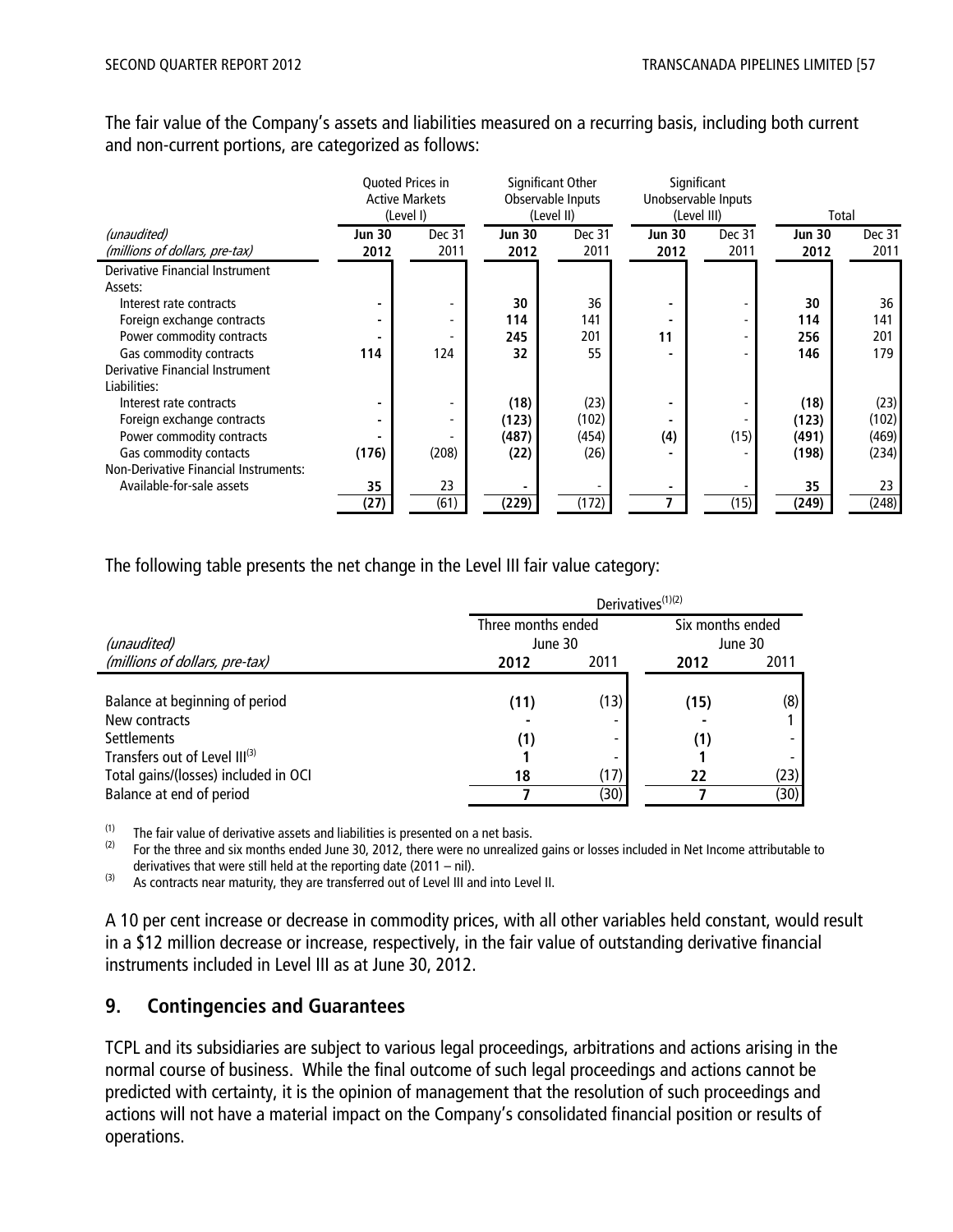Amounts received under the Bruce B floor price mechanism within a calendar year are subject to repayment if the monthly average spot price exceeds the floor price. With respect to 2012, TCPL currently expects spot prices to be less than the floor price for the year, therefore no amounts recorded in revenues in first six months of 2012 are expected to be repaid.

# **Guarantees**

TCPL and its joint venture partners on Bruce Power, Cameco Corporation and BPC Generation Infrastructure Trust (BPC), have severally guaranteed one-third of certain contingent financial obligations of Bruce B related to power sales agreements, a lease agreement and contractor services. The guarantees have terms ranging from 2018 to perpetuity. In addition, TCPL and BPC have each severally guaranteed one-half of certain contingent financial obligations related to an agreement with the Ontario Power Authority to refurbish and restart Bruce A power generation units. The guarantees have terms ending in 2018 and 2019. TCPL's share of the potential exposure under these Bruce A and Bruce B guarantees was estimated to be \$804 million at June 30, 2012. The fair value of these Bruce Power guarantees at June 30, 2012 is estimated to be \$36 million. The Company's exposure under certain of these guarantees is unlimited.

In addition to the guarantees for Bruce Power, the Company and its partners in certain other jointly owned entities have either (i) jointly and severally, (ii) jointly or (iii) severally guaranteed the financial performance of these entities related primarily to redelivery of natural gas, power purchase arrangement (PPA) payments and the payment of liabilities. TCPL's share of the potential maximum exposure under these assurances was estimated at June 30, 2012 to range from \$155 million to \$426 million. The fair value of these guarantees at June 30, 2012 is estimated to be \$69 million, which has been included in Deferred Amounts. For certain of these entities, any payments made by TCPL under these guarantees in excess of its ownership interest are to be reimbursed by its partners.

#### **10. Related Party Transactions**

The following amounts are included in Due from TransCanada Corporation:

|                 | 2012        |                  | 2011        |           |
|-----------------|-------------|------------------|-------------|-----------|
|                 |             | <b>Effective</b> |             | Effective |
| <b>Maturity</b> | Outstanding | <b>Interest</b>  | Outstanding | Interest  |
| Dates           | June 30     | Rate             | December 31 | Rate      |
|                 |             |                  |             |           |
| 2012            | 2,869       | 1.4%             | 2,849       | 1.4%      |
|                 | (1, 185)    | 3.0%             | (1, 435)    | 3.0%      |
| 2012            | (664)       | 3.8%             | (664)       | 3.8%      |
|                 | 1,020       |                  | 750         |           |
|                 |             |                  |             |           |

# **11. Subsequent Event**

On July 20, 2012, TCPL received the binding arbitration decision regarding the Sundance A PPA force majeure and economic destruction claims. The arbitration panel determined that the PPA should not be terminated and ordered TransAlta Corporation (TransAlta) to return Units 1 and 2 to service. The panel also limited TransAlta's force majeure claim from November 20, 2011 until such time that the units can reasonably be returned to service.

The Company recorded revenues and costs under the PPA from the commencement of the outages in December 2010 to the end of March 2012. As of March 31, 2012, the Company had recorded \$188 million